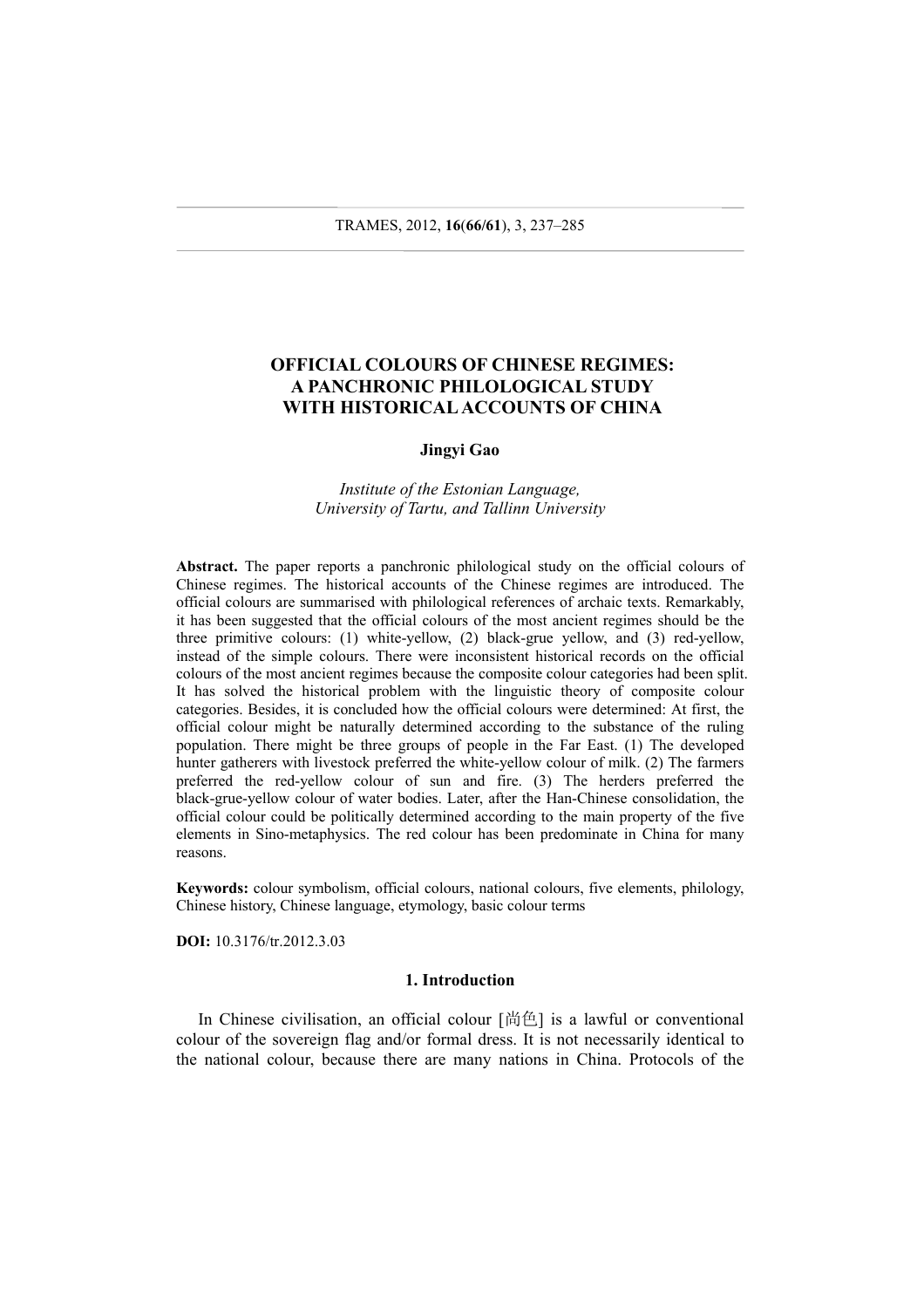official colours were as important as protocols of the official ethnonyms, capitals and languages.

In Chinese history (the historical accounts of China are introduced in Section 3), when a new regime was established, the official ethnonym and colour were more often shifted than the other protocols. For example, the official spoken language variety of the Chinese sovereignty has been the same Beijing dialect of the Yan regional lect of the Chinese language since the Qing Empire<sup>(1644~1912)</sup>; the capital of the Chinese sovereignty has been the same Beijing since the Yuan Empire<sup>(1276~1368)</sup> [excluding the periods of the early Ming Empire (1368~1421) and the reformed Republic of China (1928~1949), when the capital was Nanjing]. The picture of Chinese official colours is more complicated than the common notion "Red China". The present study will provide details of the Chinese official colours in a panchronic way.

The present study will also answer the following three major questions:

1) How was an official colour determined?

2) Was the official colour of the Xia Empire black or grue?

3) What reasons have made the red colour the official colour now?

On the first question, the classical common idea in China, after a Chinese scholar, who specialised in Sino-metaphysics (classical Chinese metaphysics), Zōu Yǎn  $[\frac{\text{Im }K}{T}]^{\text{(ca.305-ca.240BCE)}}$ , has stated that the official colour should be determined by "the main property of 'the five elements [五行]' [行次]" (henceforth 'the fifth property') in Sino-metaphysics' (first quoted in -239-LL).

In Sino-metaphysics, everything should have a fifth property (Wood [ $\uparrow\uparrow$ ], Fire [火], Earth [土], Metal [金] or Water [水]), so does every regime or country. Ideally, the official colours are associated to the fifth property of the regime or country. The fifth property of the five pure colours  $[\pm \pm \pm \pm]$  are: black – Water; white – Metal;  $red$  – Fire; yellow – Earth; grue – Wood.

Nowadays, the fifth property is considered as superstition by many people. Some Chinese scholars have tried to explain the official colours only for natural reasons.

In 1994, a Chinese scholar, who specialised in Chinese history, Hé GuāngYuè [何光岳] (1994) correlated all the presentations of the black official colour with the Xia Empire and the archaeological sites in eastern central China where black pottery was dominant. It was the first attempt to explain the official colour in the panchronic way.

In 2002, a Chinese scholar, who specialised in Chinese language and Sino-semasiology, Chén LiángYù [陳良煜] (2002) suggested that the official status of the yellow colour is determined by the dominance of agriculture in China.

Four years later, a Chinese scholar, who specialised in Chinese language and glyphs, Sūn JiànJūn [孫建軍] (2006) suggested that the official status of the yellow colour is also influenced by the once dominant Taoism in China<sup>(589~1276)</sup>, while the official status of the red colour was caused by the ancient worship of fire and/or blood.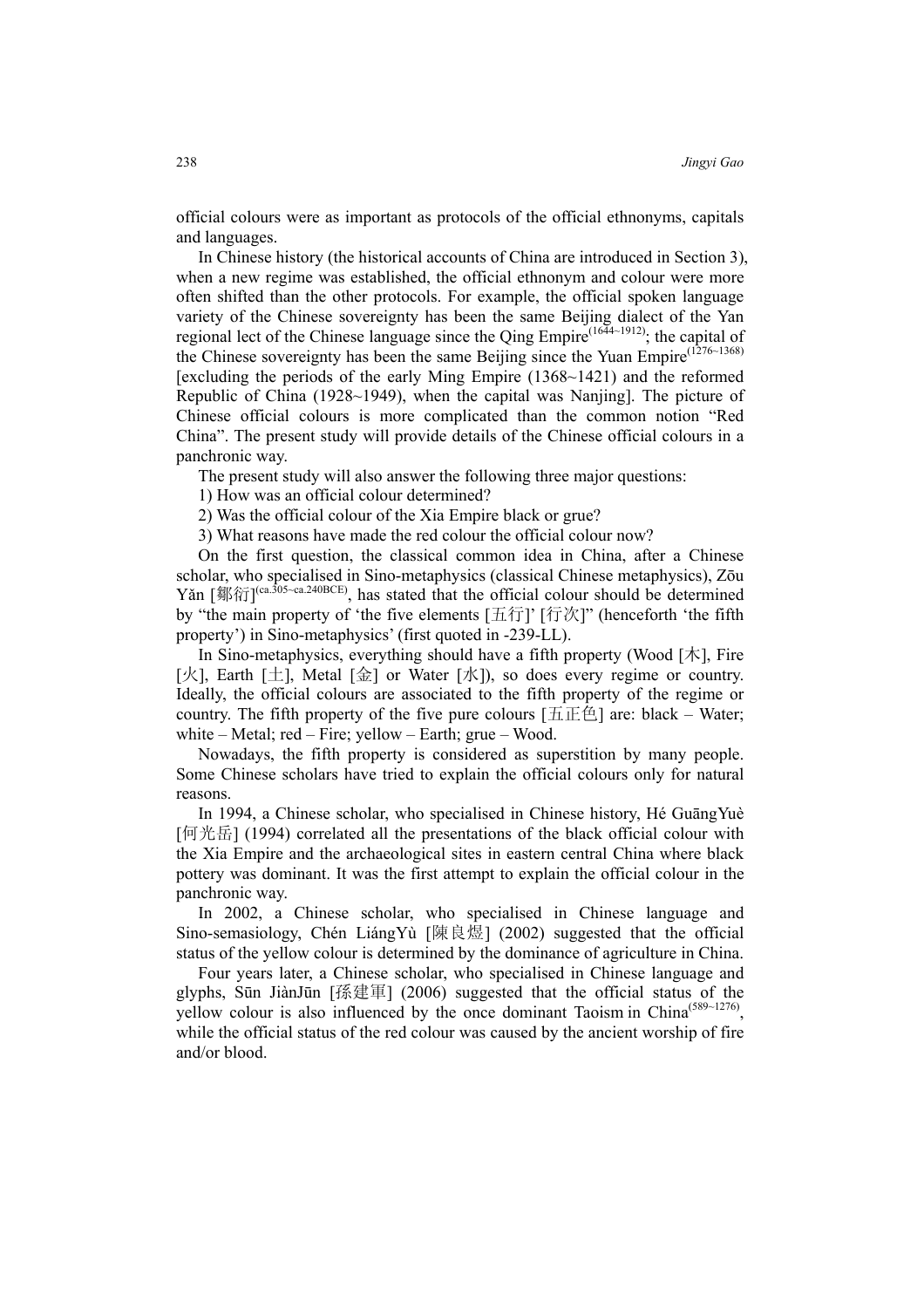$\overline{a}$ 

The explanations on the yellow official colour of the previous studies are reasonable. The present study will explain all the official colours in parallel.

The second question is well known within Chinese historical circles. Two options, 'black' and 'grue', have been claimed according to the different terms <sup>6506</sup>  $\mathbb{R}^{(h\bar{\epsilon}/h\bar{\epsilon}c)1}$  and  $\frac{9751}{751}$   $\frac{1}{\bar{F}^{(q\bar{m}g/\text{h}anh)}}$  in historical records. The present study will solve the historical problem with the linguistic theory of composite colour categories proposed by Kay and McDaniel (1978).

On the third question, the common idea in the West might mistake it for the recent history. The present study will conclude that the red colour has been predominant in China for many reasons throughout the history.

### **2. Review of previous studies**

Originally, the official colours were scattered in many historiographies.

In 801 CE, a Chinese scholar and an imperial officer of the Tang Empire, who specialised in Chinese history, Dù Yòu [杜佑] (735~812), released a book «*Tongdian*  [通典, 'encyclopaedia']» (801-TD). In this encyclopaedia, there is a chapter "official virtues and colours of Chinese regimes [歷代所尚]". It can be read as the first systematic study of the topic in general. The studied materials were Chinese philological texts. The philological method was used. It has given results on 17 Chinese regimes. The results on 15 regimes are agreed in the present study.

According to «*Mingshilu* [明實錄, 'actual recording of the Ming Empire']» (1399-MSL), in 1370, the emperor ordered the Ministry of Etiquette [and Education] [禮部] to report the official colours in history. The report returned with the official colours of eight Chinese regimes. The studied materials were Chinese philological texts. The philological method was used. The results on six regimes are agreed in the present study.

In 2008, a Chinese scholar, who specialised in Chinese language and fine art, Péng Dé [彭德], released a Chinese monograph of a diachronic study on the Five Pure Colours of China (2008-ZH5S). In this book, there is a chapter on the official colours of Chinese regimes. It is the latest systematic study of the topic in general. The studied materials were Chinese philological texts. The philological method was used. It has given results on 21 Chinese regimes. The results on 10 regimes are agreed in the present study.

The results of the previous studies (together with the results of the present study) are given in a comparative table in Appendix 1.

<sup>1</sup> In this article, I have elevated most Chinese data to an advanced academic level to make the data clearer to general readers. A relevant Chinese term is regularly represented by its DOM number (Unicode sequence number of a primary glyph of a Chinese etymon, for specific references), primary glyph (for Chinese references), primary reading in Pinyin and primary reading in Sino-Vietnamese (for general references). Sino-Vietnamese is an incumbent Latin orthography that is clearer to non-Chinese readers. Moreover, it fits some southern lects of the Chinese language.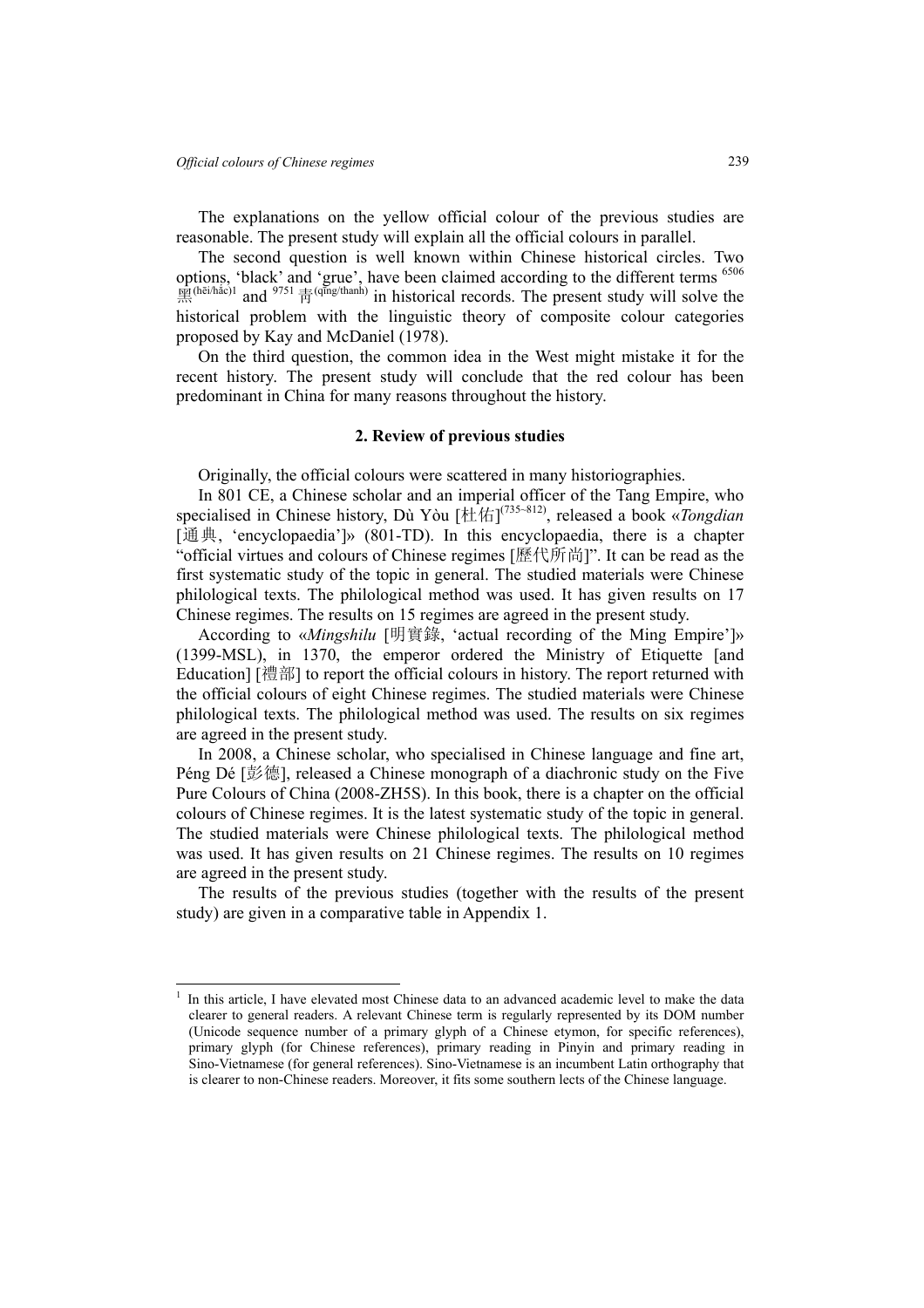### **3. Materials and methods**

### *3.1 Materials*

Relevant philological texts of 26 Chinese central regimes, 3 Chinese *de facto* central regimes, and 3 Chinese local sovereign regimes are targeted.

A Chinese regime  $\lceil^{570B} \boxtimes^{(guió/quác)} \rceil$  is a country granted by Chinese sovereignty or independently established in the Chinese way and having an endonym which is originally Sinitic. A Chinese central regime  $[\n\pm \boxtimes^{(zh\bar{o}ng-gu\tilde{o}/trung-qu\tilde{a}c)}]$  is a country with Chinese sovereignty. *De jure* Chinese sovereignty means a general recognition by contemporary people and succeeding Chinese central regimes. *De facto* Chinese sovereignty means a control of central China. A Chinese local sovereign regime is a Chinese local regime with its separate sovereignty. Such a regime has proclaimed its own emperor (not king). It was not easily allowed by the Chinese central regime. Every country without proclaiming its own emperor could be accepted as a nominally dependent regime [<sup>85E9</sup>藩<sup>(fān/phiên)</sup>] of China.

The central regimes are counted as the following 26:

## **(1\***<sup>2</sup> **) PaoXi Empire(ca.60000~ca.3000BCE), its origin and its offspring**

The PaoXi [庖犧] (also written as FuXi [伏羲]) Empire is counted as the first central regime of China. "PaoXi  $[\n\overline{B}^{\frac{1}{16}(\hat{p}\hat{a}o-x\overline{a}/b\hat{a}o-hi)}]$ " is an ethnonym made of two lexemes with concrete etymologies that mean "kitchen [廚也]" (121-SW: #5901) and "domesticated animals [宗廟之牲也]" (121-SW: #771) respectively, or 'kitchen of domesticated animals' altogether. PaoXi should be a reconstructed ethnonym after the property of the ruling population. Traditional Chinese ethnonyms are monomorphemic.

This empire might be founded by the first developed hunter-gatherer (Late Palaeolithic) people residing in China. Its sovereign monarchies might be nominated and elected from different clans. The capital depended on the elected sovereign monarchy. The capital of the founder monarchy is historically told as being in Chen  $\int^{\frac{9673}{96}}$  [structuratural], Sinitic etymology meaning 'settlement' > 'to set'] (present-day Huaiyang) in eastern central China, archaeologically undiscovered.

The major innovations in PaoXi were: the comestible use of domesticated animals [取犧牲以充庖廚, 'kitchen of domesticated animals' (in addition to kitchen of wild animals)], the marriage rules [制嫁娶之禮], the dragon totem [有景龍之瑞], the eight diagrams [畫八卦] (Sino-metaphysics) and the lithic nail for acupuncture [制九針] (Sino-medicine) (241-DW), also the fishing net [作結繩 而為罔罟] (0-YI: Xìcíxià [繫辭下]).

 $\overline{a}$ 

<sup>2</sup> The first four regimes of China are not universally acknowledged, because they are not archaeologically discovered. There might be different details in different philological texts. In the brief historical accounts concluded by the present study, if a detail is not common in the most historical sources, the relevant source is denoted.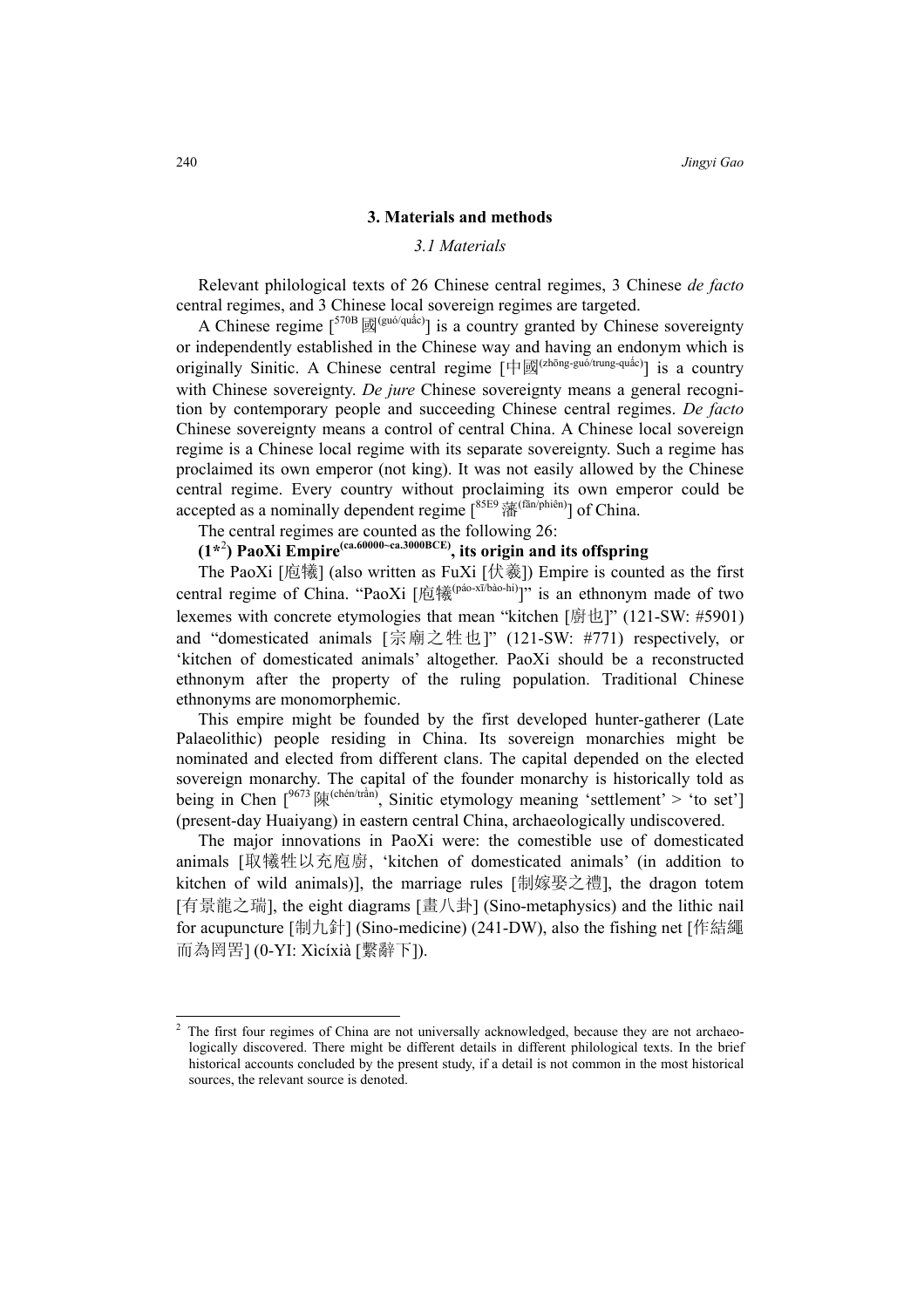The PaoXi Empire lasted 57882 years (0-YIW: chapter Jīlǎntú [稽覽圖]). It actually ruled some part of central China. In ca. 3000 BCE, it was supplanted by the ShenNong Empire. It is historically obscure, how the PaoXi people ended up.

At present, Chinese people are related to PaoXi by confirming the dragon totem [龍的傳人]. Korean people are related to PaoXi by confirming the dragon totem and having the eight diagrams on their sovereign flag.

The studied archaic texts about PaoXi include 0-YI, 0-LI, 0-YIW and 241-DW.

## **(2\*) ShenNong Empire(ca.3000~ca.2500), its origin and its offspring**

The ShenNong [神農] Empire is counted as the second central regime of China. "ShenNong [神農<sup>(shén-nóng/thần-nông)</sup>]" is an ethnonym made of two lexemes with concrete etymologies that mean "god [引出萬物者也]" (121-SW: #25) and "agriculture [耕也]" (121-SW: #1777) respectively, or 'the god of agriculture' altogether. ShenNong should be a reconstructed ethnonym after the property of the ruling population. Traditional Chinese ethnonyms are monomorphemic.

The nation of ShenNong was called ShenNongShi [神農氏, '*Shennong*ish']. It might be the first agricultural (Neolithic) people residing in China. In ca. 3000 BCE, ShenNong gained the sovereignty from PaoXi. It was not recorded how ShenNong gained the sovereignty. PaoXi might decline and yield the territory by natural reasons. The sovereign monarchies of ShenNong might be nominated and elected from different clans. The capital depended on the elected sovereign monarchy.

The major innovations in ShenNong were: the comestible use of domesticated plants [始教天下耕種五穀而食之] (agriculture) and the medical use of plants [嘗味草水宜藥療疾] (Sino-medicine) (241-DW), also the ceramic axe [作陶冶斤 斧] (0-ZS) and the textile [婦織而衣] (-338-SJS: Huàcè [畫策]), also the daily market [日中為市] (0-YI: Xìcíxià [繫辭下]).

The ShenNong Empire lasted 540 years (0-YIW: Jīlǎntú [稽覽圖]) / 530 years (241-DW). It actually ruled some part of central China. In ca. 3000 BCE, it was defeated and supplanted by the XuanYuan Empire. It is not recorded what happened to the ShenNong people.

Based on accounts of histories and etymologies of relevant languages, Gāo (2008) suggested that ShenNong people are Sino-Finnic  $\sim$  Uralic [漢宋]. The key etymologies are: (1)  $^{530B}$   $\textcircled{H}^{(\text{táo/dào/ET:sauE/FI:savi,e})}$  'pottery' in Sinitic; 'clay' in Finnic [~ Finno-Ugric]; (2)  $^{8015}$  # $^{4}$ (gēng/canh/ET:kündA-/FI:kyntä-) 'to plough' in Sinitic and Finnic [~ Cheremis *küńč́aš* 'to dig']; (3) 8CE3賣(mài/mại/ET:müü-/FI:myy-) 'to sell' in Sinitic and Finnic  $\sim$  Uralic].

The common tale of 'the 5000-year-old history of China [五千年歷史]' is counted from this empire. It implies that the previous regime was not Chinese. I think it is partly true. The PaoXi Empire should represent the hunter-gatherer people who arrived much earlier. The ShenNong Empire should represent the agricultural settlers who arrived much later. The replacement of PaoXi by ShenNong is a very important precondition for the later fusional foundation of the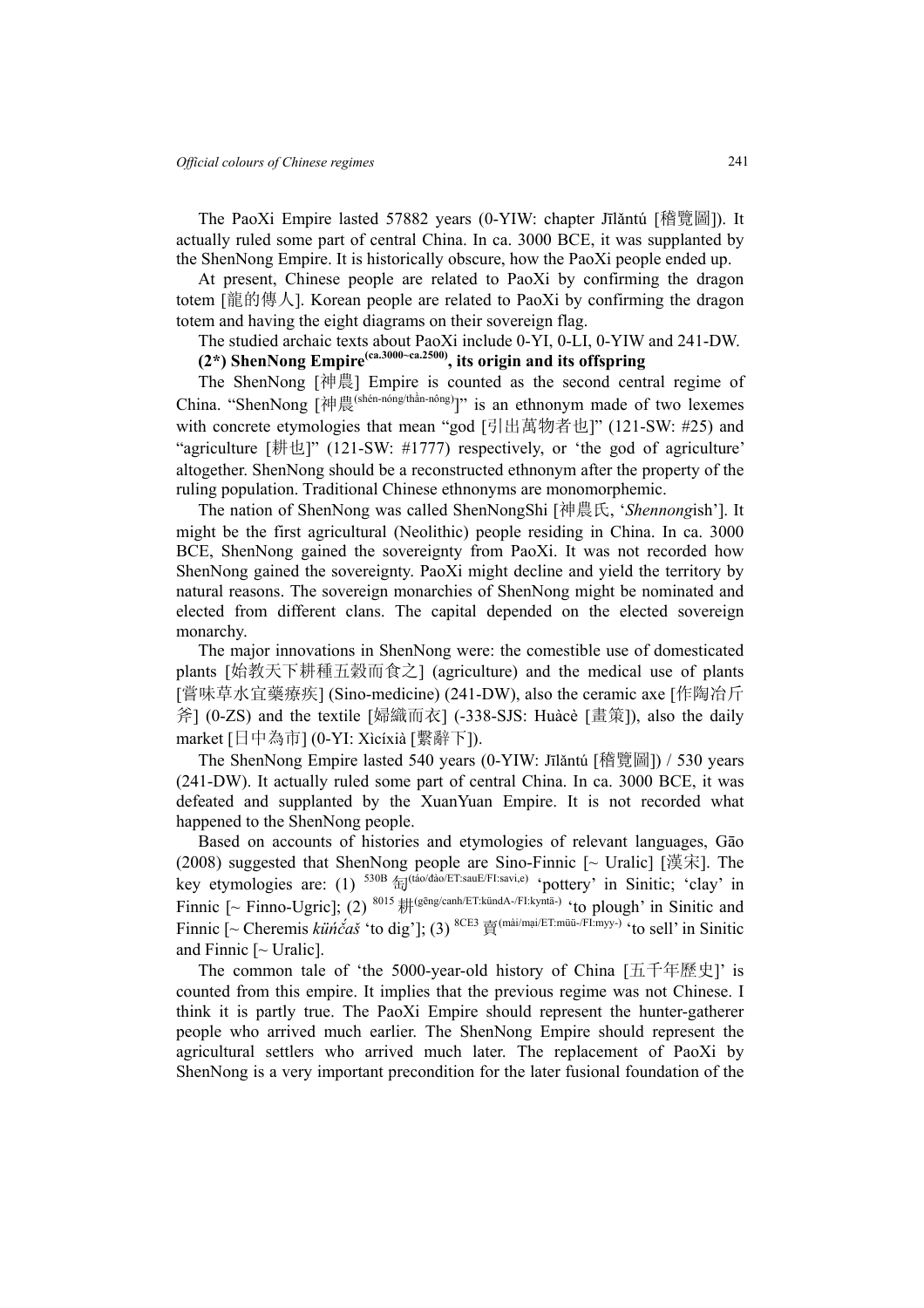Yan-Huang Chinese nation. At present, many Chinese people consider themself offspring of the fusional Yan-Huang Chinese [炎黃子孫].

The studied archaic texts about ShenNong include 0-YI, 0-LI, 0-ZS, 0-YIW, -338-SJS, -91-SJ, and 241-DW.

# **(3\*) XuanYuan Empire(ca.2500~ca.2000BCE) , its origin and its offspring**

The XuanYuan [軒轅] Empire is counted as the third central regime of China. "XuanYuan [軒轅(xuān-yuán/thiên-viên)]" is an ethnonym made of two lexemes that mean "a sort of vehicle [曲輈藩車]" (121-SW: #9464) and "axle [輈也]" (121-SW: #9508) respectively, or 'advanced vehicles' altogether. XuanYuan should be a reconstructed ethnonym after the property of the ruling population. Traditional Chinese ethnonyms are monomorphemic.

The nation of XuanYuan was called XuanYuanShi [軒轅氏, '*Xuanyuan*ish']. It might be the first mobile (Chalcolithic) people residing in China. In ca. 2500 BCE, XuanYuan gained the sovereignty from ShenNong by force: "When the central power of the ShenNong Empire declined, thus it was unable to protect the people. The HuangDi [黃帝, 'yellow emperor'] of XuanYuan started forming armies. After three victories against the troops of ShenNong, the YanDi [炎帝, 'fire emperor'] of ShenNong surrendered. Later, allied forces led by XuanYuan defeated the troops of ChiYou [ $\# \mathcal{L}$ , non-Sinitic etymology, /c<sup>h</sup>i jai/ in White Hmong, a leader of the ancient Hmong people]. Finally, [after winning 52 battles against the other tribes (241-DW)], the peaceful order was restored, XuanYuan succeeded the sovereignty" (-91-SJ: Wudibenji [五帝本紀]). The sovereign monarchies of XuanYuan were nominated and elected from different clans. The capital depended on the elected sovereign monarchy.

The major innovations in XuanYuan were: the wooden ships with oar [刳木為舟 剡木為楫], the conveyable use of cattle and horses [服牛乘馬], the bow and arrow [弦木為弧 剡木為矢], the Chinese glyphs [始作文字], the house construction [筑宮室], the coffin [棺槨] and the cloud totem [有景雲之瑞] (241-DW).

The XuanYuan Empire lasted about 500 years (average of common sources). [Upon 0-YIW: Jīlǎntú [稽覽圖], 2820 years can be counted. It is generally discredited. I think that it might include the years before XuanYuan gained sovereignty.] It actually ruled central China. In ca. 2000 BCE, it was supplanted by the Xia Empire. It is not recorded what happened to the XuanYuan people.

The reconstructed Sino-calendar is counted from this empire. [The current year (2012 CE) in Sino-calendar is 4710 (after the official reconstruction by the Chinese Alliance, which founded the Republic of China) / 4649 (revised reconstruction).] It implies that the previous regimes were not Chinese. I think it is partly true. The ShenNong Empire should represent the mobile formers in the Far East. The XuanYuan Empire should represent the mobile herders in the Far East. The fusion of the two nations is the foundation of the Chinese nation. At present,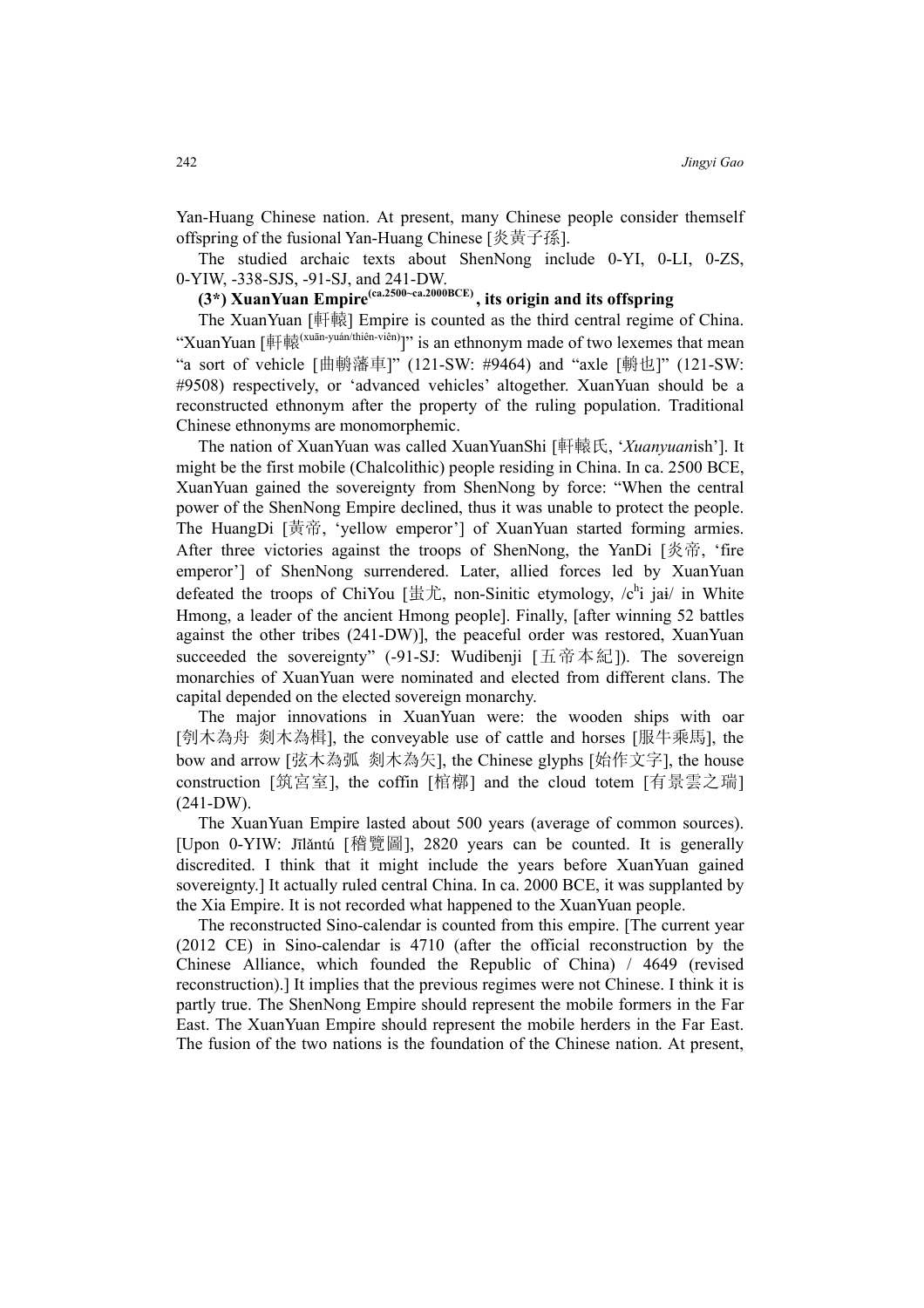$\overline{a}$ 

many Chinese people consider themself offspring of the fusional Yan-Huang Chinese [炎黃子孫].

Based on accounts of histories and etymologies of relevant languages, Chang (1988) suggested that XuanYuan people are Indo-European, Gāo (2008) advanced it to Germanic. The key etymologies are: (1) <sup>8ECA</sup> 車<sup>(chē/xa/DA:kærre/SV:kärra/EN:car/NL:kar/</sup>

DE:Karre/FR:char/ES/PT/IT:carro/LA:carrus) 'wheeled vehicle' in Sinitic and Germanic [~ Romanic]; (2) 99AC馬(mǎ/mã/DA:mær/SV:märr/EN:mare/NL:merrie/ DE:Mähre) 'horse' in Sinitic, 'female horse' in Germanic; (3) <sup>821F</sup>  $\frac{1}{\sqrt{2}}$ <sup>(zhōu/chiêu/ DA:skib/SV:skepp/EN:ship/NL:schip/ DE:Schiff)</sup> 'ship' in Sinitic and Germanic.

The studied archaic texts about XuanYuan include 0-YI, 0-SU, 0-LI, 0-YIW, -30θ-ZSJN, -91-SJ and 241-DW.

**(4\*) Xia Empire(ca.2000~ca.1600BCE), its origin and its offspring** 

The Xia  $[\overline{\mathcal{F}}]$  Empire [commonly called "the Xia Dynasty") is counted as the fourth central regime of China. "Xia  $\left[\right]$ <sup>590F</sup>  $\bar{g}$ <sup>(xià/hạ)</sup>]" is an ethnonym with a concrete etymology that means "Chinese people [中國之人也]" (121-SW: #3354), its further abstract etymology should include another concrete etymology <sup>SEC8</sup>廈<sup>(shà/hạ)</sup>, "building [屋也]" (121-SW: #5939).

Xia was originally a fiefdom granted by the XuanYuan Empire. In ca. 2000 BCE, the Count of Xia [夏伯] was nominated and elected as the Emperor Yu [禹]. After his decease, his son supplanted the nominated heir apparent of Yu, and declared the Xia Empire. [From a juridical view, the Emperor Yu was the elected emperor of the XuanYuan Empire, and should not be counted as an actual emperor of the Xia Empire as most other historians did.] Since then, the emperors of China were mostly hereditarily succeeded. The capital of Xia allegedly changed place, although it is archaeologically not discovered<sup>4</sup>.

The major innovation of Xia was the bronze caldron [鑄鼎] (241-DW) (unfortunately, it is archaeologically undiscovered).

The Xia Empire lasted 471 years (the discovered version [今本] of -30θ-ZSJN) / 431 years (0-YIW: Jīlǎntú [稽覽圖]) / 432 years (241-DW). It actually ruled central China. In ca. 1600 BCE, it was defeated by the allied forces of feudal states led by of the Shang Fiefdom, and supplanted by the Shang Empire.

The surrendered ruling population of Xia was granted a fiefdom termed Qi/Ky  $675E$   $kT^{(q}/ky)$ . From my etymological point of view, the ethnonym of the granted fiefdom  $[675E \nmid \frac{1}{2}$  (q<sup>i/kỷ)</sup>] is an etymological equivalent of the ethnonym of the original empire  $\left[\right]$ <sup>590F</sup>  $\bar{g}$ <sup>(xià/hạ)</sup>], and a result of a political correctness. In 445BCE, the Qi/Ky

<sup>3</sup> People who really understand both European and Chinese histories would not call the Chinese imperial regimes "dynasties". A dynasty is a sequence of rulers considered members of the same family. A regime can be ruled by different dynasties. A dynasty can rule different regimes. Rulers of a Chinese imperial regime did not always belong to the same family. The Chinese regimes may have been with different polulations and religions. However, most Chinese regimes struggled to gain unique Chinese sovereignty. Besides, for an easy example, the situations of Zhou and Qin in China are comparable to the situations of England and Scotland in UK. 4

Despite efforts by Chinese archaeologists to link the Xia Empire with Bronze Age Erlitou archaeological sites, the concrete existence of the Xia Empire is yet to be proven (Liu & Xu 2007).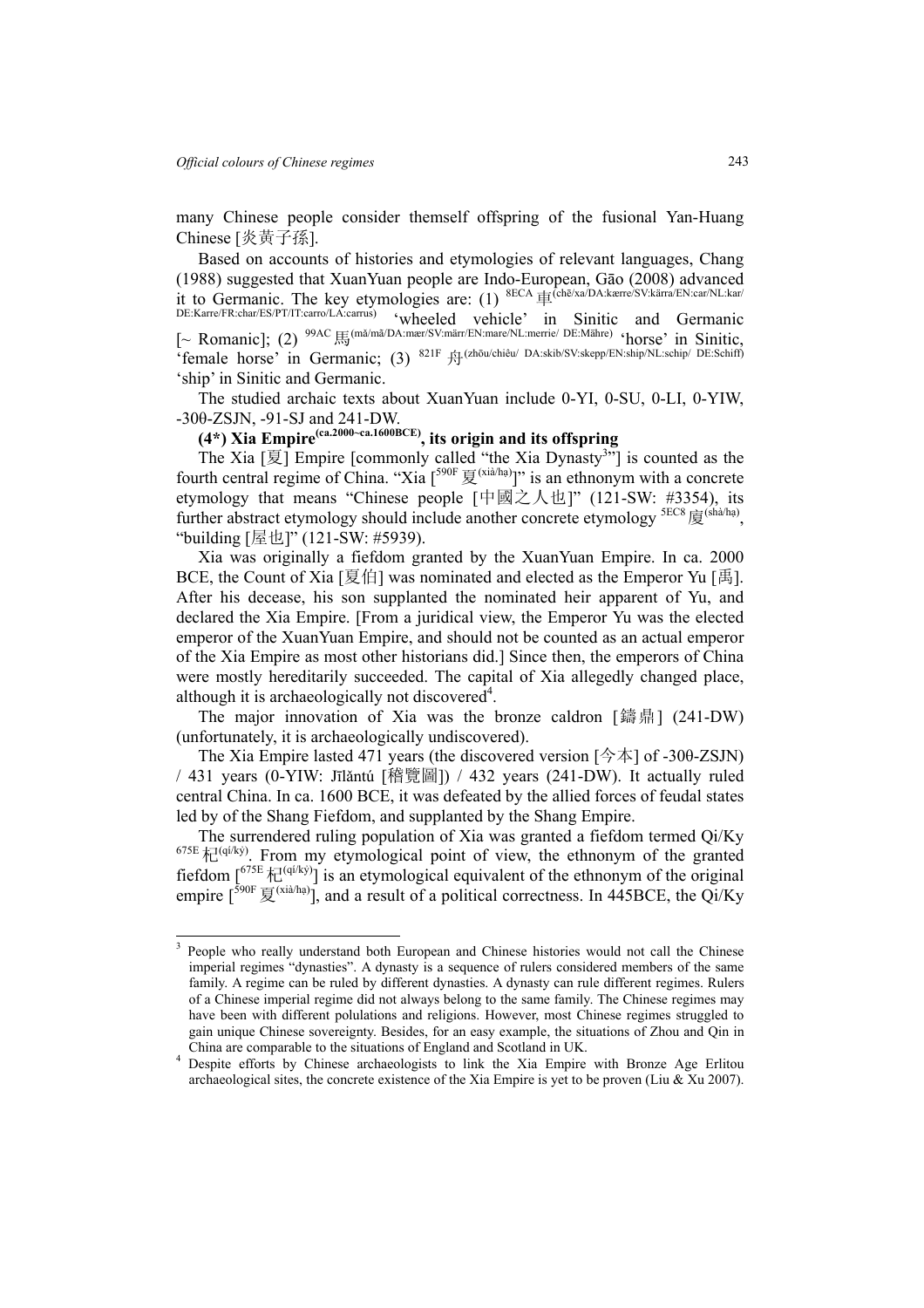Fiefdom was conquered and annexed by the Chu  $\left[ \frac{695A}{\frac{1}{100}} \right]$  Kingdom. Its people were fused in the Qin-Han-Chinese consolidation in the Qin Empire<sup>(221~207BCE)</sup> and the Han Empire<sup>(202BCE~220CE)</sup>.

In 407 CE, a branch of Inner Xiongnu [匈奴, non-Sinitic etymology] people, who proclaimed being the descendants of Xia, established the Xia Kingdom in near north-west China. In 418, it proclaimed imperial sovereignty. The revived local Xia Empire lasted 8 years. It actually ruled near north-west China. In 426, its capital was conquered by the Taugas Wei [魏] Empire. Its last emperor was captured in 431. Its people were fused in Taugas-Chinese consolidation in the Taugas Wei Empire<sup>(399~550/557)</sup>, the Taugas Zhou Empire<sup>(557~581)</sup> and the Sui Empire<sup>(581~618)</sup>. Its territory was termed the Xia Province [夏州] by the Taugas Wei Empire. The toponym Xia was later abolished by the Tang Empire.

Despite the loss of the homogenous Xia nation, the ethnonym Xia has been reused as the official ethnonym by the Tangut Xia  $Empire^{(1038-1227)}$  and some unorthodox regimes declared by rebellious or revolutionary forces. At present, it is included in a combined ethnonym HuaXia (華夏), which is a secondary term for the Han-Chinese nation.

The Greco-Bactrian Kingdom<sup>(256~125BCE)</sup> (in Central Asia) was called DaXia [大夏, 'Great Xia'] by the Chinese authorities until the Han Empire (-91-SJ, 92-HS, 445-HHS). It implies that the Chinese authorities might consider that the ethnonym "Greek" [first attested as Γραικοί in *Meteorology* of Aristotle] and the ethnonym 590F  $\left[\frac{590\bar{F}}{500\sqrt{2}}\right]$  sounded the same or even etymologically identical. Cf. The ancient Etymologically Read Form (ERF) [音讀] of  $^{590F}$ 夏<sup>(xià/hạ)</sup> should be \*yea (Guō 1986:9), \*graas (ZhèngZhāng 2003:497) or \*huaga-L-S (the present study). I think that they are etymologically identical, thus ethnologically related. The etymological evidences of relevant languages should be studied.

The studied archaic texts about Xia include 0-YI, 0-SU, 0-LI, 0-YIW, -30θ-ZSJN, -91-SJ, 241-DW, 92-HS, 28-220-HJ, 445-HHS, 554-WS and 648-JS.

### **(5) Shang Empire(ca.1600~ca.1050BCE), its origin and its offspring**

The Shang [商] Empire [commonly called "the Shang Dynasty"] is counted as the fifth central regime of China. It is the first, both historically and archaeologically, attested regime in China. "Shang  $\lceil^{5546} \mathbb{\hat{E}}^{(\text{shång/thương})\rceil"$  is the ethnonym with a concrete etymology that means "know from outside [从外知内也] " (121-SW: #1449).

Shang was originally a fiefdom granted by the XuanYuan Empire. In ca. 1600 BCE, Shang took over the sovereignty from Xia by force. Its capital is historically told as changing among different places. Its last capital is archaeologically discovered in Anyang in eastern central China. Its official language was Shang pre-Chinese (Gao 2012).

The oracle bone inscriptions were written in the Shang Empire. The oldest Chinese archaeological texts dated from this era.

The Shang Empire lasted 496 years (the discovered version  $\lceil \frac{A}{2} \cdot \frac{A}{2} \rceil$  of -30θ-ZSJN, 0-YIW: Jīlǎntú [稽覽圖] and -91-SJ: Yinbenji [殷本紀]) / 471 years (the collected version  $[\pm \pm \infty]$  of -300-ZSJN) / 629 years (241-DW). It actually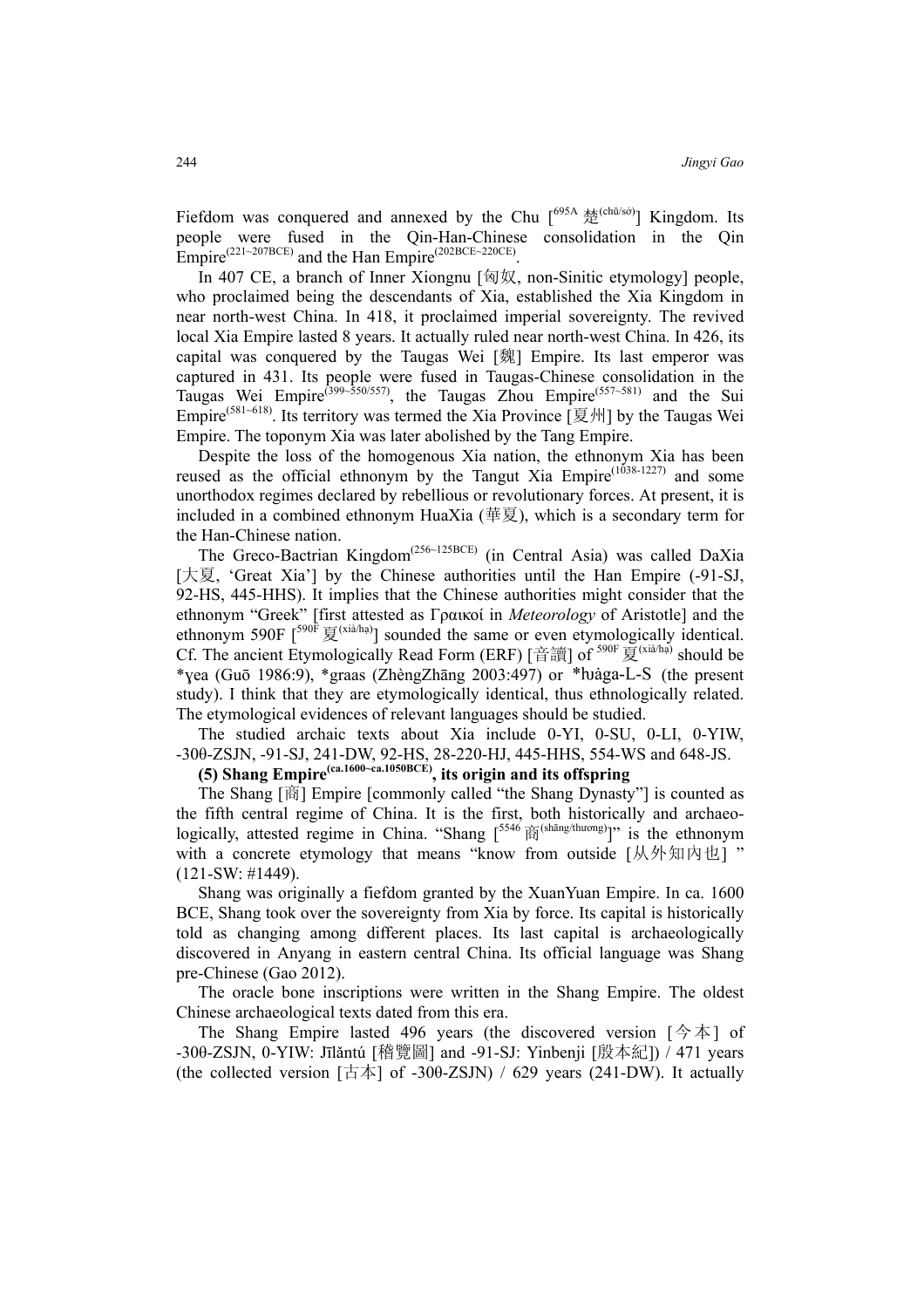ruled central China. In ca. 1050 BCE, it was defeated by allied forces of feudal states led by the Zhou Fiefdom, and supplanted by the Zhou Empire.

The surrendered ruling population of Shang was granted a fiefdom termed Song  $[5B8B \hat{K}^{(\text{song/tông})}]$ . From my etymological point of view, the ethnonym of the granted fiefdom  $[<sup>5B8B</sup>  $\hat{\mathcal{K}}^{(s\text{ong}/t\text{ong})}]$  is an etymological equivalent of the ethnonym of$ the original empire  $\left[\right]^{5546}$   $\overline{\widehat{F}}$  (shāng/thương)], and a result of a political correctness. The Song Fiefdom became a powerful Dukedom in the era of feudal and warring states. In 318 BCE, it was upgraded to a kingdom. In 286 BCE, it was conquered and annexed by the Qi  $\int_{0}^{\sqrt{9}F4A} \hat{\mathbb{A}}^{(q/te)}$  Kingdom. Its people were fused in the Qin-Han-Chinese consolidation in the Qin Empire<sup>(221~207BCE)</sup> and the Han Empire<sup>(202BCE~220CE)</sup>

Despite the loss of the homogenous Shang/Song nation, the ethnonym Song has been reused as the official ethnonym by the Song  $Empire^{(420-479)}$ , the Greater Song Empire<sup>(960~1276[1279])</sup> and some unorthodox regimes declared by rebellious or revolutionary forces.

Based on the accounts of histories and the etymologies of relevant languages, Gāo (2008) suggested that the endonym of Lapland "*Sapmi*", the endonym of Finland "*Suomi*", the endonym of Shang  $(5546 \vec{\text{m}})^{(\text{shång/through})}$  and the endonym of  $\text{Song }^{\text{65BB}}\hat{\mathcal{R}}^{\text{(song/top)}}$  are etymologically identical.

The studied archaic texts about Shang/Song include 0-YI, 0-SU, 0-LI, -30θ-ZSJN and -91-SJ.

# **(6) Zhou Empire(ca.1050~256BCE), its origin and its offspring**

The Zhou [周] Empire [commonly called "the Zhou Dynasty"] is counted as the sixth central regime in China. "Zhou  $[5468 \text{ H}^{(zh\tilde{\omega}u\text{c}h\tilde{a}u)}]$ " is an ethnonym with a concrete etymology that means "meticulous [密也]" (121-SW: #876).

Zhou was originally a fiefdom granted by the Shang Empire. It was based in western central China (around present-day Xi'an). In ca. 1050 BCE, allied forces of feudal states led by Zhou defeated the imperial troops of Shang. Zhou gained the imperial throne (sovereignty) and established the new empire. The Zhou Empire built its capital, termed Hao  $\int^{93AC} \hat{m}^{(h\hat{a}o/h\hat{a}o)}$ , 'stove'], in western central China (archaeologically discovered in present-day Xi'an). Its official language was Zhou pre-Chinese (Gao 2012).

Books made of bamboo and wooden slips were produced in the Zhou Empire. The oldest Chinese transmitted philological texts dated from this era.

In 771 BCE, the emperor and the crown prince were killed in rebellions. In 770 BCE, another Zhou price, supported by two feudal states, Jin  $\lceil 6649 \frac{26}{12} (j \ln/(\hat{a}n)) \rceil$  and  $Z$ heng  $\int^{\frac{2}{3}}$   $\ddot{\mathbb{E}}$  (zhèng/trịnh)], restored the imperial throne, but in LuoYi [雒邑, 'Luo (sort of bird) town'] (present-day Luoyang) in eastern central China. The restored throne was acknowledged by the feudal states but lost actual control of the country to the feudal states. This period is commonly known as the era of feudal and warring states [春秋戰國].

The Zhou Empire lasted about 800 years / 867 years (0-YIW: Jīlǎntú [稽覽圖]). It actually ruled central China, but only nominally after 771 BCE. In 256 BCE, it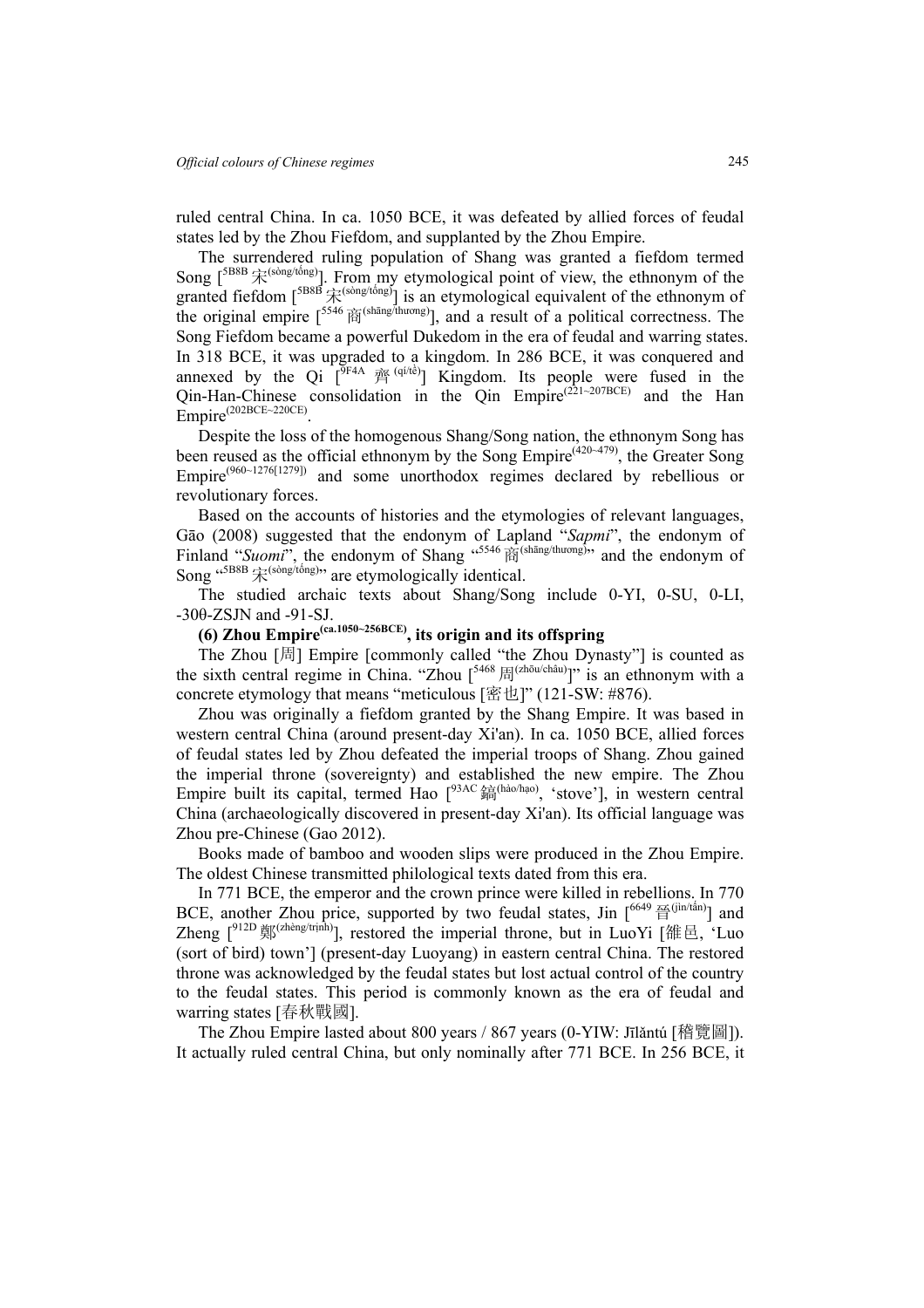was ended when the emperor surrendered to the Qin Kingdom, then died of depression, and no new emperor was named.

The surrendered ruling population of Zhou was not granted any fiefdom, because Qin tried to abolish feudalism. Zhou people were fused in the Qin-Han-Chinese consolidation in the Qin Empire<sup>(221~207BCE)</sup> and the Han Empire<sup>(202BCE~220CE)</sup>.

Despite the loss of the homogenous Zhou nation, the ethnonym Zhou has been reused as the official ethnonym by the Taugas Zhou Empire<sup>(557~581)</sup>, the nominal Zhou Empire<sup>(690~705)</sup> within the Tang Empire, the Second Zhou Empire<sup>(951~960)</sup>, and the rebellious local Zhou Empire<sup>(1678~1681)</sup> in far south-west China.

At present, the Burmese term for China,  $\exp\{\frac{\lambda}{2}t\}$  (tajou?), might be etymologically identical to the ethnonym Zhou.

Based on etymologies of relevant languages, Gāo (2008) suggested the endonym of Germany "*Deutschland*" and the endonym of Zhou "5468 周(zhōu/châu)") are etymologically identical.

The studied archaic texts about Zhou include 0-YI, 0-SU, 0-LI, -30θ-ZSJN and -91-SJ.

## **(7) Qin Empire(221~207BCE), its origin and its offspring**

The Qin [秦] Empire [commonly called "the Qin Dynasty"] is counted as the seventh central regime of China. "Qin  $\left[7^{79E6} \right]$   $\overline{\mathcal{R}}^{(qin/tân)}$ " is an ethnonym with a concrete etymology that means "a sort of grain [禾名]" (121-SW: #4429).

Qin was originally a fiefdom granted by the Zhou Empire in 770 BCE. It was based in near north-west China (the region between present-day Tianshui and Baoji). In 325 BCE, it proclaimed the Qin Kingdom. It had annexed some small states in near south-west China when it endured as one of the seven strongest kingdoms in the Zhou Empire. In 256 BCE, it had a military expedition towards the capital of Zhou, the emperor surrendered and then died of depression. No new emperor was named. The warring kingdoms became sovereign states.

In 251 BCE, the other major kingdoms allied against Qin, but the allied forces were defeated in 241 BCE. The Qin Kingdom defeated and annexed the Han<sup>[97D3]</sup>  $[10^{7D3}$  韓<sup>(hán/hàn)</sup>] Kingdom in 230 BCE, the Zhao  $[8D99 \text{ H}^{(2h\text{ao/tri}})]$  Kingdom in 228 BCE, the Wei  $\left[ \right.$ <sup>9B4F</sup> 魏<sup>(wèi/nguỵ)</sup>] Kingdom in 225 BCE, the Chu  $\left[ \right.$ <sup>695A</sup> 楚<sup>(chǔ/sở)</sup>] Kingdom and the Yan  $\left[7^{1D5}\ddot{\mathbb{R}}^{(\text{yan/yen})}\right]$  Kingdom in 222 BCE, and the Qi  $\left[9^{FAA}\dot{\mathbb{R}}^{(\text{qi/te})}\right]$ Kingdom in 221 BCE.

In 221 BCE, after the unification, the King of Qin was named the Emperor of Qin. The Qin Empire had its capital XianYang [咸陽, 'all warm-side'] (built by the Qin Kingdom) in western central China (archaeologically discovered in presentday Xianyang). Its official language was Qin-Han-Jin Chinese (Gao 2012). The Qin Empire abolished feudalism straight away and launched the Qin-Han-Chinese consolidation.

In 218 BCE, The Qin Empire defeated and annexed the independent Yue/Viet  $\left[\right]$ <sup>8D8A</sup> $\left[\right]$ (yuè/việt)] states (in south and south-east coastal China).

The Qin Empire lasted 15 years. It actually ruled (ordered by time of incorporation) near north-west, western central, near south-west, north-west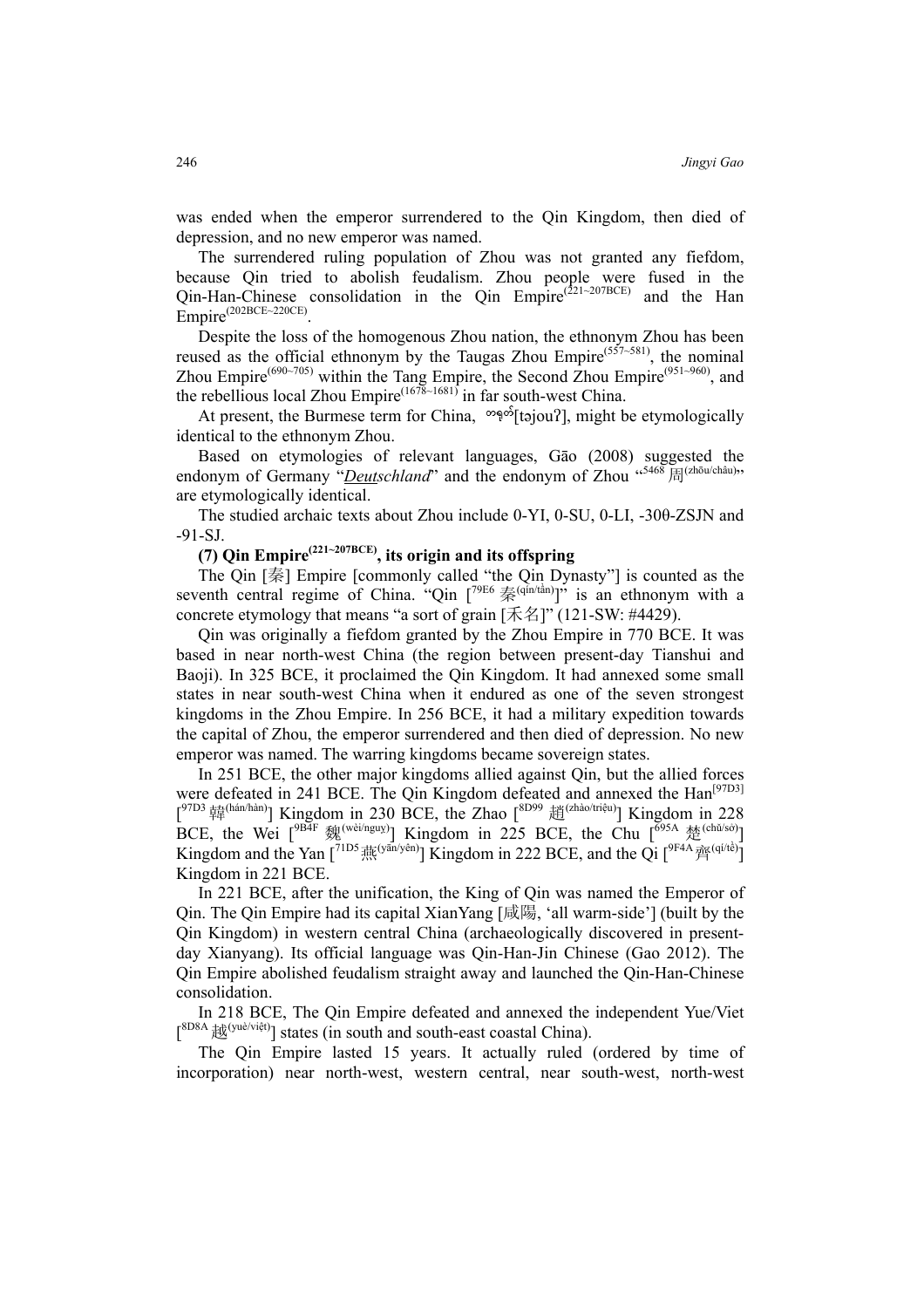central (Zhao), eastern central (Han and Wei), near north-east (Yan), east (Qi), south-east and south non-coastal (Chu), and south-east and south coastal (Yue/Viet) China, altogether 'China proper'. In 207 BCE, it was defeated by allied forces of revived feudal states led by the Chu Kingdom, and then supplanted by the Chu Empire. The surrendered ruling population of Qin might merge with the ruling population of the Han Empire<sup>(202BCE~220CE)</sup>, which supplanted the Chu Empire and achieved the Qin-Han-Chinese consolidation.

In 352 CE, a local warlord proclaimed the revived Qin Empire in the principle territory of the foregone Qin Kingdom. The revived Qin Empire (also attested as *Jenasdan* in *Patmowt'yown Hayoc'* (*Armenian History*) of Movses Xorenac'i(ca.410~ca.490) {of this exonym, the first morpheme (*Jena*) is etymologically identical to Qin  $\int^{\gamma 9E6} \frac{1}{\phi}$  (qin/tân), cf. [zi · p.] – its ERF in Shanghai Wu Chinese], the second morpheme (*sdan*) means 'place of' in Persian}) lasted about 65 years under two dynasties (the Fù [符] Dynasty until 386 and the Yáo [姚] Dynasty after it). It once unified near north-west, central, east, near north-east, near south-west, far north-west China and Inner Mongolia proper (altogether, 'northern China' + near south-west China) but failed to conquer the Jin Empire (also attested as *Sinae* in the same *Armenian History*) (with *de jure* Chinese sovereignty) in southern China. In 417, it was defeated and dissolved by the Jin Empire. [The Jin Empire quit the territory because it was unable to control the territory against the other northern powers.] Its people were fused in the Taugas-Chinese consolidation in the Taugas Wei Empire<sup>(399~550/557)</sup>, the Taugas Zhou Empire<sup>(557~581)</sup> and the Sui Empire<sup>(581~618)</sup>.

At present, Qin is an unofficial toponym for the Shaanxi Province.

The Roman Empire<sup>(27BCE~395CE~476[west]/1453[east])</sup> was called DaQin [大秦, 'great Qin'] by Chinese authorities until the Taugas Wei Empire (445-HHS, 554-WS). It implies that the Chinese authorities might consider that the ethnonym "Rome" and the ethnonym 79E6  $\left[\right]^{79E6}$   $\frac{1}{5}$  (qin/tần) sounded the same or even etymologically identical. Cf. The ancient ERF of  $\frac{79E6}{5}$   $\frac{1}{56}$  (qin/tần) should be \*dzin (Guō 1986:237), \*zin (ZhèngZhāng 2003: 445), or \*ziem > zien (the present study). Gāo (2008) suggested that the ethnonym "Rome" and the ethnonym "Qin" are etymologically identical (cf. the Russian term *Rim* (Рим) 'Rome'; the Polish term *Rzym* [zim] 'Rome'), thus Romanic people and Qin people are ethnologically related.

The studied archaic texts about Qin include -239-LL, -91-SJ and 92-HS, 445-HHS, 554-WS and 648-JS.

## **(8) Chu Empire(207~202BCE), its origin and its offspring**

The Chu [楚] Empire is counted as the eighth central regime of China. "Chu  $[695A \frac{4}{\sqrt{2}}$ (chǔ/sở)]" is an ethnonym with a concrete etymology that is a sort of tree [叢木] (121-SW: #3831).

Chu was originally a fiefdom granted by the Zhou Empire before 1000 BCE. It was based in south central China (around present-day Nanyang). In 704 BCE, it proclaimed the Chu Kingdom. It had annexed many small states in south and south-east China when it endured as one of the seven strongest kingdoms in the Zhou Empire. In 222 BCE, it was defeated and annexed by the Qin Kingdom.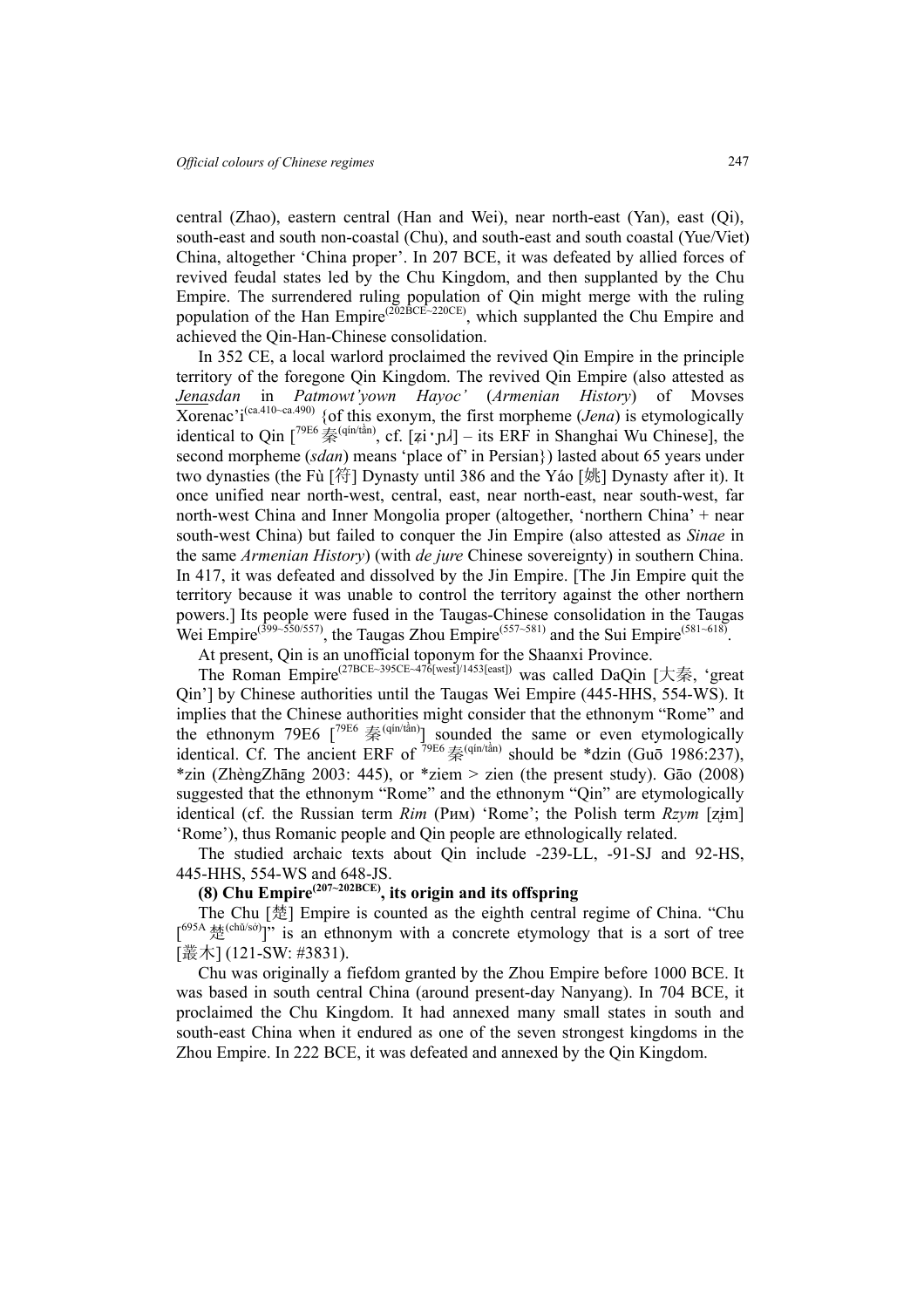In 208 BCE, the throne of Chu Kingdom was restored to a grandson of the last King of Chu supported by a son of the last marshal of Chu. In 207 BCE, allied forces of the revived kingdoms led by Chu overturned the Qin Empire, the Chu Empire was established, when the King of Chu was named the Nominal Emperor [義帝]. Soon, the nominal emperor was assassinated (by the Dominated King of West Chu, according to histories written by the Han Empire). No new emperor was named. The marshal of Chu, also the Dominated King of West Chu [西楚霸王] became the sovereign of the Chu Empire. (The Dominated King of West Chu might wish to release the kingdoms as sovereign states. If it were true, the Chu Empire no longer existed.) The Chu Empire had its capital in PengCheng [彭城, 'town of Peng'] (present-day Xuzhou) in eastern China. Its official language might be Chu pre-Chinese.

The Chu Empire lasted 5 years. It actually ruled eastern central, eastern and southern China, nominally the whole China proper. In 202 BCE, it was defeated by the  $\text{Han}^{\text{[6F22]}}$  Kingdom, and then supplanted by the Han Empire.

The surrendered ruling population of Chu was granted a dependent Chu Kingdom, a Han prince was named as the King of Chu. The dependent Chu Kingdom lasted until 72 CE, when it was dissolved by the Han Empire. Its people were fused in the Qin-Han-Chinese consolidation in the Han Empire<sup>(202BCE~220CE)</sup>

Despite the loss of the homogenous Chu nation, the ethnonym Chu has been reused as the official ethnonym by the usurped Chu Empire<sup> $(404)$ </sup> within the Jin Empire<sup>(266-420)</sup>, the second *de facto* independent Chu Kingdom<sup>(907-951)</sup> in south China and some unorthodox regimes declared by rebellious or revolutionary forces.

At present, Chu is an unofficial toponym for the region of the last Chu Kingdom, roughly equal to the Hunan Province and the Hubei Province.

The studied archaic texts about Chu include -91-SJ and 92-HS.

**(9) Han Empire(202BCE~220[263]CE) and its aftereffects**

The Han [漢] Empire [commonly called "the Han Dynasty"] is counted as the ninth central regime of China. "Han<sup>[6F22]</sup>  $[6F^{22}]$   $(6F^{22})$   $(6F^{22})$   $(6F^{22})$  was a newly made ethnonym from a hydronym of the major river in western and southern central China [漾也] (121-SW: #6971).

Han<sup>[6F22]</sup> was originally a kingdom granted by the Chu Empire in 207 BCE (not the Han[97D3] Kingdom of the Zhou Empire). It was based in HanZhong [漢中, 'middle of Han River'] (present-day Hanzhong) in western central China. Its king was not a traditional nobleman, but got major military exploits in the war against [the government of<sup>5</sup>] the Qin Empire. After a new war among the revived feudal powers, in 202 BCE, the  $\text{Han}^{\left[\text{6F22}\right]}$  Kingdom gained sole control of the sovereignty and declared the new empire. The Han Empire built its capital, termed ChangAn [長安, 'long peace'], near the former capital of Qin in western central China. Its

<sup>&</sup>lt;sup>5</sup> In Chinese, a name of country denotes rather a political regime than a natural territory. It is opposite to English. At present, Chinese people do think that "China is equal to the regime of PRC" in Chinese English. China as a natural territory is called the "territory of China".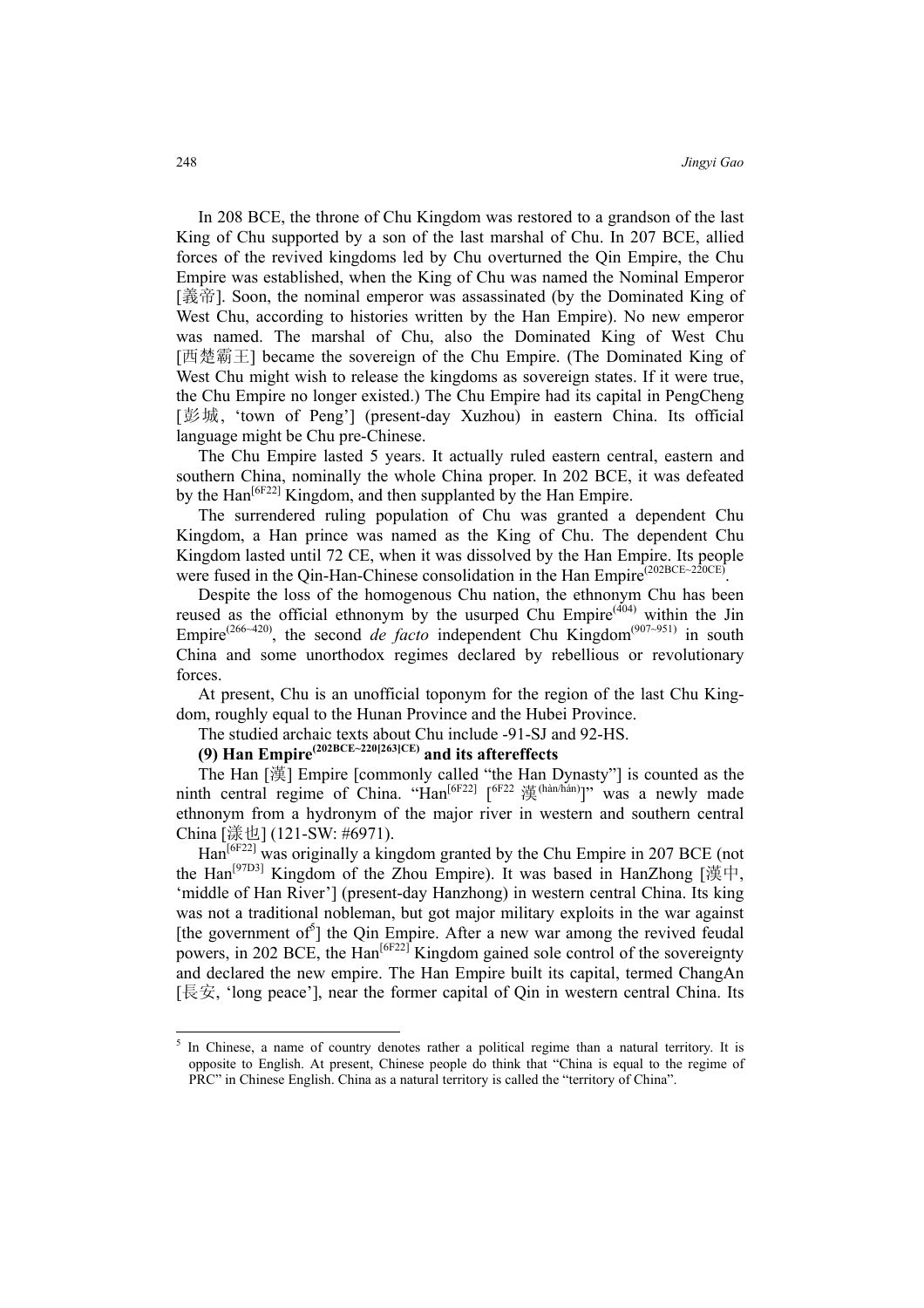official language was Qin-Han-Jin Chinese (Gao 2012). Its official belief was Confucianism since 134 BCE. It did not abolish but restricted feudalism.

By 110 BCE, the Han Empire defeated and annexed Qin-Yue-ruled Yue/Viet  $[8D8A \text{ i}^{8D8A} \text{ i}^{(yu\text{e})\text{vi}\text{e}t]}$  states (in south and south-east coastal China), which had become independent since the fall of the Qin Empire, thus affirmed Chinese sovereignty over the region (including northern Vietnam). {Later, in 970 CE, northern Vietnam was lost when the Da-Qu-Yue Empire (with Vietnamese sovereignty) declared independence (see the section of Song Empire).}

In 108 BCE, the Han Empire defeated and annexed the WeiMan/Wiman [衛滿(wèi-mǎn/vệ-mãn), its ERF in Korean 위만(*wiman*), Sinitic anthroponym meaning 'guard, full'] ChaoXian/Joseon [朝鮮(cháo-xiǎn/triều-tiên), its ERF in Korean 조선 (*chosŏn*/*joseon*), Sinitic etymology meaning 'day fresh'] Kingdom(194~108BCE) ruled by an exiled army of the Yan Kingdom of the Han Empire originally lead by Weiman/Wiman, thus gained sovereignty over northern Korea. {Later, in 313 CE, northern Korea was lost to the Goguryeo [高句麗, non-Sinitic etymology]  $Kingdom<sup>(37BCE-668CE)</sup>$ 

In 71 BCE, the Han Empire allied with the local Tocharian kingdoms in XiYu  $[\text{m} \mathbb{E}^{(x_1-y_0)/t\hat{a}y-v\mu c}]$ , 'west region'] and defeated the Xiongnu  $[\text{m} \mathbb{E}^{(x_1-y_0)/t\hat{a}y-v\mu c}]$ Sinitic etymology, might be etymologically identical to Hun(s)] Confederation<sup>(ca.220BCE~48CE~216[south]<sup>/469[Huns])</sup>, thus gained sovereignty over far north-west China</sup> (West Region) for the first time. {Later, in 460 CE, West Region was lost to the Ruru [柔然/蠕蠕/茹茹/芮芮, non-Sinitic etymology] Khaganate<sup>(330~554)</sup>.}

In 9 CE, the prime minister of Han gained the imperial throne of Han and renamed the regime Xin  $1^{65B0}$   $\frac{25}{21}$  (x $\frac{25B}{21}$  arew']. He also renamed the capital ChangAn [常安, 'usual peace']. In 23 CE, this usurped Xin Empire was dissolved by revived Han powers. After another war between two Han powers, ChangAn was ruined. In 26 CE, the revived Han Empire reset its capital to LuoYang [雒陽(<洛陽), 'warm-side of Luo River'] (present-day Luoyang) in eastern central China.

In 184 CE, the Han Empire was disrupted by a popular revolutionary force called the Yellow Turban Army [黄巾軍]. The revolution was followed by a civil war among Han warlords. In 190, Luoyang was ruined. The emperor was seized first to ChangAn in western central China, then to XuDu [許都, 'Xu capital'] (present-day Xuchang) in eastern central China in 196. In 220, the imperial throne of Han was gained by the prime minister of Han. The regime was transformed to the Wei Empire. The ruling population remained the same.

In 221, a paternal relative of the last Emperor of Han, also the King of HanZhong [漢中王] granted by the Han Empire, was named the new Emperor of Han. This locally persevered Han Empire did not acknowledge the Wei Empire. It actually ruled south-west China. In 263, It was defeated and dissolved by the Wei Empire. [This local Han Empire is not counted as a *de jure* central regime, because it did not control the original capital and was directly dissolved by the Wei Empire.]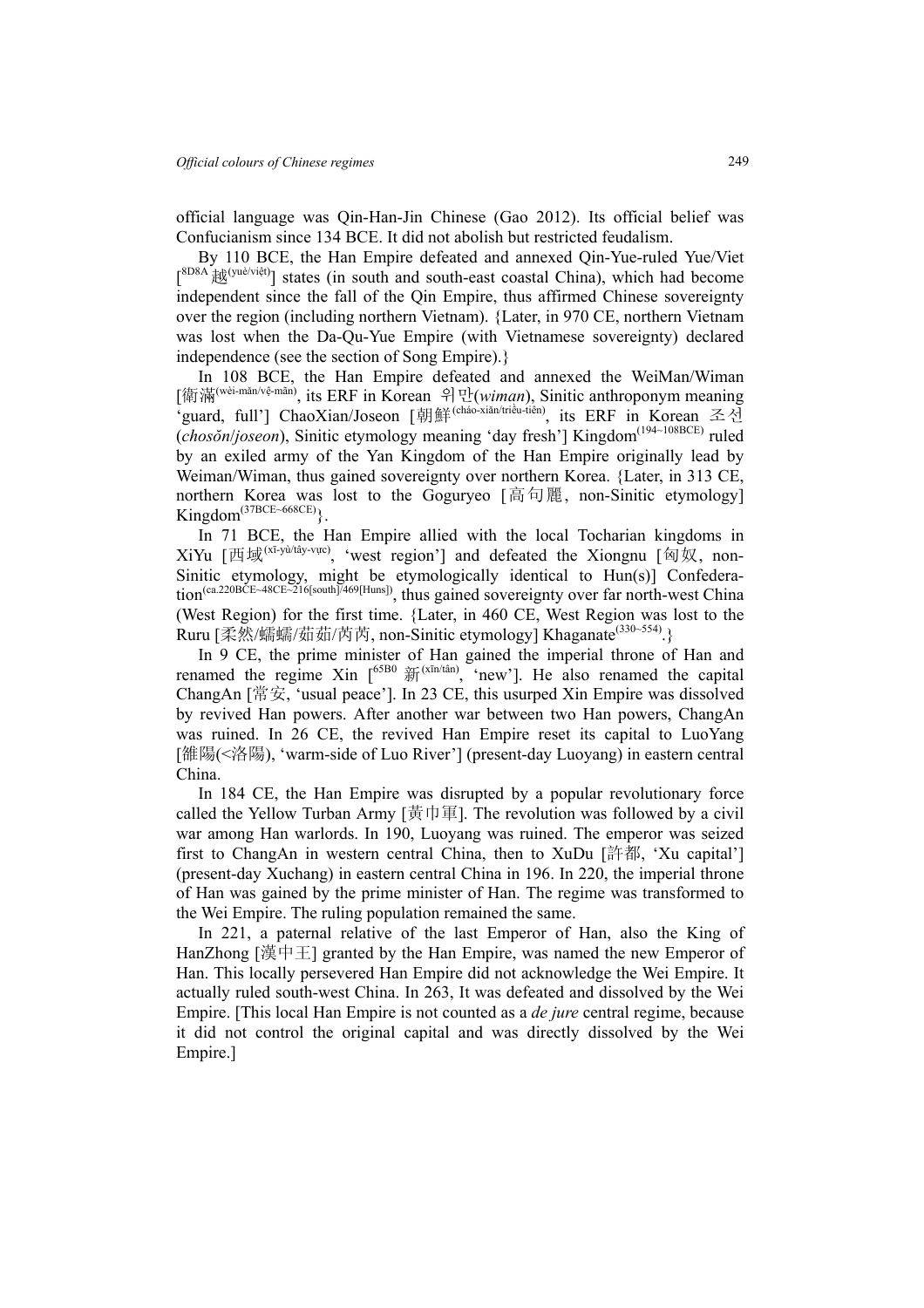Books made of paper were produced in the Han Empire, although books made of bamboo and wooden slips were still dominant in this era. The first standard dictionary of the Chinese language (121) was issued in the Han Empire.

The Han Empire lasted over 400 years. It ruled the whole China proper, northern Vietnam and northern Korea, and far north-west China. It achieved the Qin-Han-Chinese consolidation.

Since the fall of the Han Empire, the ethnonym  $\text{Han}^{[6F22]}$  has been reused as the official ethnonym by the revived Han Empire<sup>(308~319)</sup>, the local Han Empire<sup>(338~347)</sup> in near south-west China, the Second Han Empire<sup>(947~951[979]</sup>), the local Han  $Empire^{(918-971)}$  in south coastal China and some unorthodox regimes declared by rebellious or revolutionary forces.

At present,  $\text{Han}^{\left[\text{6F22}\right]}$  is the official endonym for the Han-Chinese nation. In mainland China, it is also used in the official term of the Chinese language [漢語, 'Han[6F22] lect'].

The studied archaic texts about the Han Empire include -91-SJ, 92-HS, 28θ-3GZ and 445-HHS.

## **(10) Wei Empire(220~266) and its aftereffects**

The Wei [魏] Empire [commonly called "the Wei Dynasty"] is counted as the tenth central regime of China. "Wei  $[{}^{9B4F} \; \mathcal{H}^{(wei/nguy)}]$ " is an ethnonym from a lexeme  ${}^{5DCD}$  巍<sup>(wēi/nguy)</sup> that etymologically means "high [高也]" (121-SW: #5816).

Wei was originally a fiefdom granted by the Zhou Empire before 1000 BCE. It was based in north-west central China. In 661 BCE, it was annexed by the Jin  $[6649 \frac{\text{H}}{\text{H}}^{(jin/tán)}]$  Dukedom. In 403 BCE, the Wei Fiefdom was restored. In 362 BCE, it moved its capital to DaLiang [大梁, 'great beam'] (present-day Kaifeng) in eastern central China. In 344 BCE, it proclaimed the Wei Kingdom (also called the Liang  $[6881 \n\mathbb{R}^{(\text{liáng/lương})}]$  Kingdom). It endured as one of the seven strongest kingdoms in the Zhou Empire. In 225 BCE, it was defeated and annexed by the Qin Kingdom. In 207 BCE, the Chu Empire granted the Kingdom of West Wei. In 205 BCE, it was defeated and annexed by the  $\text{Han}^{[6F22]}$  Kingdom. Wei people were fused in the Qin-Han-Chinese consolidation in the Qin Empire<sup>(221~207BCE)</sup> and the Han Empire<sup>(202BCE~220CE)</sup>.

In 213 CE, the prime minister of Han, whose fief was in the territory of the foregone Wei Kingdom, was titled the nominal Duke of Wei. He became the nominal King of Wei in 216, then died in 220. In the same year, his son, the new prime minister of Han, also the new nominal King of Wei, achieved a peaceful takeover, gained the imperial throne, and renamed the regime Wei. The capital was Luoyang [in Chinese glyphs, the Qin spelling 洛陽 was reused instead of the Han spelling 雒陽]. The official language was Qin-Han-Jin Chinese (Gao 2012).

The era of the Wei Empire is commonly called the "Three Kingdoms" [三國, 'three regimes'], because there were three sovereign states in China from 229 to 263. The third one was the local Wu  $\int^{5433} \frac{1}{2} \left( \frac{w \hat{u} \cdot \hat{n}}{n} \right)^3$  Empire<sup>(229~280)</sup> in south-east and south China.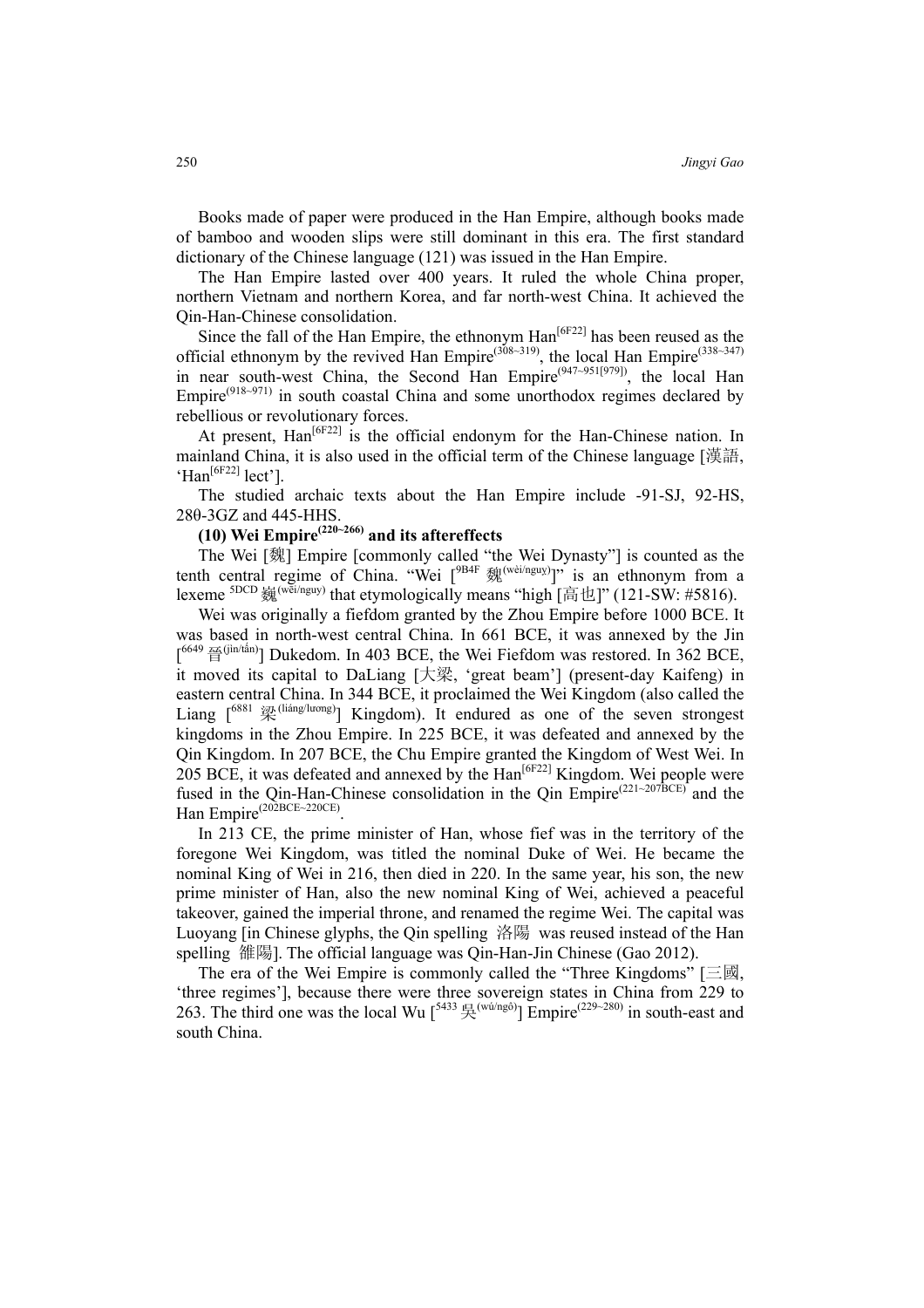$\overline{a}$ 

In 266, the imperial throne of the Wei Empire was gained by the prime minister of Wei. The regime was transformed to the Jin Empire. The ruling population remained identical.

Since the fall of the Wei Empire, the ethnonym Wei has been reused as the official ethnonym by the revived Wei Empire<sup>(350~352)</sup>, the Taugas Wei Empire<sup>(399~550/557)</sup> and some unorthodox regimes declared by rebellious or revolutionary forces.

The studied archaic texts about the Wei Empire include 445-HHS, 28θ-3GZ and 648-JS.

### **(11~15) Jin Empire(266~420) and Southern Empires(420~589)**

The Jin [晉] Empire [commonly called "the Jin Dynasty"] is counted as the eleventh central regime of China. "Jin  $[6649 \frac{\text{H}}{\text{B}}^{(jin/(tan))}]$ " is an ethnonym with a concrete etymology that means "advance [進也]" (121-SW: #4182).

Jin was originally a fiefdom granted by the Zhou Empire before 1000 BCE. It was based in north-west central China. In 678 BCE, it became the Jin Dukedom. It had annexed many small states in north-west central China, when it endured as the most powerful feudal state in Zhou Empire from 632 BCE to 532 BCE. In 403 BCE, it was divided into three states by its three ministers. The throne of Jin Dukedom remained until 349 BCE, when it was dissolved. Jin people were fused in the Qin-Han-Chinese consolidation in the Qin Empire<sup>(221~207BCE)</sup> and the Han Empire<sup>(202BCE~220CE)</sup>

In 263 CE, the marshal of the Wei Empire, who came from the region of the foregone Jin Dukedom, became the prime minister of Wei and was titled the nominal Duke of Jin. He became the nominal King of Jin in 264, then died in 265. In 266, his son, the new prime minister of Han, also the new nominal King of Jin, achieved a peaceful takeover, gained the imperial throne, and renamed the regime Jin. The capital was Luoyang [洛陽]. The official language was Qin-Han-Jin Chinese (Gao 2012).

In 280, the Jin Empire defeated and annexed the local Wu Empire.

In 311, the capital Luoyang and the emperor of Jin were seized by Inner Xiongnu<sup>6</sup> troops, who had proclaimed the revived Han Empire<sup>(308~319)</sup>. In 316, the reset capital ChangAn and new Emperor of Jin were also seized by the revived Han Empire. The remaining powers of the Jin Empire, with a huge population, fled to southern China. The new capital was set in JianKang [建康, 'build health'] (present-day Nanjing) in 317. A member of the ruling house was named the new Emperor of Jin.

Since the evacuation of the Jin Empire, a chain of empires and a few *de facto*  independent kingdoms came into existence in northern China. The Jin Empire did not acknowledge them, and was able to defeat and dissolve some of them. E.g. the

<sup>6</sup> The Xiongnu Confederation was split in 48 CE, the south partition became a dependency of the Han Empire, and was allowed to live in near north-west and north-west central China. Its regime was dissolved 216. Due to the late arrival, its people (Inner Xiongnu) were not effectively neutralised in the Han-Chinese consolidation.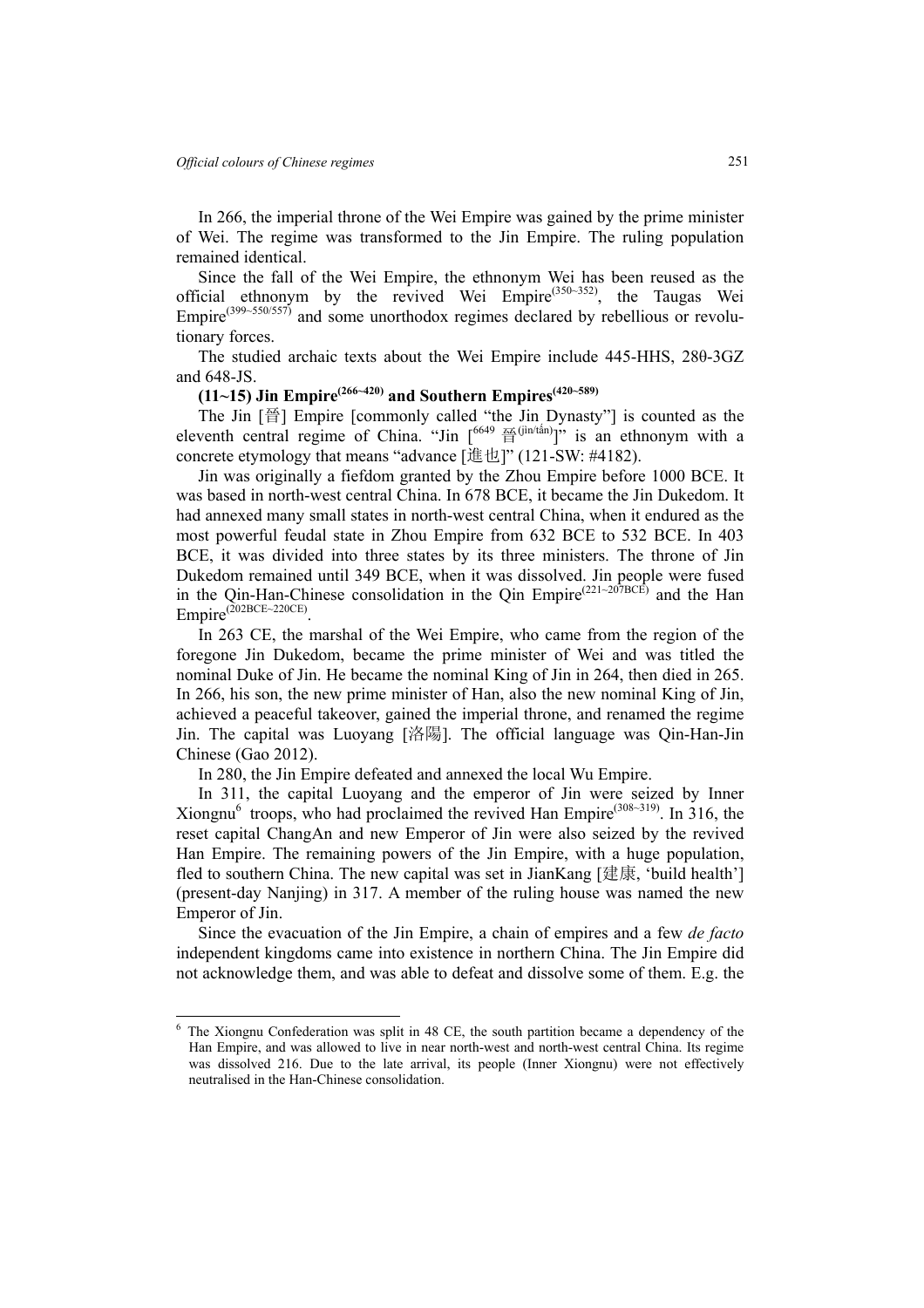revived Oin Empire<sup>(352~417)</sup> (see the section of the Oin Empire) and the local Han Empire<sup>(338~347)</sup> in near south-east China.

The Jin Empire held Chinese sovereignty for about 155 years. In this era, Buddhism became the primary faith in China. This is probably the reason why Buddhist neighbouring countries acquired the term "Jin" for China. It is now the widest used exonym for China. "Jin" is etymologically identical to the Lao term  $\partial^2 w(c^{i\pi})$ , the Thai term  $\partial^2 w(c^{i\pi})$ , the Sanskrit term  $\partial^2 w(c^{i\pi})$ , the Persian term  $(\check{c}$ *in*), the Arabic term  $(\check{s}\bar{m})$ , the Latin term *Sinae*, the French term *Chine*, the English/German/Spanish/Portuguese term China, etc.<sup>7</sup>

In 420, the imperial throne of Jin was gained by a general of Jin, the regime was transformed to the **Song**  $[5^{BBB} \nexists \xi^{(sing/t\delta ng)}]$  **Empire**. In the same way, a general of Song gained the imperial throne and transformed the regime to the **Qi** [ 9F4A齊  $\left(\frac{q(t)}{t}\right)$  **Empire** in 478; a general of Qi gained the imperial throne and transformed the regime to the **Liang**  $\left[\frac{6881}{\frac{1}{K}}\right]$  (liáng/lương) **Empire** in 502; a general of Liang gained the imperial throne transformed the regime to the **Chen**  $\int_{0}^{9673}$  [# $\left(\frac{\text{chén/trần}}{\text{chern/trần}}\right)$ ] **Empire** in 557. The ruling population, capital, official language, and religious situation of these four regimes remained identical with Jin. These four regimes are called the Southern Empires (also commonly called "Southern Dynasties"), and counted the **12th, 13th, 14th** and **15th** *de jure* central regimes of China.

In 589, the Chen Empire was defeated and annexed by the Sui  $\int^{\frac{968B}{5}} |\mathfrak{F}|^{(\text{suit/tu}y)}$ Empire from northern China. The town of JianKang was ruined by Sui.

Later, the ethnonym Jin has been reused as the official ethnonym by the Second Jin Empire<sup>(936~947)</sup>

At present, Jin is an official toponym for the Shanxi Province. It is also an unofficial toponym for the territory of the original Jin Kingdom which is larger than the Shanxi Province. It is used in the name of the Jin regional lect [晉方言] of the Chinese language.

The studied archaic texts about Jin include 28θ-3GZ, 488-SS, 51θ-QS, 636-LS, 636-CS and 648-JS.

# $(16)$  Sui Empire<sup>(581~618)</sup> and its foundation  $(T1~3)$

The Sui [隋] Empire [commonly called "the Sui Dynasty"] is counted as the 16th central regime of China. "Sui  $\int^{\delta 68B} |\hat{f}|^{(\text{snif/tuy})}$ " was a newly made alternate form of the ethnonym  $[<sup>96A8</sup>$   $\frac{165}(\sin(i\pi y))$  with a concrete etymology that means "obey [从也]" (121-SW: #1101).

The foundation of Sui goes back to **(T1)** the **Taugas Wei Empire**.

The Taugas Wei Empire was originally the XianBei [鮮卑, non-Sinitic etymology, might be etymologically identical to the ethnonym Sibir/Siberia] ruled Dai  $[4EE3 \nmid \text{R}^{(d\text{d}a/d\text{a}i)}]$  Kingdom (based in present-day Inner Mongolia) nominally granted by the Jin Empire. After the evacuation of the Jin Empire, a few regimes came into existence in northern China. Most of them were ruled by non-Han-

 $\overline{a}$ 

<sup>7</sup> Western references often mistake the etymological source of this exonym for the ethnonym of Qin [秦]. In fact, the ancient ERF of Qin [秦] could be \*dzien (Guō 1986:237), \*zin (ZhèngZhāng 2003:445) or \*ziem > zien (the present study). See also the section of the Qin Empire.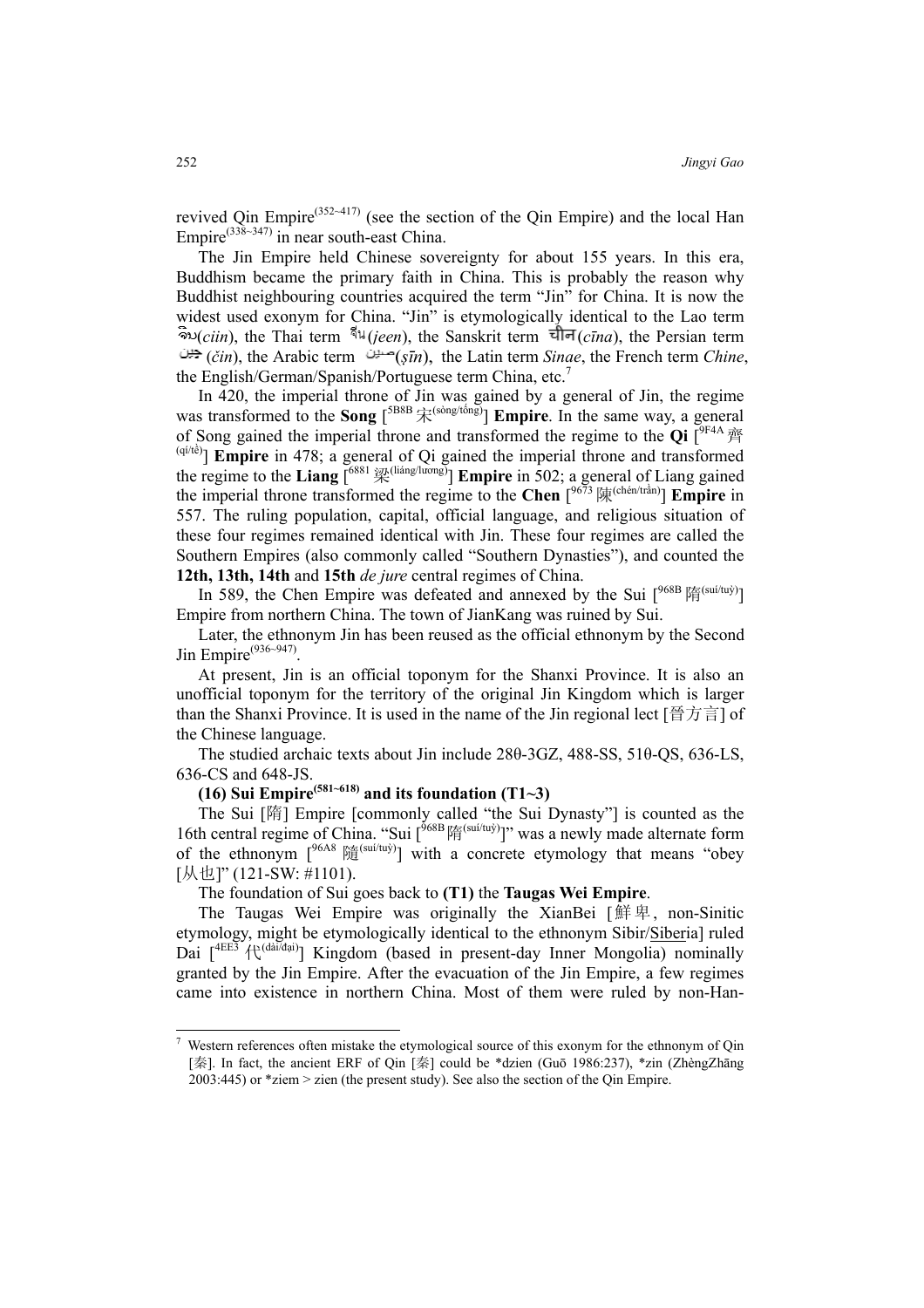Chinese nations. XianBei was one of the nations, likely Altaic. In 398, the Dai Kingdom moved its capital to PingCheng [平城, 'plain town'] (present-day Datong), a Chinese town in north-west central China, and changed its ethnonym to Wei  $\int^{\sqrt{B4F}} \frac{1}{2} \mathcal{R}^{(\text{wèi/nguy})}$ , which is more prestigious in Chinese. In 399, the [Taugas] Wei Empire [commonly called "the Northern Wei Dynasty"] was declared. {"Taugas (Ταυγάς)" was its international name first attested in the historiography written by the Byzantine historiographer Theophylact Simocatta in ca. 630. Of this exonym, the first morpheme (Tay  $*\frac{1}{4}$ tay/ >  $\frac{1}{4}$ taw/) is etymologically identical to <sup>5927</sup>  $\pm$ <sup>(dà/đại)</sup>, that means 'great' in Chinese; the second morpheme (γάς /gas/) is etymologically identical to Wei  $\int^{\text{9B4F}} \frac{1}{2} m^{(\text{weight})}$ , cf. *gu*<sup>*ī*</sup> – its ERF in Min Chinese]. The term "Taugas [大魏, 'Great Wei']" could be an unofficial endonym of the Taugas Wei Empire.} In 439, it gained sole control of northern China (excluding far north-west China and the eastern part of near north-east China). In 440, the emperor officially converted to Taoism. In 444, the emperor ordered a ban on Buddhism. In 493, the empire moved its capital to Luoyang [洛陽], the former capital of the Jin Empire, changed its national language to Chinese and banned its own language. It was the start of the Taugas-Chinese consolidation. The non-Han-Chinese populations were neutralised by Han-Chinese people in the Taugas Wei Empire.

From 534 to 550, there were simultaneously two emperors of the Wei Empire supported by the western camp of Wei in ChangAn, and the eastern camp of Wei in Ye [鄴, a Sinitic place name] (present-day Linzhang), respectively. The site of *de facto* Chinese sovereignty Luoyang was controlled by the eastern camp.

In 550, the prime minister of the eastern camp of Wei achieved a peaceful takeover, gained the imperial throne and transformed the regime to **(T2)** the [**Taugas**] **Qi**  $[$ <sup>9F4A</sup> 齊<sup>(qi/tê)</sup>] **Empire** [commonly called "the Northern Qi Dynasty"]. Buddhism was favoured in Taugas Qi.

In 557, the prime minister of the western camp of Wei achieved a peaceful takeover, gained the imperial throne and transformed the regime to **(T3)** the [Taugas]  $\overline{Z}$ hou  $\int^{5468}$   $\frac{1}{10}$  (zhōu/châu)] **Empire** [commonly called "the Northern Zhou Dynasty"]. Regulations of the original Zhou Empire<sup>(ca.1050~256BCE)</sup> were restored. In 574, the Emperor of Zhou ordered a ban on both Taoism and Buddhism. Only Confucianism was allowed.

In 577, the Taugas Zhou Empire defeated and annexed the Taugas Qi Empire.

The Taugas Wei Empire, the Taugas Qi Empire and the Taugas Zhou Empire are called the Northern Empires (also commonly called "the Northern Dynasties"). They held *de facto* Chinese sovereignty and claimed the unique Chinese sovereignty in turn. They considered the imperial authorities in southern China as the faked empire of "islanders [島夷]". {The Southern Empires held *de jure* Chinese sovereignty and defended the unique Chinese sovereignty in turn, they considered the imperial authorities in northern China as the faked empire of "braided robbers [索虜] / Wei robbers [魏虜]".}

In 581, a general of Zhou, also the nominal Duke of Sui  $\int_{0}^{96A8}$   $\delta$ g (suí/tuy) achieved a peaceful takeover, gained the imperial throne, and renamed the regime Sui  $1^{968B}$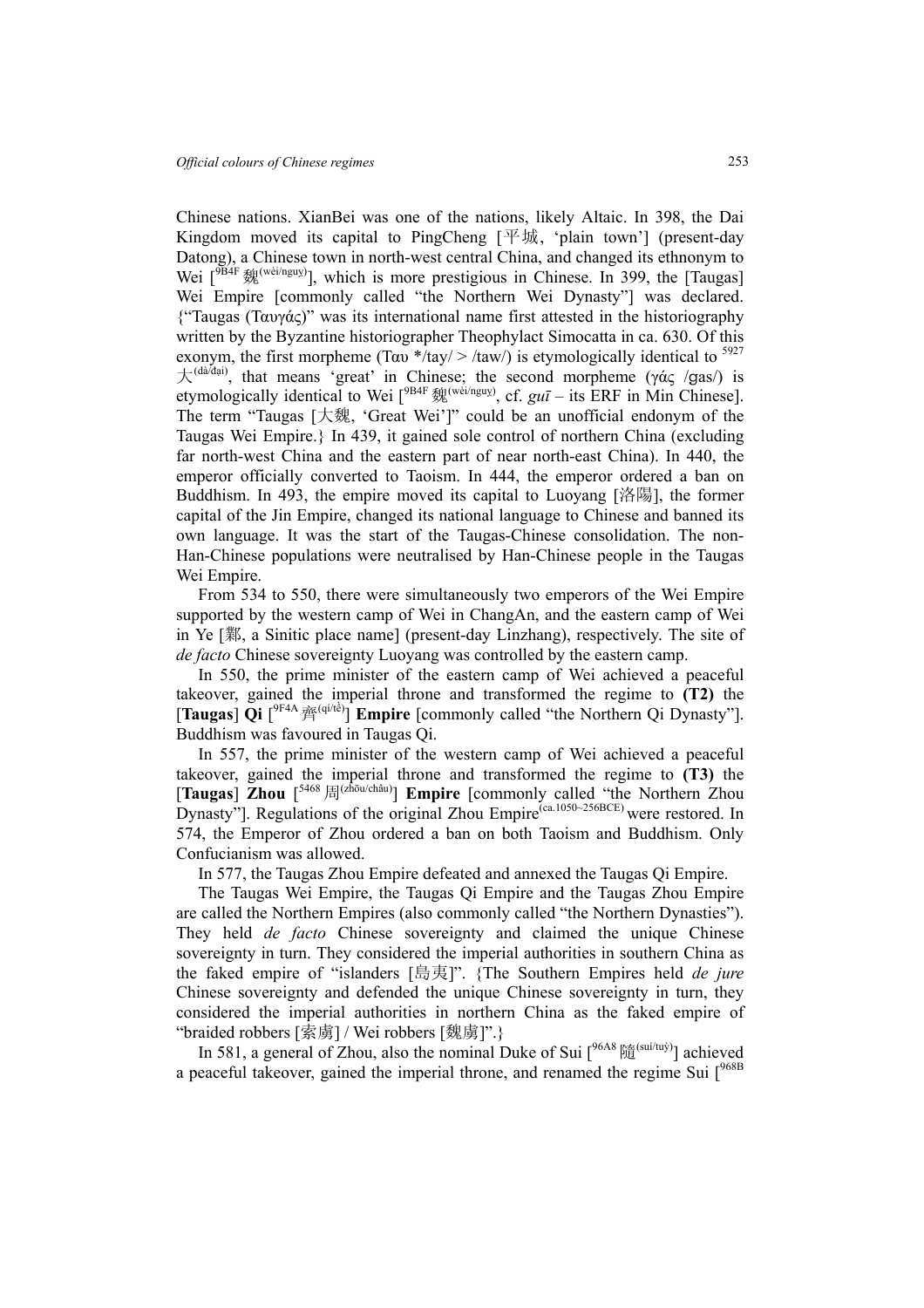隋<sup>(suí/tuỳ)</sup>]. A new capital town, termed DaXing [大興, 'great rise'] (present-day Xi'an), was built near ChangAn. The official language was Sui-Tang-Song Chinese (Gao 2012). Both Taoism and Buddhism were allowed.

In 589, the Sui Empire defeated and annexed the Chen Empire in southern China, thus gained *de jure* Chinese sovereignty.

In 612, the Sui Empire lost the war in the name of recovering the territories of LiaoDong [遼東, 'east of Liao River'] (the eastern part of near north-east China, occupied by the Goguryeo Kingdom<sup>(37BCE~668CE)</sup> since 404) and northern Korea (occupied by Goguryeo since 313). It caused disorders in Sui. In 618, the imperial throne of Sui was gained by the prime minister of Sui. The regime was transformed to the Tang Empire. The ruling population remained the same.

The studied archaic texts about the Sui Empire and its foundation include 554-WS, 636-QS, 636-ZS, 636-SS and 945-TS.

### **(17~20) Tang Empire(618~907/936[958]) and Five Dynasties(907~960) (+N1)**

The Tang [唐] Empire [commonly called "the Tang Dynasty"] is counted as the 17th central regime of China. "Tang  $[5510 \frac{1}{10}]$ " is an ethnonym with a concrete etymology that means "brag [大言]" (121-SW: #877).

In 618, the prime minister of the Sui Empire, also the nominal Duke of Tang, achieved a peaceful takeover, gained the imperial throne and renamed the regime Tang. The capital was renamed ChangAn [長安]. The official language was Sui-Tang-Song Chinese (Gao 2012). The official religion was Taoism.

In 630, the Tang Empire defeated and annexed the Eastern Turkic [突厥, non-Sinitic etymology] Khaganate<sup>(583-630</sup>), thus gained sovereignty over the territory of present-day [Outer] Mongolia for the first time. {Later, the territory was lost in  $\overrightarrow{682}$ , when the revived Turkic Khaganate<sup>( $\overrightarrow{682-745}$ )</sup> was founded.}

In 640, the Tang Empire defeated and annexed the Han-Chinese-ruled GaoChang [高昌, 'high prosperous'] Kingdom<sup>(460~640)</sup> [it was first granted by the RuRu Khaganate<sup>(402~552)</sup>, became independent when RuRu was supplanted by the Turkic Khaganate<sup>(552~583)</sup>] in far north-west China, thus gradually regaining sovereignty over far north-west China. {Later, by 808, the territory was seized by the Tibetan [吐蕃, non-Sinitic etymology] Empire<sup>(633~877)</sup>.}

In 668, the Tang Empire together with its nominal dependency, the Silla [新羅, non-Sinitic etymology] Kingdom<sup>(57BCE~935CE)</sup> (with Korean sovereignty), defeated and annexed the Goguryeo Kingdom<sup>(37BCE~668CE)</sup> (the succession of its sovereignty is claimed by both China and Korea). The LiaoDong territory was recovered by Tang, while northern Korea was later seized by the Silla Kingdom.

In 690 to 705, the Empress of Tang was the sovereign empress, renaming the regime the [nominal] Zhou [周] Empire, resetting the capital in Luoyang [洛陽], termed ShenDu [神都, 'god capital'], and holding Buddhism as the official religion.

In 755, a local warlord in near north-east China rebelled. In 756, the rebellious force seized Luoyang and declared the [rebellious] Da-Yan [大燕<sup>(dà-yān/đại-yên)</sup>, 'great Yan'] Empire. From 756 to 757, the capital of Tang, ChangAn, was once seized by Da-Yan. In 762, Tang troops recovered Luoyang. The rebellion was ended in 763.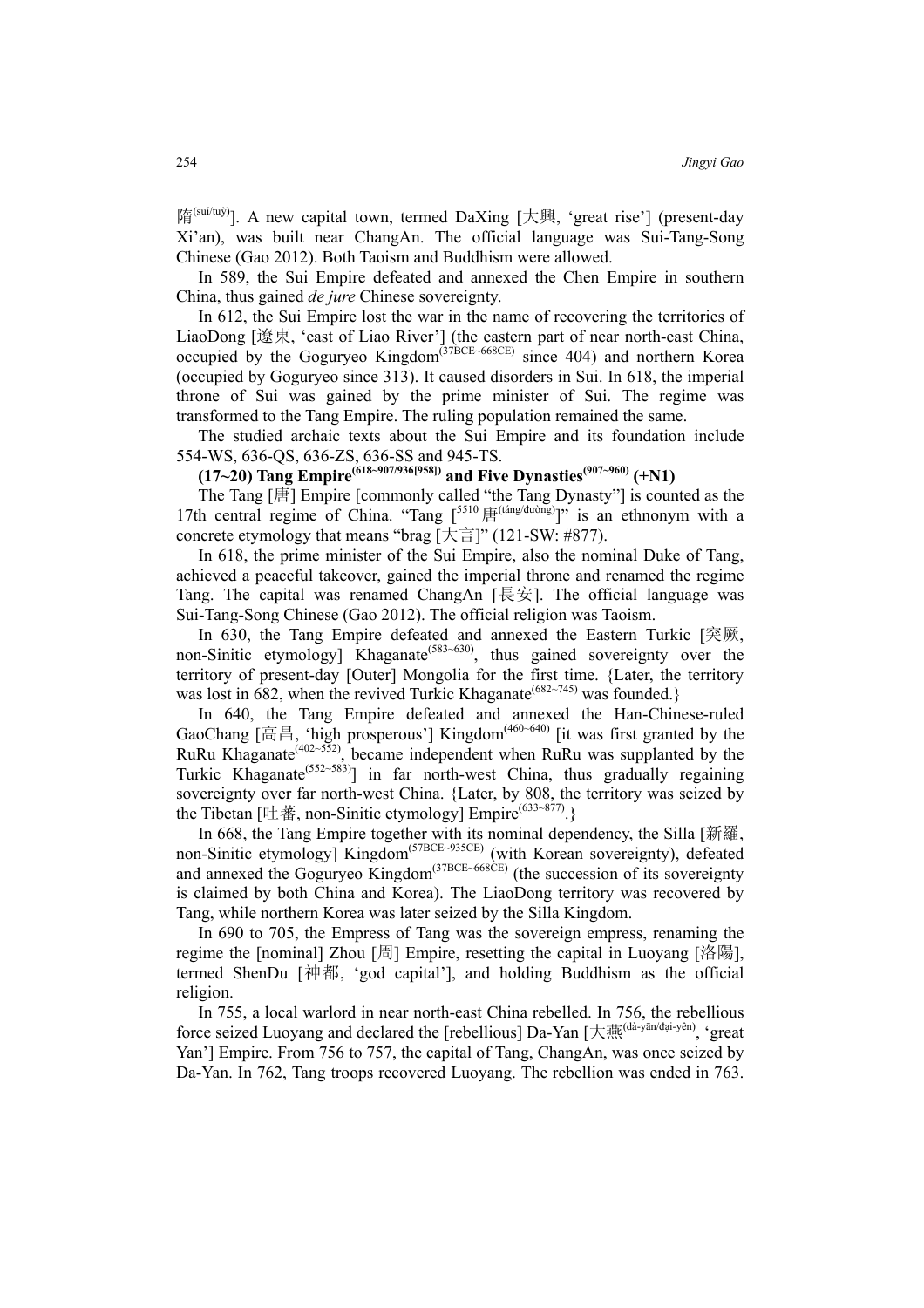After the war against this rebellion, the Tang Empire declined, actual feudalism was restored in order to gain support from local warlords.

From 881 to 883, ChangAn was once seized by a popular revolutionary force, which proclaimed the [revolutionary] Da-Qi  $[\pm \vec{A}^{\vec{a}}]^{(\vec{a} \cdot \vec{q} \cdot \vec{d} \cdot \vec{a} \cdot \vec{d} \cdot \vec{e})}$ , 'great Qi'] Empire.

In 904, the capital of Tang was reset to Luoyang.

In 907, a warlord of Tang, also the King of Liang  $\int^{\text{6881}} \frac{377}{25}$ (liáng/lương)<sub>]</sub>, achieved a peaceful takeover, gained the imperial throne. The regime was transformed to the [usurped] Liang Empire. The capital was reset to KaiFeng [開封, 'open feudal'] (present-day Kaifeng) in eastern central China.

The imperial throne of Liang was not acknowledged by many local powers. Outside central China but within China proper, Han-Chinese regional kings or warlords declared five local empires: (1) the [local] Shu  $\left[8700 \frac{\text{g}}{\text{g}}\right]$  (sh $\text{m/huc}$ ) Empire<sup>(907~925;934~965)</sup> in near south-west China; (2) the [local] Yan  $\lceil 7^{1DS} \frac{1}{100}(\frac{\pi}{100}) \rceil$ Empire<sup>(911~913)</sup> in near north-east China; (3) the [local] Han  $\left[\begin{array}{cc} \sqrt{6F22} & \frac{11}{(64n/\hbar a n)} \end{array}\right]$ Empire<sup>(918~971)</sup> (at first called the Da-Yue  $[\frac{1}{1} \pm \frac{1}{1} \frac{1}{1}$  (dà-yuè/đại-việt), 'great Yue'] Empire<sup>(917~918)</sup>) in south coastal China; (4) the [local] Wu  $\left[5433 \right]$ <sup>(wú/ngô)</sup>] Empire<sup>(927~937)</sup> in near south-east China; (5) the [local] Min  $\left[\begin{array}{cc} \n\end{array}\right]^{95A9}$   $\mathbb{H}^{\text{(min/main)}}$ ] Empire(933~945) in south-east coastal China. In addition, a few *de facto* independent kingdoms came into existence.

Meanwhile, outside China proper, non-Han-Chinese powers founded their regimes. E.g. the Khitan [契丹, non-Sinitic etymology]  $\text{Empire}^{(916-1218)}$  in far north-east China; the Da-Li  $[\text{ H} \boxplus \text{ (dd-1} \text{ i/dai-1} \text{ j})]$  'great jade-managing'] Kingdom<sup>(937~1253)</sup> in far south-west China.

The Jin  $\lceil 6649 \frac{25}{10} (j \ln/(\hat{a}n)) \rceil$  Kingdom of the Tang Empire in north-west central China led a war against the usurped Liang Empire and other rebellious regimes in the name of the orthodox Tang Empire. It defeated and dissolved the local Yan Empire in 913. The King of Jin was named the new Emperor of Tang in 923. In the same year, it defeated and dissolved the usurped Liang Empire, and then restored the capital in Luoyang. In 924, it defeated and dissolved the local Shu Empire. However, the regional governor left by the Tang Empire proclaimed the revived Shu Empire in 934.

In 936, a warlord of Tang overturned the continued Tang Empire with military aid from the Khitan Empire, and established the **[Second]** Jin  $\left[6649 \frac{\text{H}}{\text{H}}(i\text{ln}/i\text{ln})\right]$ **Empire**. The capital was reset to Kaifeng. It is counted as the **18th** central regime of China. Jin ceded the original part of the near north-east China [燕雲十六州] (around present-day Beijing) including the population to Khitan. {The middle and eastern parts of near north-east China were seized by Khitan before the war.}

In 937, the prime minister of Wu gained the imperial throne of the local Wu Empire, and transformed the regime to the [local]  $\overrightarrow{Qi}$   $[<sup>9FAA</sup> \overrightarrow{f}^{q(qit\hat{e})}]$  Empire. In 939, he was proclaimed a descendant of the ruling house of Tang, and named the new Emperor of Tang. This locally continued Tang Empire was not acknowledged by most people outside it. However, it indeed became a stronger regime. In 945, it defeated and annexed the local Min Empire. In 950, it gained nominal sovereignty over the *de facto* independent Chu Kingdom<sup>(907~951)</sup> in south China.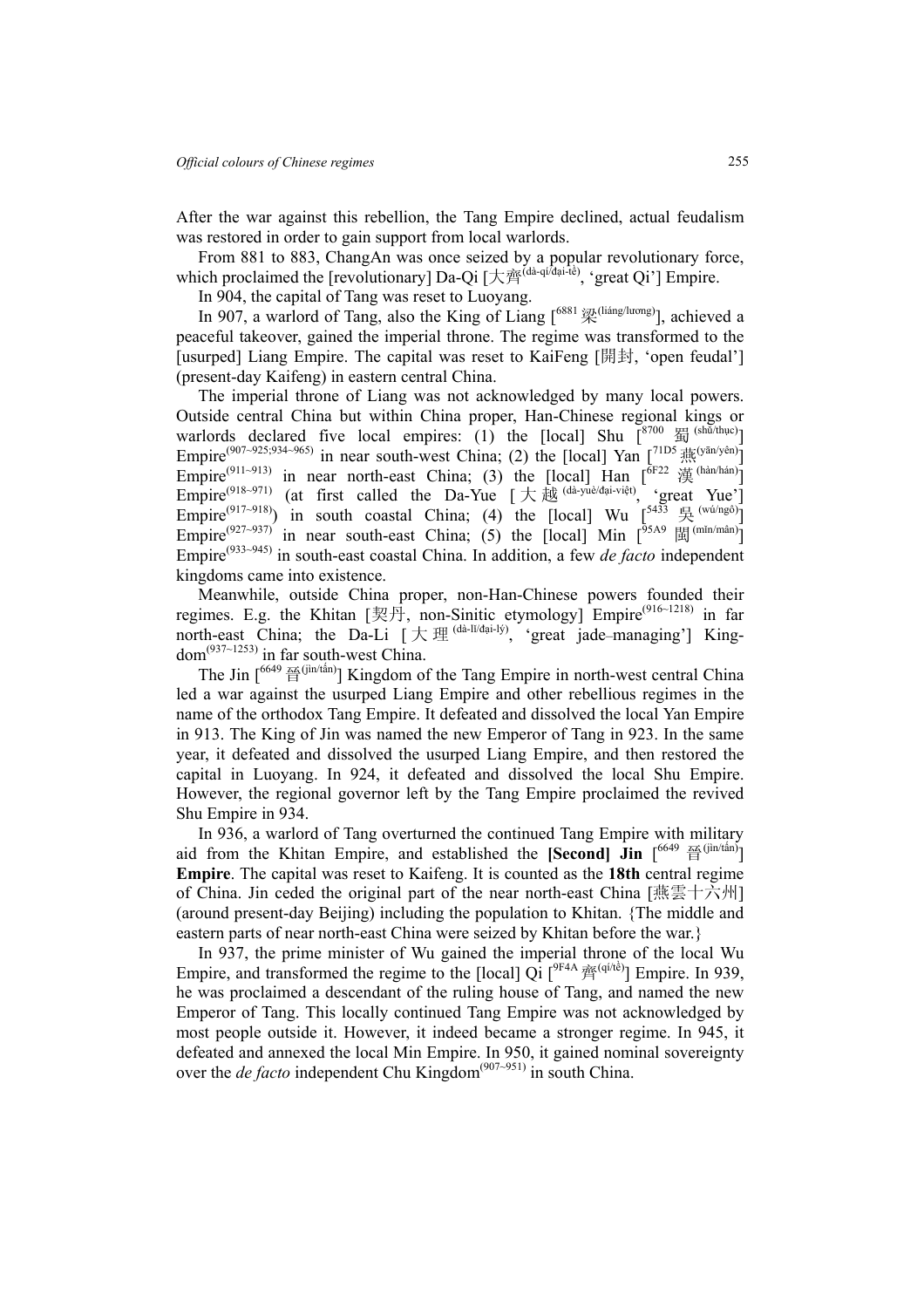In 947, the Second Jin Empire was defeated and annexed by the Khitan Empire. Meanwhile, in north-west central China, a warlord of Jin declared the succession of Chinese sovereignty. In the summer, his troops took over the land when Khitan troops retreated from central China because of hot weather and popular resistance. He was claimed a descendant of the ruling house of the original Han Empire(202BCE~220CE). The [**Second] Han** [6F22漢(hàn/hán)] **Empire** was established. The capital was confirmed in Kaifeng. It is counted as the **19th** central regime of China.

Before retreating from central China, the Khitan Empire also claimed the succession of Chinese sovereignty. It declared a parallel official name in Chinese, **(N1)** the **Liao**  $\int^{907C} \mathbf{E}^{(\text{liáo/liêu})}$ , a newly made ethnonym from a hydronym of the major river in near north-east China. The hydronym etymologically means "far [遠也]" (121-SW: #1196)] **Empire**, or officially the Da-Liao [大遼(dà-liáo/đại-liêu), 'great Liao'] Empire. Because some other countries did not follow the Chinese name and might misunderstand that China (Jin) was totally supplanted by Khitan, "Khitan" became an exonym for China. It is etymologically identical to the Mongolian term Хятад (*Khyatad*), the Russian/Ukrainian/Bulgarian term Китай (*Kitáj*), the English term Cathay, etc. The Chinese sovereignty claim of Khitan achieved Chinese sovereignty over far north-east China for the first time.

In 951, a general of Han, claiming to be a descendant of the ruling house of the original Zhou Empire<sup>(ca.1050~256BCE)</sup>, overturned the Second Han Empire by force, established the **[Second]** Zhou  $\int_{0}^{5468} |\vec{r}|^{(zh\tilde{\omega}u/ch\tilde{a}u)}|$  **Empire**. The capital was confirmed in Kaifeng. It is counted as the **20th** central regime of China. Meanwhile, the Second Han Empire was locally preserved in north-west central China. A warlord, also the younger brother of the last Emperor of Han was named the new Emperor of Han.

In 958, the Second Zhou Empire defeated and reduced the local Tang Empire to its nominal dependency with a lord instead of an emperor or a king. The Tang Empire was then totally finished.

In 960, a general of Zhou carried out a coup, the Emperor of Zhou immediately surrendered . The general gained the imperial throne. The regime was transformed to the [Greater] Song  $[5B8B \n\tilde{\mathcal{R}}^{(s\delta n g/t\delta n g)}]$  Empire. The ruling population remained the same.

The usurped Liang Empire, the continued Tang Empire, the Second Jin Empire, the Second Han Empire, and the Second Zhou Empire are historically called the Five Dynasties. The ruling populations of the Five Dynasties are the same. The official language was Sui-Tang-Song Chinese (Gao 2012).

The studied archaic texts about the Tang Empire and the Five Dynasties include 636-SS, 945-TS, 963-5DHY and 974-5DS.

### **(21) Greater Song Empire(960~1276[1279]) (+N2, N3)**

The Greater Song [宋] Empire [commonly called "the Song Dynasty"] is counted as the 21st central regime of China. "Song  $[5^{BB8} \; \hat{\mathcal{F}}^{(\text{Song/tong})}]$ " is an ethnonym with a concrete etymology that means "home [居也]" (121-SW: #4598). The attribute 'greater' was not officially added.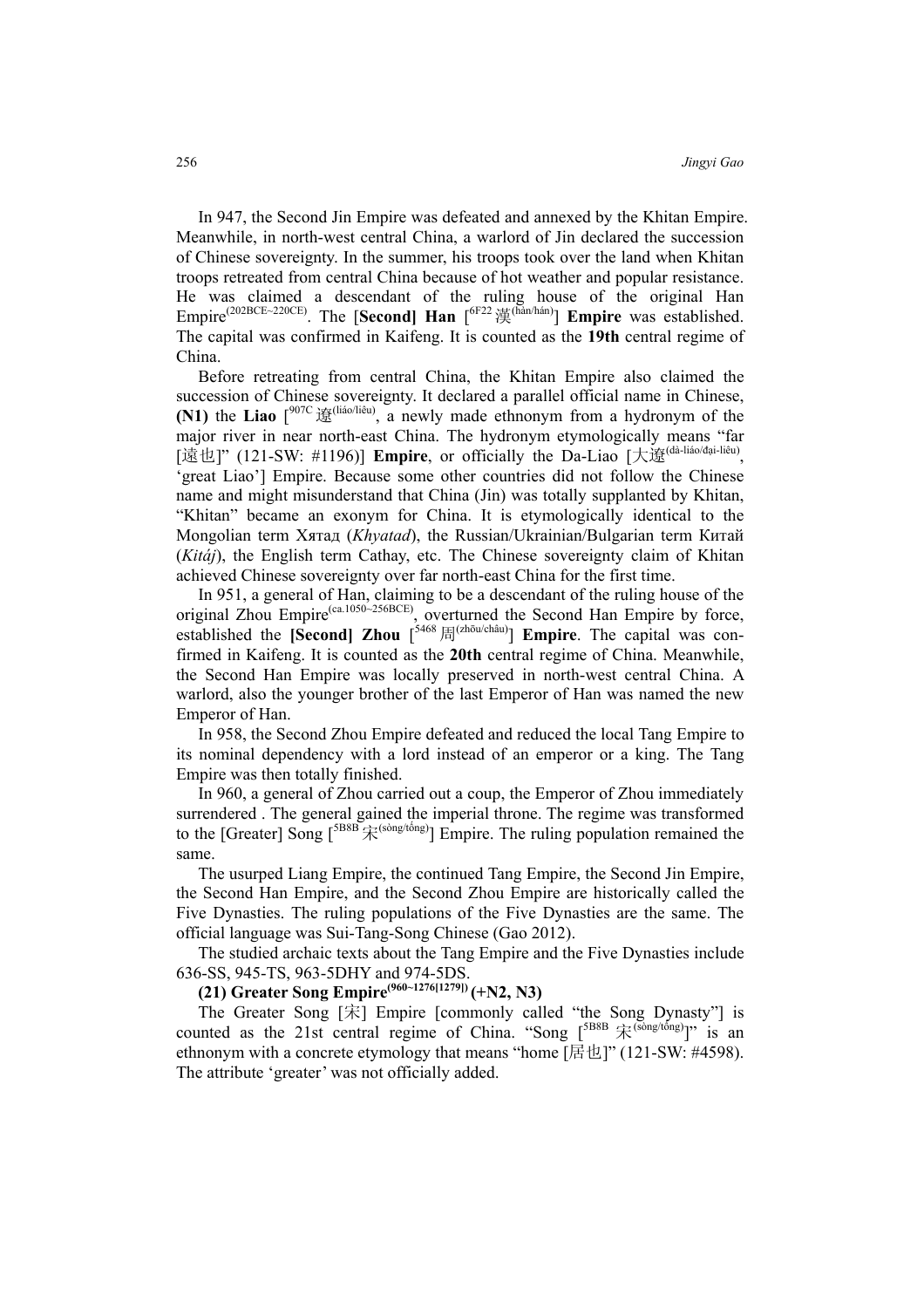$\overline{a}$ 

In 960, a general of the Second Zhou Empire achieved a coup, gained the imperial throne and renamed the regime Song. The capital was Kaifeng. The official language was Sui-Tang-Song Chinese (Gao 2012). The official religions were Taoism and Confucianism.

The Greater Song Empire defeated and annexed the local Shu Empire in near south-west China in 965, the local Han Empire in south coastal China in 971, the local Han Empire in north-west central China in 979. Thus China proper was reunified, although it was unable to regain the control outside China proper.

In 970, a local power declared the Da-Qu-Yue (Dai Co Viet) Empire [大瞿越(dà-qú-yuè/đại-cồ-việt), 'great Qu Yue', both Qu and Yue are ethnonyms] in the far south (present-day Vietnam). The imperial troops sent by the Song Empire were defeated in 982. Vietnamese [越南<sup>(yuè-nán/việt-nam)</sup>, 'south of Yue'] sovereignty was then settled. Song acknowledged Vietnam as its nominally dependent kingdom<sup>8</sup> much later in 1174.

In 1038, a Tangut [党項, non-Sinitic etymology] (Tibeto-Burman) power declared **(N2)** the **[Tangut**] **Xia**  $[$ <sup>590F</sup>  $\overline{g}$ <sup>(xià/hạ)</sup>] **Empire** in near north-west China. Later, Tangut Xia started and won a war against Song. In 1044, Song acknowledged Tangut Xia as its nominally dependent kingdom.

Although the Greater Song Empire was not good at wars, it excelled in science and technology. E.g. the movable press printing was developed in the Song Empire. Paper books were easier to produce from then onwards. From 1008 to 1066, four official dictionaries of the Chinese language were issued, that formed a peak of Sino-linguistics.

In 1115, a Jurchen [女真, non-Sinitic etymology] (Manchu-Tungus) power founded **(N3)** the  $\text{Jin}/\text{Kim}$   $[{}^{91D1} \triangleq {}^{(jin/kim)}$ , a newly made ethnonym that means "gold [金寶]" (1008: #9185) in Sui-Tang-Song Chinese] **Empire**, or officially the Da-Jin/Kim  $[\pm \hat{p}_0^{\text{(da-jin/dai-kim)}}]$ , 'great gold'] Empire in far north-east China that was a territory of the Khitan Liao Empire. In 1125, Jin/Kim expelled Khitan Liao from north-east China. Khitan Liao fled to far north-west China.

In 1126, the capital of the Greater Song Empire was seized by the Jin/Kim Empire, the Emperor of Song was captured. In 1127, some of the remaining Song ruling population fled to southern China, a younger brother of the last emperor was named the new emperor. The new capital was set in LinAn [臨安, 'near peace'] (present-day Hangzhou).

In 1130, the [puppet] Qi  $\int_{0}^{\sqrt{q}}$   $\mathbb{P}^{qA} \mathbb{P}^{q(n)}$  Empire was established in central China under the Jurchen protection. In 1137, it was incorporated to Jin/Kim.

In 1218, the fled Khitan Liao Empire was defeated and annexed by the Mongol Khanate when the last sovereign of Khitan Liao was executed after losing his last battle.

<sup>8</sup> A nominally dependent kingdom can declare top sovereignty in their own language, but it must be spoken as 'a kingdom granted by the Chinese Empire' in Chinese. The dependency has a duty to pay tributes to China. China has a duty to protect the dependency from the other countries. Besides, China usually gives more valuable Chinese presents back.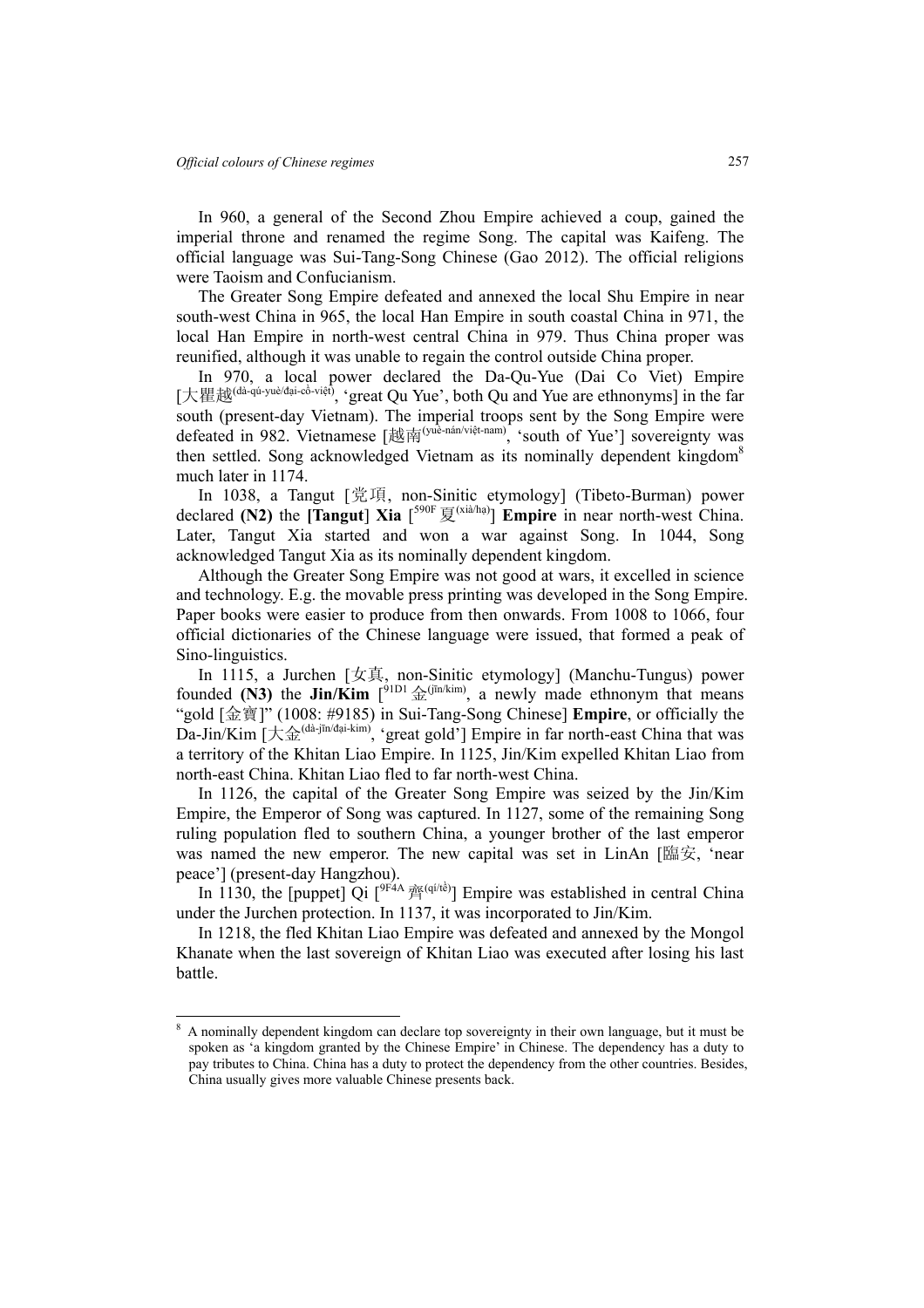In 1227, the Tangut Xia Empire was defeated and annexed by the Mongol Khanate when the last Emperor of Xia surrendered to Yuan troops.

In 1233, the capital of Song was seized by the Mongol Khanate. In 1234, the last Emperor of Jin committed suicide after losing the last battle against Yuan troops.

In 1276, the capital of Song was seized by the Mongolian-ruled Yuan  $[\bar{\pi}]$ Empire. In 1279, the last Emperor of Song died in the last battle against Yuan troops.

In 1355, a popular revolutionary force called the Red Turban Army [紅巾軍] proclaimed the restoration of the Greater Song Empire. The revolution lasted 10 years, and was then reformed as the Ming Empire.

The studied archaic texts about the Greater Song Empire include 974-5DS, 1346-SS and 1370-YS.

## **(22) Yuan Empire(1271~1368[1402]) and its foundation**

The Yuan  $[\bar{\pi}]$  Empire [commonly called "the Yuan Dynasty"] or officially the Da-Yuan  $[\n\pm \bar{\pi}]$  Empire is counted as the 22nd central regime of China. "Da-  $[5927 \pm \frac{(d\tilde{a}/d\tilde{a}i)}{i}]$ " is an attribute that means 'great'. "Yuan  $[5143 \pm \frac{(y\tilde{a}i \pi/nguy\tilde{e}n)}{i}]$ " was a newly made ethnonym from an etymon that means "the first [始也]"  $(121-SW: #2)$ .

During the war between Khitan Liao and Jin/Kim, in 1120, the first Mongol Khanate was founded. In 1148, after a war against the Jin/Kim troops, the Mongol Kingdom was granted a nominal dependency of the Jin/Kim Empire. In 1206, the Mongol Khanate declared total independence. This regime with less than one million people became powerful for uncertain reasons. It defeated and annexed, in turn, the Khitan Liao Empire in 1218, the Tangut Xia Empire in 1227, the Jin/Kim Empire in 1234, the Da-Li Kingdom in 1253.

In 1263, the Mongol Khanate moved its capital from Mongolia to a Chinese town KaiPing [開平, 'open plain'] (present-day Zhenglanqi in Inner Mongolia), termed ShangDu [上都, 'upper capital'].

In 1264, the Mongol Khanate gained the sovereignty over Tibetan states. In return, Mongolian rulers converted to Tibetan Buddhism. Later, the Chinese sovereignty claim of the Mongol Khanate achieved Chinese sovereignty over Tibet for the first time.

In 1267, the Mongol Khanate moved its capital to ZhongDu [中都, 'central capital'] (termed DaDu [大都, 'great capital'] in 1272, present-day Beijing). In 1271, the khan of the Mongol Khanate changed his title to emperor in Chinese [皇帝], and renamed the regime the Yuan Empire, in order to gain Chinese sovereignty. The new names effectively helped the regime to gain support from many Han-Chinese people. The official languages were Mongolian and Yuan Chinese. Yuan Chinese was based on the capital dialect brought from the KaiPing dialect of the Jin regional lect [晉方言] of the Chinese language.

In 1276, Yuan seized the capital of Song. In 1279, Yuan gained sole control of Chinese sovereignty when the last Song emperor died in the last battle against Yuan troops.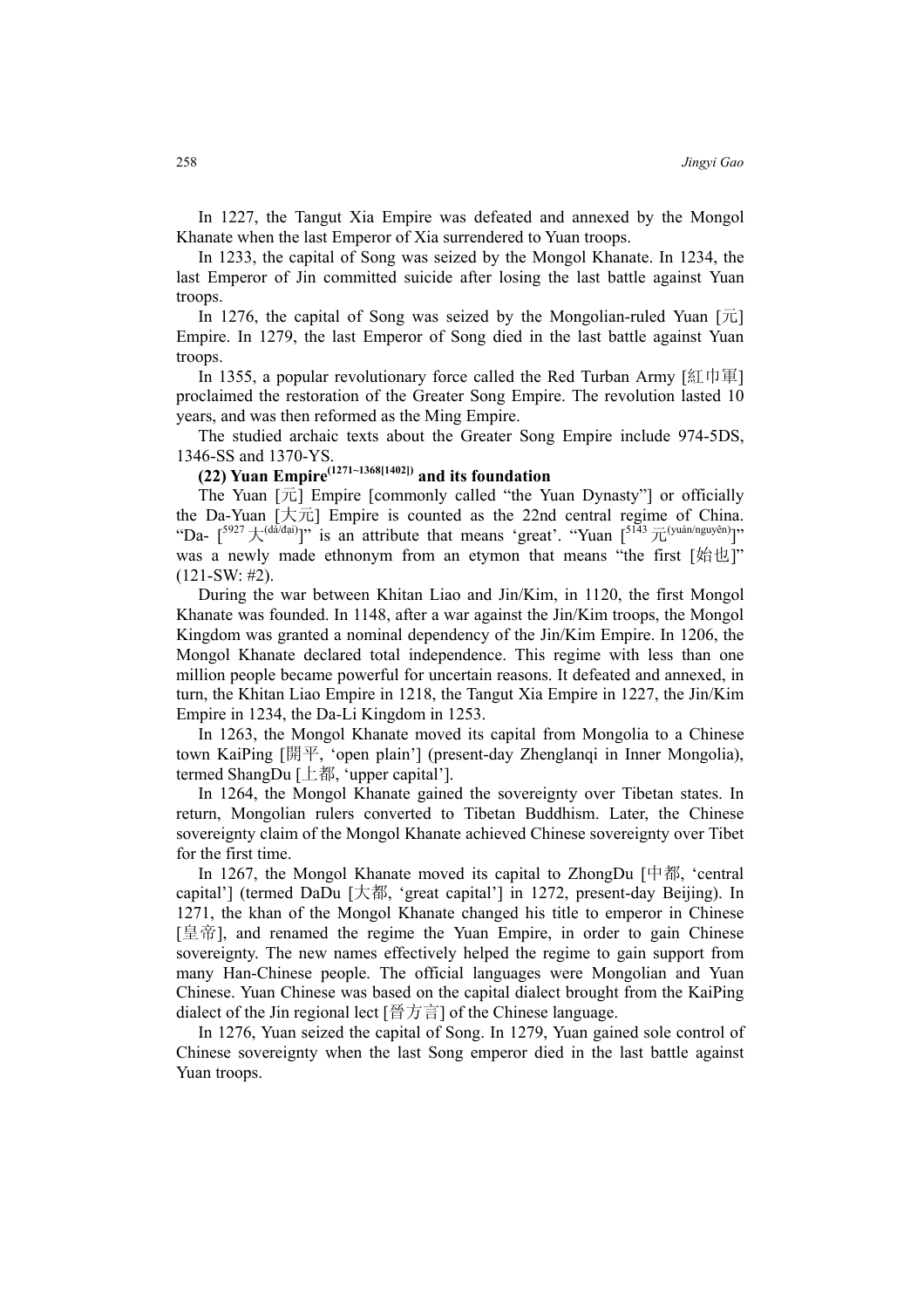From 1351, the Yuan Empire was disrupted by a popular revolutionary force called the Red Turban Army [紅巾軍]. In 1386, the capital of Yuan was seized by the Ming Empire, which was founded by a branch of the Red Turban Army. The Emperor of Yuan with the ruling population retreated to Mongolia. In 1402, the retreated Yuan Empire was supplanted by the Tatar Empire of Mongolia.

The studied archaic texts about the Yuan Empire include 1364-SS, 1370-YS and 1399~1644-MSL.

# **(23) Ming Empire(1368~1644[1662])**

The Ming [明] Empire [commonly called "the Ming Dynasty"] or officially the Da-Ming [大明] Empire is counted as the 23rd central regime of China. "Da-  $[$ <sup>5927</sup>  $\pm$ <sup>(dà/đại)</sup>]" is an attribute that means 'great'. "Ming  $[$ <sup>660E</sup>  $\overline{\mathfrak{M}}$ <sup>(míng/minh)</sup>]" was a newly made ethnonym from an etymon that means 'bright', and also the name of Manichaeism in China. Manichaeism played an important role in the Red Turban Army against the Yuan Empire.

In 1368, the Ming Empire was founded in YingTian [應天, 'according to sky'] (present-day Nanjing) by a branch of the Red Turban Army. In the same year, it seized the capital of Yuan. In 1381, it defeated the Yuan troops in far south-west China, thus gained sole control of Chinese sovereignty (excluding Mongolia). The official language was Ming Mandarin Chinese. It was based on the YingTian (Nanjing) dialect of the Yang regional lect [揚州方言=上江話] of the Chinese language. Despite the name of the regime, the Ming Empire quit Manichaeism but chose Confucianism as the primary belief.

In 1421, the capital of Ming was reset to ShunTian [順天, 'go along with sky'] (present-day Beijing), termed BeiJing [北京, 'north capital'], while YingTian was termed NanJing [南京, 'south capital']. In 1423, the capital was reset to Nanjing, but Beijing remained as the imperial residence and the seat of the central government. In 1441, the capital was reset to Beijing.

The Ming Mandarin Chinese language was brought to Beijing, and fused with the Yuan Chinese language there.

In 1644, Beijing was seized by a popular revolutionary force from western China. The Emperor of Ming committed suicide. The regime fell into chaos. A member of the ruling house of Ming was named the new Emperor of Ming in Nanjing. In 1645, Nanjing was seized by the Qing Empire. In 1662, the last Emperor of Ming was executed by a Qing general.

The studied archaic texts about the Ming Empire include 1370-YS and 1399~1644-MSL.

## **(24) Qing Empire(1636~1912) and its foundation**

The Qing [大清] Empire [commonly called "the Qing Dynasty"] or officially the Da-Qing [大清] Empire (was written as "the Ta-Tsing Empire" by the West) is counted as the 24th central regime of China. "Da-  $[5927 \pm \frac{(\text{d}\hat{a}/\text{d}\text{a})}{\text{d}\text{d}\text{a}}]$ " is an attribute that means 'great'. "Qing [<sup>660E</sup> 清<sup>(míng/minh)</sup>]" was a newly made ethnonym from an etymon that means 'clear'.

In 1616, another branch of Jurchen (renamed Manchu in 1636) people founded the revived Jin/Kim  $\int_{0}^{\frac{91D1}{2}} \hat{x}^{(\text{in/kim})}$ ] Khanate in Hetu-ala [赫圖阿拉, non-Sinitic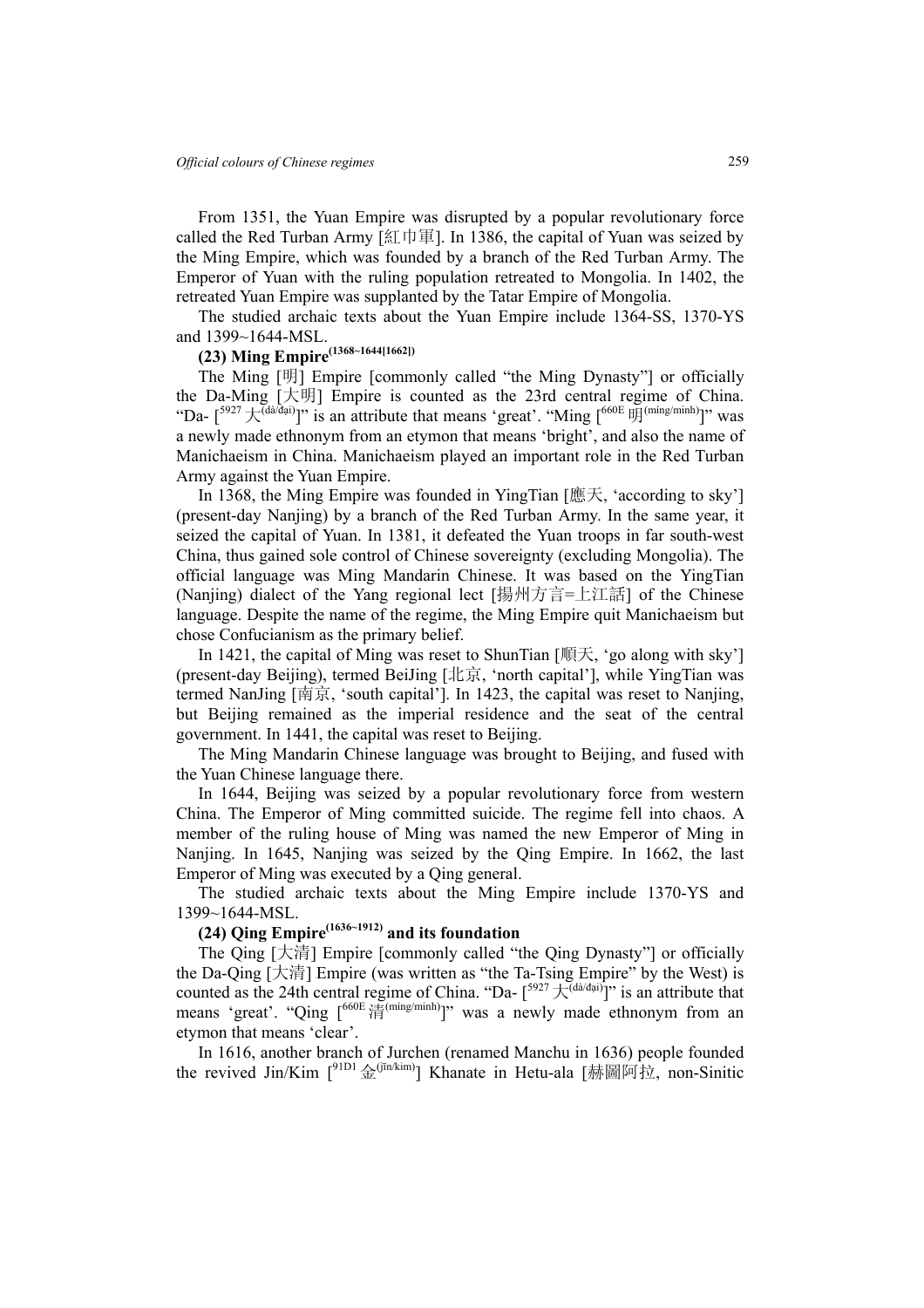etymology] (present-day Xinbin). In 1621, this khanate seized major Han-Chinese towns in near north-east China, and moved its capital to LiaoYang [遼陽, 'warm-side of Liao River'] (present-day Liaoyang). In 1625, the capital was changed to ShenYang [瀋陽, 'warm-side of Shen River'] (Mukden, present-day Shenyang). In 1635, the Mongolian khan surrendered to the Manchu khan and yielded the imperial seal of the Yuan Empire. In 1636, the Manchu khan changed his title to emperor in Chinese [皇帝] and renamed his country the Qing Empire, in order to gain Chinese sovereignty. The new names effectively helped the regime to gain support from many Han-Chinese people. The official languages were Manchu and Qing Mandarin Chinese. Qing Mandarin Chinese was based on the Shenyang dialect of the Yan regional lect [燕方言] of the Chinese language.

In 1644, during the chaos of the Ming Empire, the Qing Empire seized Beijing and moved its capital there. Later, Qing troops also seized all the other Ming territories in China proper. In 1683, the last Ming troops in Taiwan surrendered to the Qing Empire.

The Qing Mandarin Chinese language was brought to Beijing, and fused with the Ming Mandarin Chinese language there.

In 1720, the Qing Empire expelled the troops of the Zunghar Khanate out of Tibet, thus gained sovereignty over Tibet. In 1757, the Qing Empire defeated and annexed the Zunghar Khanate, thus gained sovereignty over far north-west China (West Region). By then, the Qing Empire actually ruled the whole Chinese sovereignty (including Mongolia).

In 1842, after losing the First Opium War, the Qing Empire ceded Hong Kong Island [香港島, 'fragrant harbour island'] to the British Empire in perpetuity. In 1860, after losing the Second Opium War, the Qing Empire ceded Kowloon [九龍, 'nine dragons'] to the British Empire in perpetuity {later, in 1898, a territory around Hong Kong Island and Kowloon, termed New Territories [新界], was leased to the British Empire for 99 years}, and Outer Manchuria (ca. 1,000,000 square kilometres) to the Russian Empire in perpetuity.

In 1864, the Qing Empire ceded Outer West Region (ca. 440,000 square kilometres) to the Russian Empire in perpetuity.

In 1885, after losing the Sino-French war, the Qing Empire ended its nominal sovereignty over Vietnam and Laos.

In 1887, the perpetual occupation of Macau (Aomen [澳門, 'gate of bay']) was yielded to the Portuguese Empire. {Portugal had used the region under Chinese supervision since 1557.

In 1895, after losing the Sino-Japanese war, the Qing Empire ended its nominal sovereignty over Korea, and ceded Taiwan to Japan in perpetuity.

In 1912, the Qing Empire fell in the Chinese Revolution.

The studied archaic texts about the Qing Empire include 1399~1644-MSL and 1635~1912-QSL.

# **(25) Republic of China(1912~1949[~\*])**

The Republic of China (natively called "the civic regime of central Hua [中華民國]") is counted as the 25th central regime of China. "Hua [83EF 華(huá/hoa)]"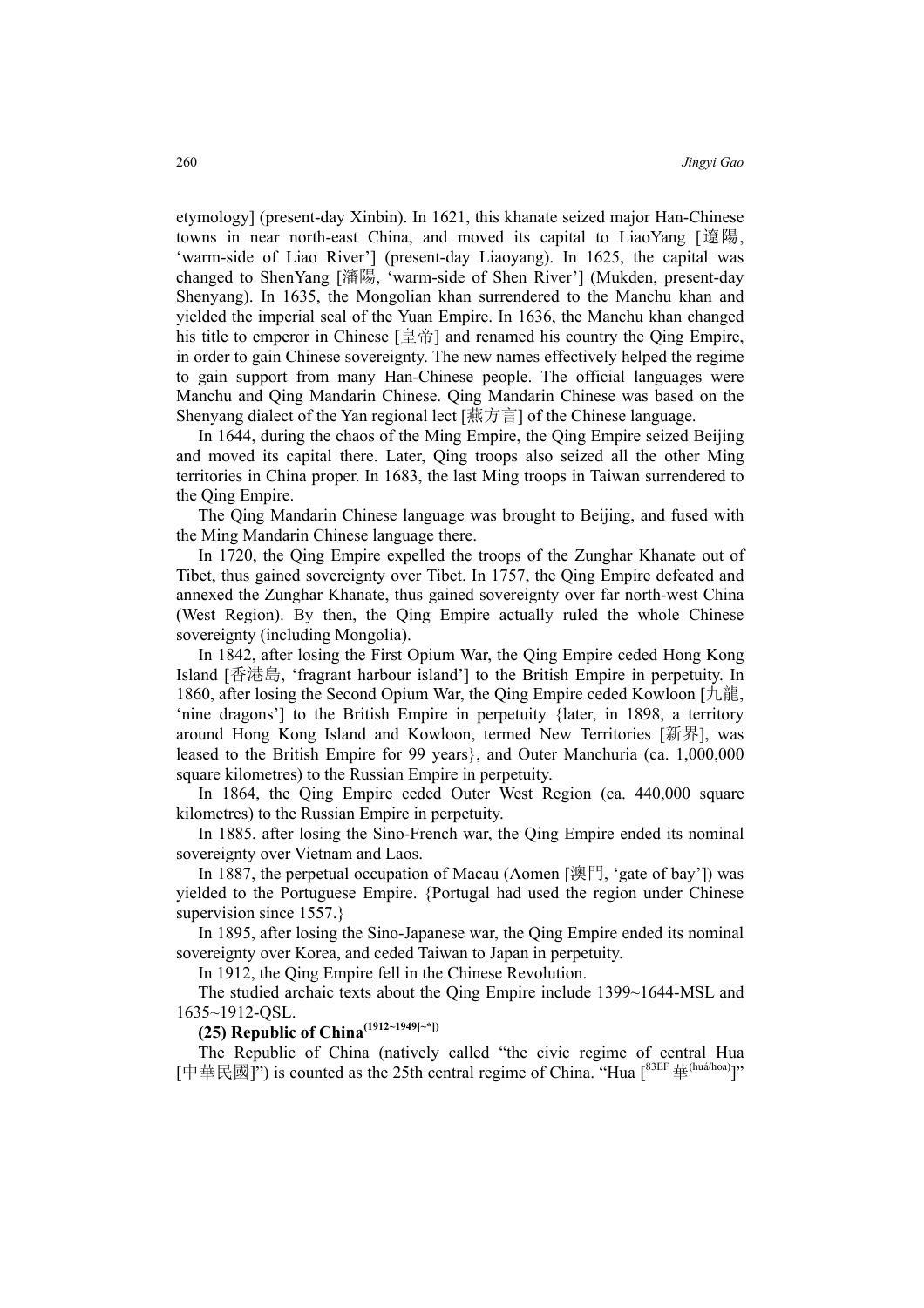is an ethnonym with a concrete etymology that means "flowery [榮也]" (121-SW: #3866). It is also the name of a mountain in western central China. It is a valid endonym of Han-Chinese people. This usage has been encouraged by the Republic of China. It is now much less popular in mainland China.

In January 1912, a Chinese power led by the Chinese Alliance [中國同盟會] (political party) founded the Republic of China (ROC) in Nanjing. In March 1912, its capital was moved to Beijing, after the abdication of the last Qing emperor. The last prime minister of Qing, who made Qing to surrender, was named the President of ROC. In August 1912, the Chinese Alliance was transformed to the Chinese Nationalist Party (KMT) [中國國民黨]. After some political conflicts between KMT and the president, KMT was banned in November 1913.

In December 1915, the President of ROC was named the Emperor of China. Later, under oppositions from local powers, he abdicated in March 1916, and then died of depression in June 1916. China fell into chaos after this incident.

In June 1917, the last Emperor of Qing was restored for 12 days.

In November 1924, Mongolia declared independence from China.

In July 1925, a restored KMT power established a new central government of ROC in Guangzhou. It declared war against the central government of ROC in Beijing. In November 1926, the headquarters was moved to Wuhan. In April 1927, another KMT government of ROC was established in Nanjing. In September 1927, the KMT government in Wuhan was incorporated into the KMT government in Nanjing. In June 1928, the troops of the KMT government defeated the troops of the *de jure* central government, and seized Beijing. The head of state of the *de jure* ROC retreated to Shenyang but was assassinated by Japanese powers. In December 1928, the remaining power of the *de jure* central government in Shenyang surrendered to the KMT government. The surrender was signified by accepting the new flag of the KMT government. The KMT government was then internationally acknowledged as *de jure* ROC.

In August 1927, the Communist Party of China [中國共產黨] (CPC) led the first armed conflict against the KMT government of ROC in Nanchang in south-east China. In November 1937, the Soviet Republic of China [中華蘇維埃 共和國] was founded in Ruijin in south-east China. It was defeated by ROC in October 1934. The remaining CPC power fled to near north-west China, and reformed the regime to the Soviet People's Republic of China (SPRC) [中華蘇維 埃人民共和國] in December 1935.

In September 1931, Shenyang was seized by the Imperial Japanese Army. ROC abandoned north-east China without defence. The [puppet] State of Manchuria [滿洲國] was established in 1932 in north-east China under the Japanese protection. It was transformed to the [puppet] Empire of Manchuria [滿洲帝國] in March 1934.

In December 1936, peace between ROC and SPRC was made, Chinese powers joined to protect China from Japanese troops. SPRC was as incorporated into ROC in September 1937.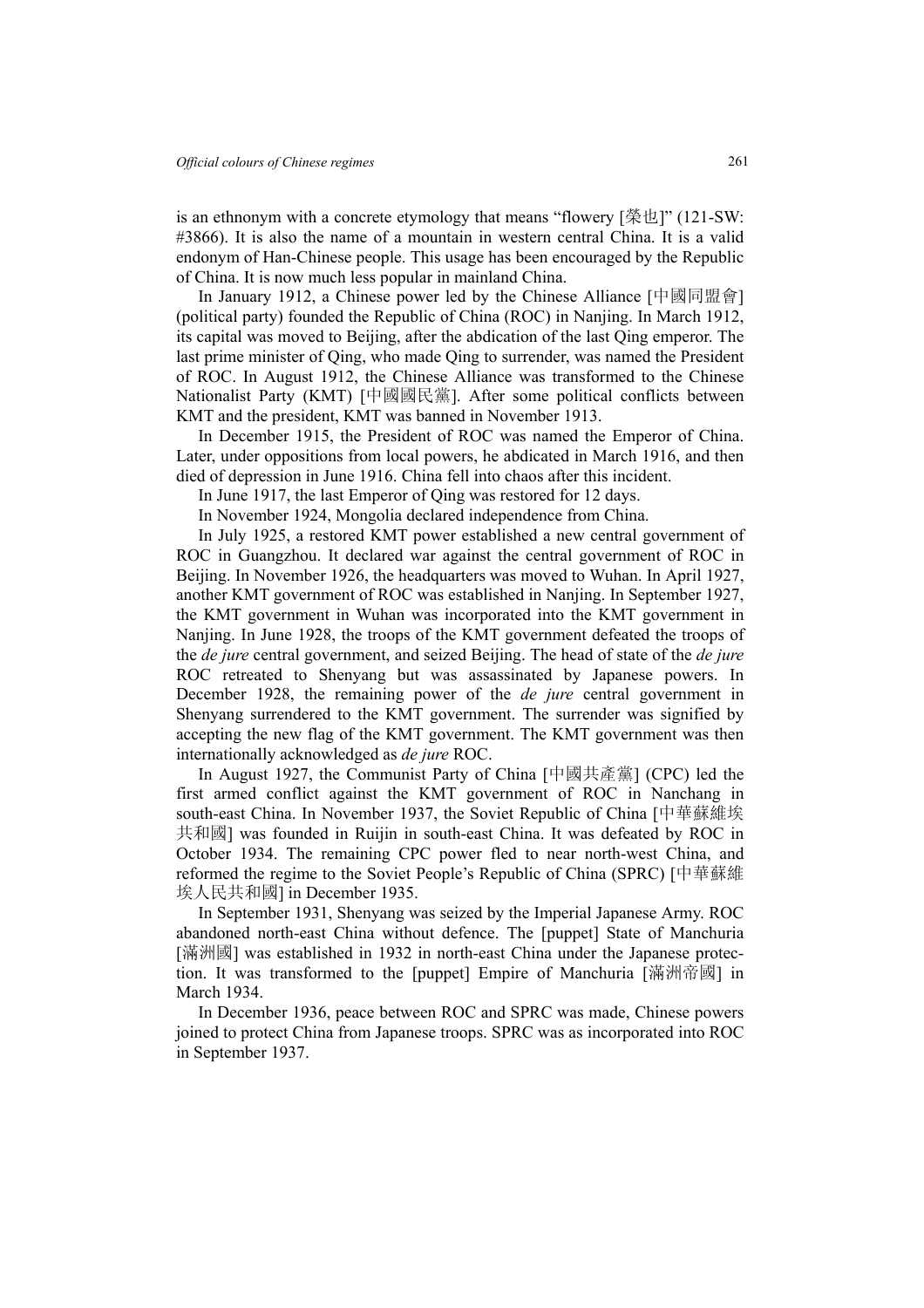In July 1937, Beijing was attacked and seized by Japanese troops. In return, in August 1937, ROC attacked the Japanese concession in Shanghai. In November 1937, ROC fatally lost the battle, the central government fled to the wartime capital Chongqing. In December 1937, Nanjing was seized by the Japanese troops. In March 1938, the puppet Republic of China was established in Nanjing under the Japanese protection.

After surrender of Japan in the Second World War in August 1945, ROC took over the puppet Republic of China, the puppet Empire of Manchuria, and Taiwan.

In April 1949, Nanjing was seized by the People's Liberation Army of CPC. Also the wartime capitals were lost in the same year. In December 1949, the central government of ROC with some ruling population fled to Taiwan.

The existence of the Republic of China after 1949 is not acknowledged by the People's Republic of China. The replacement of Chinese sovereignty has been supported by the United Nations since 1971.

## **(26) People's Republic of China(1949~)**

The People's Republic of China (natively called "the people's common regime of central Hua [中華人民共和國]") is counted as the 26th central regime of China.

After winning the major campaigns of the Chinese Civil War, in October 1949, a Chinese power led by the Communist Party of China (CPC) founded the People's Republic of China (PRC) in Beijing.

In October 1971, the United Nations General Assembly Resolution 2758 "*recognized the People's Republic of China as the only legitimate representative of China to the United Nations and expelled the representatives of Chiang Kai-shek* [the president of ROC] *from the place which they unlawfully occupy at the United Nations.*"

In January 1979, the People's Republic of China and the United States of America established formal diplomatic relations, meanwhile PRC "ceased fires on the unliberated coastal islands" which are controlled by the authority in Taiwan.

In July 1997, the sovereignty over Hong Kong Island and Kowloon was transferred from the United Kingdom to PRC, while the region of New Territories was returned to PRC as a successor of the Qing Empire. The Hong Kong SAR (Special Administrative Region) was granted autonomy.

In December 1999, Macau was returned to PRC as a successor of the Qing Empire. The Macau SAR was granted autonomy.

#### *3.2 Methods*

Conventional philological methods are used in collecting and analysing data.

A researcher must first choose some relevant philological texts and chapters through his/her philological experience, then go through the content manually, understand the paragraphs through his/her language knowledge, pick out key paragraphs, analyse and present them in readable texts in the language of the research paper.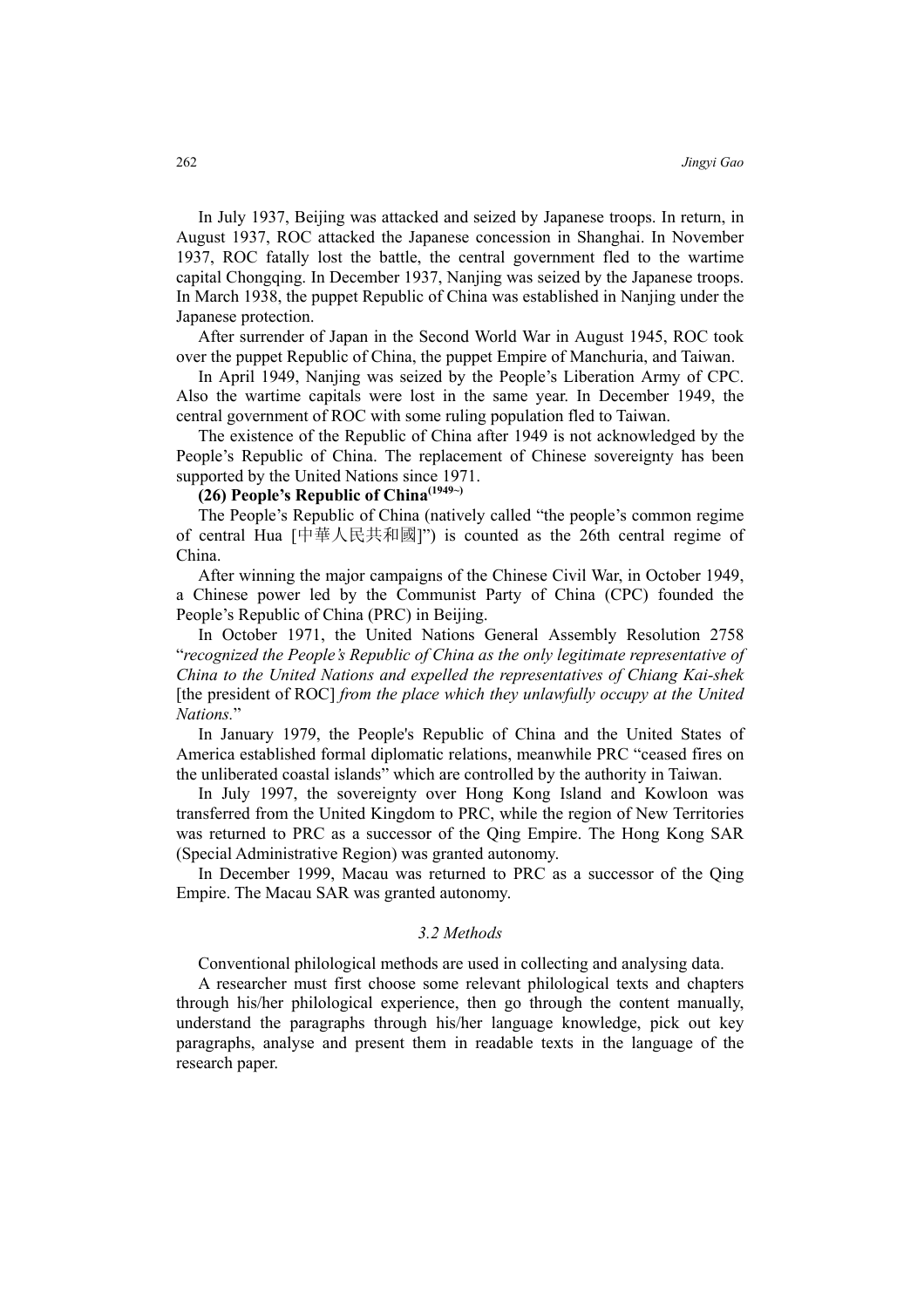If the topic is linguistic, it is more important to distinguish layers and dates. If the topic is historical, correctness is more important. The present topic is historical rather than linguistic.

A result can be established, if the relevant historical records are definite and consistent. It would be better if some contemporary texts of that time by different authorities (enemy side or foreign country) confirmed the result in different ways. If the historical records regarding the topic are definite but not consistent, the different contents and sources should be analysed, then at least a result of a kind can be established. If the historical records regarding it are not definite, further evidences should be gathered and discussed. If there is neither historical record nor clue regarding the topic, no result can be established.

In the present study, results on the historical official colours are studied in the above mentioned way with references. Old texts are preferred. Results on contemporary official colours are simply given according to the facts that many others also know.

If there are previous studies on the same topic, their used materials should be extended if possible, their methods should be improved if applicable, their results should be compared if necessary. If previous results are identical to the current results, the previous results should be acknowledged. If all the results are the same, the current study cannot publish a new research paper but a review at most. If the current results are different from the previous results, it is necessary to contradict the previous results with relevant evidences, and ideally, also with some analysis on how the previous studies were mistaken.

Chinese years have been converted to international years using the reference book (Xú 1992 [2008]).

### **4. Results and discussion**

# **(1\*) PaoXi Empire(ca.60000~ca.3000BCE)**

The archaic text 0-LIJMZ stated that NüWa [女媧] [Empress of PaoXi, the second sovereign monarch) had the **white<sup>1a</sup>** official colour.

《禮稽命徵》女媧以十二月為正 尚白 伏羲以上未有聞焉

On the historical issue: Although it is the only reference without further literary evidence, I think it is true. PaoXi people might be the first developed huntergatherer people with livestock resided in the Far East. Milk was the most important sustenance for these people, therefore the colour of milk, white $\lambda$ <sup>1a</sup>, was preferred by these people.

On white<sup>1a</sup>: Although the colour term <sup>767D</sup>  $\oplus$ <sup>(bái/bạch)</sup> denotes the white colour in Mandarin, it does not necessarily denote the same in all varieties of the Chinese language. In this text, it is interpreted as white-yellow, because some other evidence (see the next sections until the XuanYuan Empire) support that there should be only three colour categories in this era: 1) macro-white, 2) macro-black, and 3) macro-red, while the yellow colour was not an independent category, but covered by all the three primitive colour categories. There is literary evidence on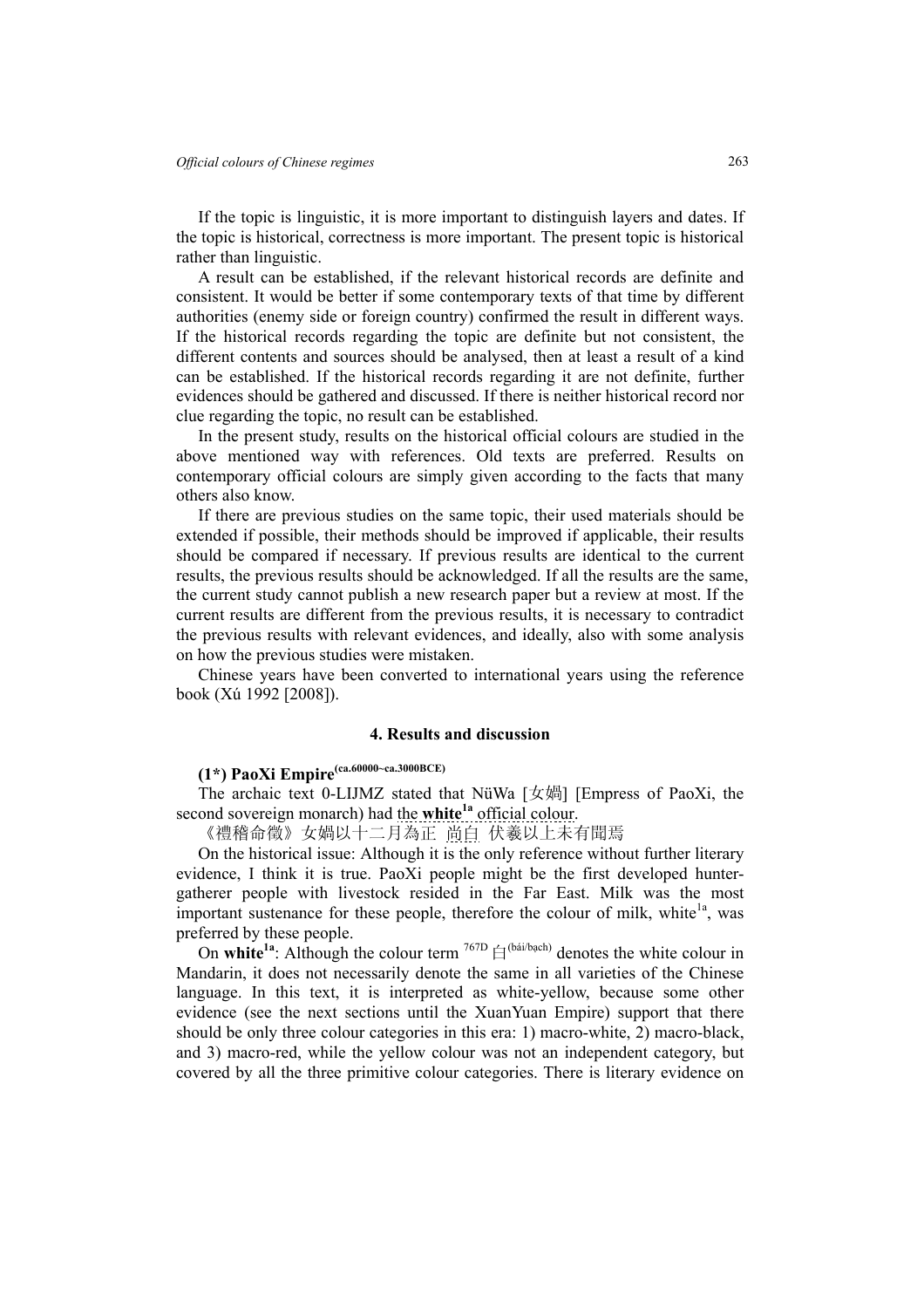black-yellow and red-yellow, therefore white-yellow is also suggested for a better balance. Theoretically, there is another possibility, i.e. the white category was simple, while the yellow colour was only covered by the macro-black and macro-red categories. I think it is not very likely, because the colour of milk is more or less white-yellow.

The etymology of this colour termis also related to milk.

The etymon  $\overline{7^{67D}}$   $\oplus$  (bái/bạch) – (AP)  $\Theta$ ; (OP)  $\oplus$ ; (PP)  $\hat{\Theta}$ : Its Archaeological Prototype (AP) was written in the oracle bone inscription dating to ca. 1300 BCE. Its Orthographical Prototype (OP) was given in 121-SW. Its Philological Prototype (PP<sup>9</sup> ) was quoted in 121-SW. The AP form and OP form are fundamentally identical. On its concrete etymology, 121-SW stated it as 'A3 (ideogrammic compound) of " $\lambda + \equiv$ " [从入合二]'; contemporary scholars have made different suggestions, such as 'A2 (ideogram) of rising sun', 'A1 (pictogram) of face', 'A1 of thumb', and 'A1 of candle with halo' (see a summary by 2002-GL: 7.217–225); I think it should be **A3 of the action of milking**: to milk from a breast, comparable to 121-SW but not any of the contemporary suggestions. On its abstract etymology, its ancient ERF should be \*beăk (Guō 1986:127), \*braag (ZhèngZhāng 2003:268) or \*baga-L 'white'  $\sim$  \*mbaga-L 'milk' (the present study). Its etymological equivalents include: Danish *bleg* 'pale', *mælk* 'milk'; Swedish *blek* 'pale', *mjölk* 'milk'; Icelandic *bleikur* 'pale', *mjólk* 'milk'; Old Norse *bleikr* 'pale', 'milk'; Old English *blāc* 'pale', *meolc* 'milk'; English bleach, milk; Old Low German *blēk* 'pale', *miluk* 'milk'; Dutch *bleek* 'pale', *melk* 'milk'; Old High German *bleh* 'pale', *miluh* 'milk'; German *bleich* 'pale', *Milch* 'milk'; Gothic *miluks* 'milk' {liquid metathesis in Germanic 'pale': \*baga-L > \*blaga}; Estonian *valge* 'white'; Finnish *valkea* 'white'; Cheremis 'bright, clear' {fricativisation in Finnic: b > v}; Latvian *bāls* 'pale', *balts* 'white'; Lithuanian *baltas* 'white', *mélžti* 'to milk' {coronal assimilation in Baltic: lk > lt / lts}; Old Church Slavic б±лъ (*bělŭ*) 'white', мл±ко (*mlěko*) 'milk'; Polish *biały* 'white', *mleko* 'milk'; Russian белый (*bélyj*) 'white', молоко (*moloko*) 'milk'; Bulgarian бял (*bjal*) 'white', мляко (*mjako*) 'milk' {consonant apocope in Slavic 'white':  $lg > 10$ ; pleophony in East Slavic 'milk': \*mbaga-L  $>$  \*mbaloga }; Old Irish *mlicht*/*blicht* 'milk'; Irish *bleacht* 'milk yield'; Welsh *blith* 'milch' {liquid metathesis in Celtic: \*baga-L > \*blaga }; Latin *mulg* $\bar{e}$  'milk!'; Ancient Greek (*amelgō*) 'I milk'; Greek αρµέγω (*armégo*) 'I milk'; Tocharian A *malke* 'milk'; Tocharian B *malkwer* 'milk'. [The etymological links within Sinitic were first made by Sino-etymologists; the etymological links within Indo-European were first made by Western etymologists; the etymological link among Sinitic 767D, Finnic (valge/...) 'white' and Germanic (bleg/...) 'pale' was first made by Gāo (2008:130); the extension to Germanic (mælk/...) 'milk' is first made in the present study.]

 $\overline{a}$ 

<sup>9</sup> Many contemporary scholars consider that AP forms discovered since the 20th century must be more prototypical than the PP forms. However, I follow the classical Sino-linguists, consider PP forms could preserve the most ancient prototypes, although those forms have not been discovered from more ancient archaeological layers.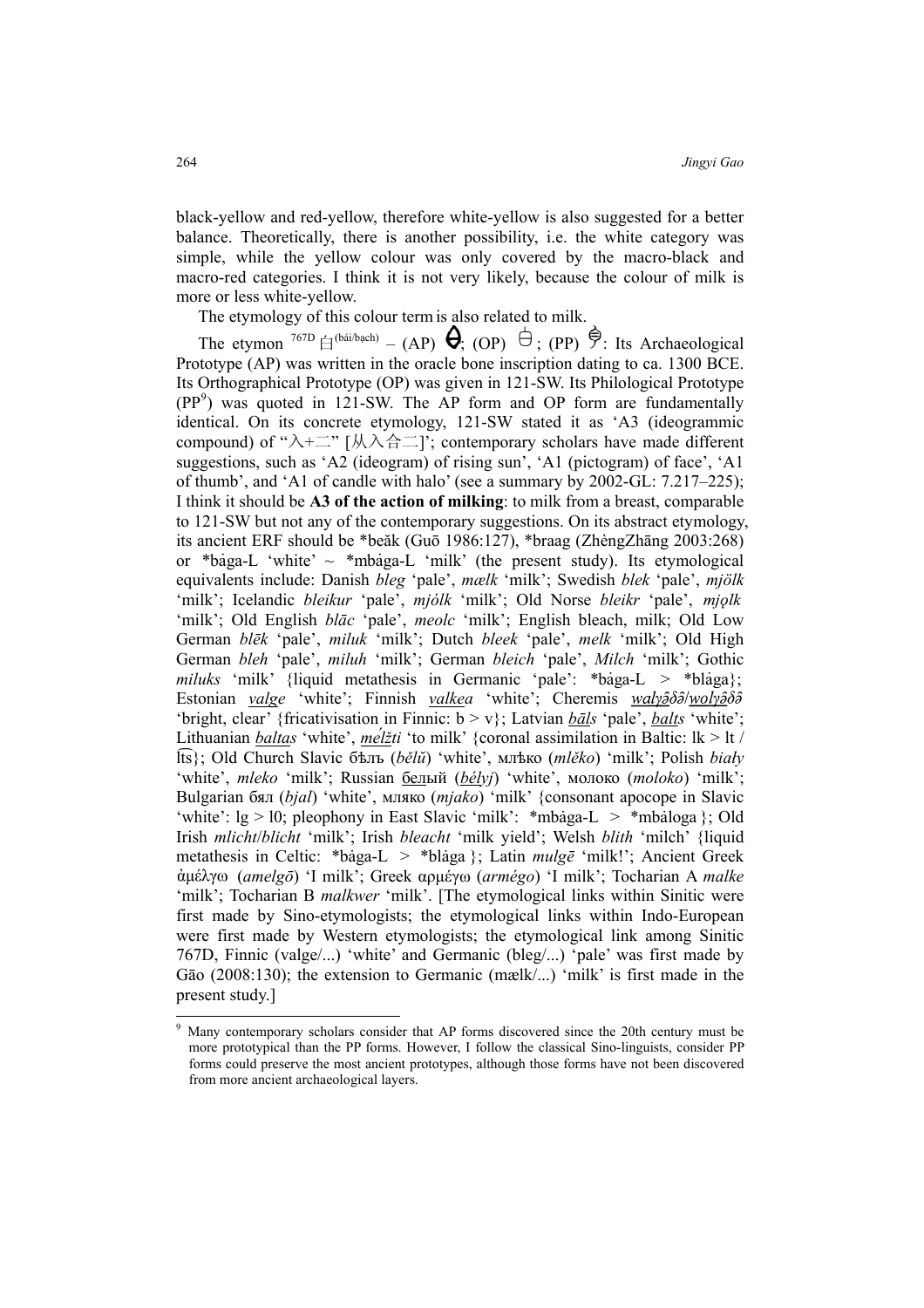In conclusion, the official colour of the PaoXi Empire was **white-yellow**. **(2\*) ShenNong Empire(ca.3000~ca.2500)**

The archaic text 0-LIJMZ stated that ShenNong had the **red1a** official colour. 《禮稽命徵》神農以十一月為正 尚赤

Besides, the name of the emperor of ShenNong, 'Fire Emperor' [炎帝], is an additional clue for the official colour. Fire can be both red and yellow.

On the historical issue: Although it is the only reference without further literary evidence, I think it is true. ShenNong people were likely the first agricultural people residing in the Far East. The sun and fire were most important for primitive agriculture, therefore the red $<sup>1a</sup>$  colour of sun and fire, red-yellow, was preferred by</sup> these people.

On **red<sup>1a</sup>**: Although the colour term  $8D64 \frac{1}{100}$  (chi/xich) denotes the red colour in Mandarin, it does not necessarily denote the same in all varieties of the Chinese language. If it denoted just red, it is weird, that the agricultural ShenNong people had preferred red, but not yellow that could represent autumn harvests. I have found that this colour term could denote both red and yellow in this era. According to Kay and McDaniel (1978), a composite colour category red-yellow is possible and has been attested in human languages.

In conclusion, the official colour of the ShenNong Empire was **red-yellow**.

# **(3\*) XuanYuan Empire(ca2500~ca2000BCE)**

The archaic text 0-LIJMZ stated that XuanYuan had diachronically the **black1a** official colour, the white<sup>1a</sup> official colour and the red<sup>1a</sup> official colour in shift.

《禮稽命徵》舜以十一月為正 尚赤 堯以十二月為正 尚白 高辛以十二月 為正 尚黑 高陽氏以十一月為正 尚赤 少昊以十二月為正 尚白 黄帝以十二 月為正 尚黑

The archaic text 0-SUZH stated the same nation as above.

《尚書中候》高陽氏尚赤 以十一月為正 薦玉以赤繒 高辛氏尚黑 以十三 月為正 薦玉以黑繒 陶唐氏尚白 以十二月為正 薦玉以白繒 有虞氏尚赤 以 十一月為正

However, the archaic text -239-LL stated that the yellow official colour was used by the Yellow Emperor.

《呂覽·應同》黃帝之時 天先見大螾大螻 黃帝曰土氣勝 土氣勝 故其色尚 黃 其事則土

The archaic text -139-HN stated that the yellow official colour was used by the Emperor Shun.

《淮南子·齊俗訓》有虞氏之祀 其社用土 祀中溜 葬成畝 其樂咸池 承雲 九韶 其服尚黃

The archaic text 241-DW stated that same notion as above.

《帝王世紀》舜年八十一以仲冬甲子月次于畢始即真改正朔以土承火色尚 黃

On **black1a**: There are two different notions on the official colour of the Yellow Emperor. The earlier texts stated "black<sup>1a</sup>  $[6506 \times 60]$ ", while the later texts stated "yellow  $\int_{\text{PEC3}}^{\text{BEC3}}$   $\frac{1}{\text{B}}$  (huáng/hoàng)]". Previously, one of the notions could be discredited. (Mostly, black was discredited because of the name of the Yellow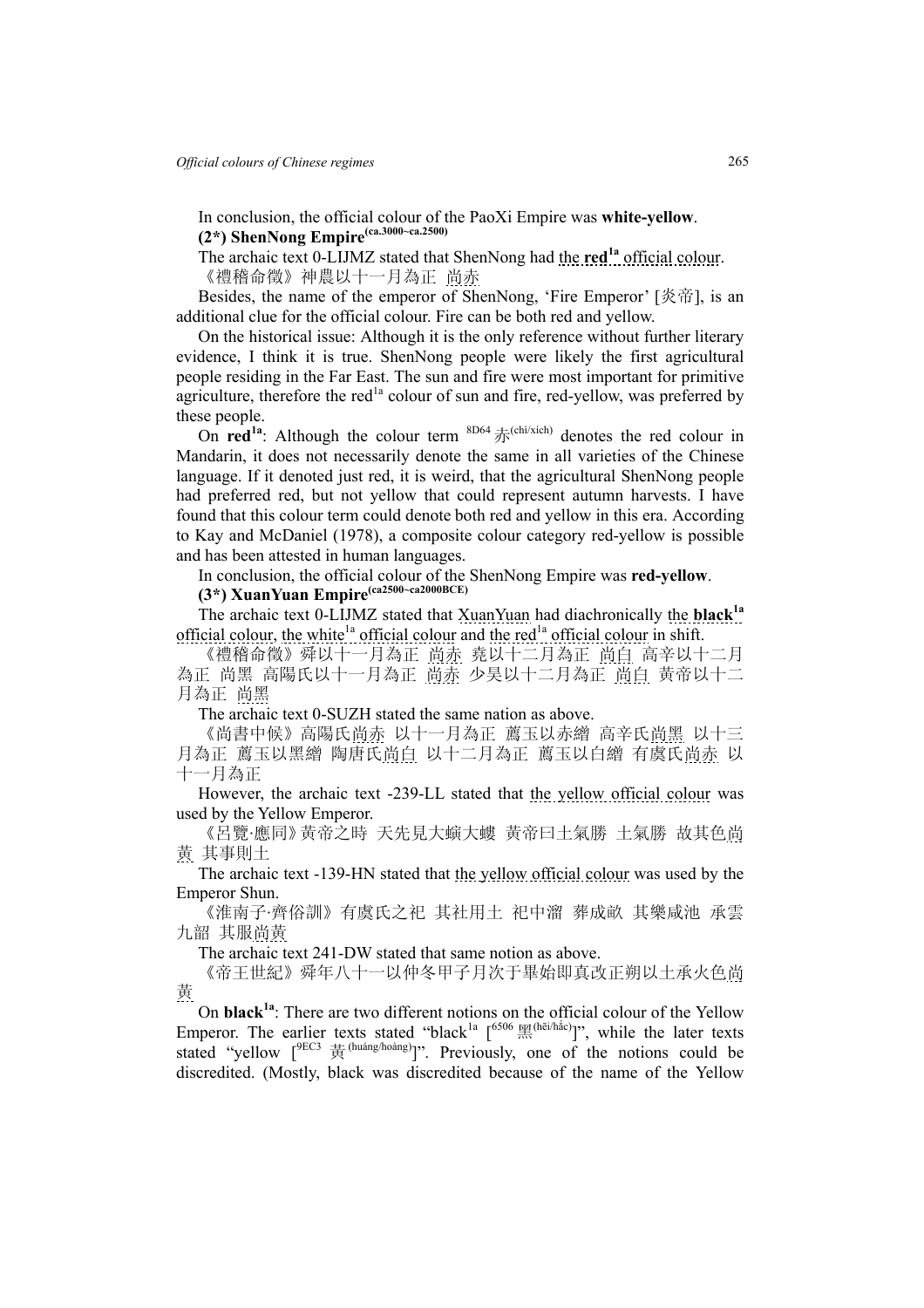Emperor.) I think both notions can be correct. The colour term black<sup>1a</sup> [<sup>6506</sup>  $\mathbb{R}^{(\text{hei/hác})}$ ] could denote both black and yellow at an earlier stage. According to Kay *et al.* (1991), the composite colour category, black-grue-yellow, is theoretically possible. Then, the colour term  $6506$   $\mathbb{R}^{(hei/h\tilde{a}c)}$  should denote synchronically black, grue and yellow. Indeed, no colour term for grue (green/blue) has been attested in the oracle bone inscriptions, thus the same sense might be also covered by the colour term 6506  $\underline{\mathbf{F}}$ (hēi/hắc)

Additionally, I suggest that the etymon  $6506 \times$   $\mathbb{R}^{(h\tilde{e}i/\tilde{h\tilde{a}c})}$  for black and the etymon  $9ECS$   $\ddot{\text{g}}$  (huáng/hoàng) for yellow might have the same further etymology. They are phonologically similar, and graphically similar in the oracle bone inscriptions (OBI). Cf.

 $^{6506}$  黑(hēi/hắc) in OBI  $\;\;\mathbf{T};$   $^{9EC3}$  黃(huáng/hoàng) in OBI  $\;\bar{\Lambda}$ .

In fact, already Guō (1937:786) did not decipher them into two separate lexemes. However, it has been considered a mistake, since Yú (1979:227–230) separated them. I think the correlation of Guō can represent the confusion of the terms in that era. The yellow colour category and the separated colour term for yellow probably emerged during the Shang Empire<sup>(ca.1600-ca.1050BCE)</sup>.

Consequently, the black<sup>1a</sup> colour should actually denote 'black including yellow and grue'. It can be read as the first literary attestation of the composite colour category black-grue-yellow.

The historical facts in the texts -139-HN and 241-DW are accurate. They only spoke about the last emperor of XuanYuan, the Emperor Shun, because the histories of the earlier emperors were not certain. [The stories in the first historiography of China (0-SU) start from the same time.

Then there are two different notions on the official colour of the Emperor Shun. The earlier texts stated "red<sup>1a</sup>  $\int^8D^{64}\vec{\pi}^{(chi/xich)}$ ", while the later texts stated "yellow"  $[1]$ <sup>9EC3</sup>  $\#$ <sup>(huáng/hoàng)</sup>]". Previously, one of the notions was discredited. I think both notions can be correct. I already discussed that the etymon  $8D64 \#^{\text{(chi/xich)}}$  in the language of the cited texts from 0-LIJMZ could denote red-yellow (see the previous section).

It should be clarified that the yellow colour is included in both black $1a$ (black-grue-yellow)  $\int_{0}^{6506}$   $\mathbb{R}^{(h\bar{e}i/\hbar\acute{a}c)}$  and red<sup>1a</sup> (red-yellow)  $\int_{0}^{8D64} \frac{1}{\sqrt{2h}}$  (chi/xich) in the language of the cited texts from 0-LIJMZ and 0-SUZH. The boundary of them is uncertain. There are most likely just three colour terms in the language, the third one is white<sup>1a</sup> (white-yellow)  $[^{767D} \text{ H}^{(\text{bá/bach})}].$ 

In conclusion, the official colour of the XuanYuan Empire depended on the elected emperor. The official colours were **the three primitive colours**: black-grue-yellow, white-yellow and red-yellow (diachronically used in shift). [The previous study (801-TD) stated imprecisely 'black, white and red', because the theory of composite colour categories was not applied .]

Black-grue-yellow was the new official colour acquired by Chinese sovereignty in this era. XuanYang people might be the first mobile herders resided in the Far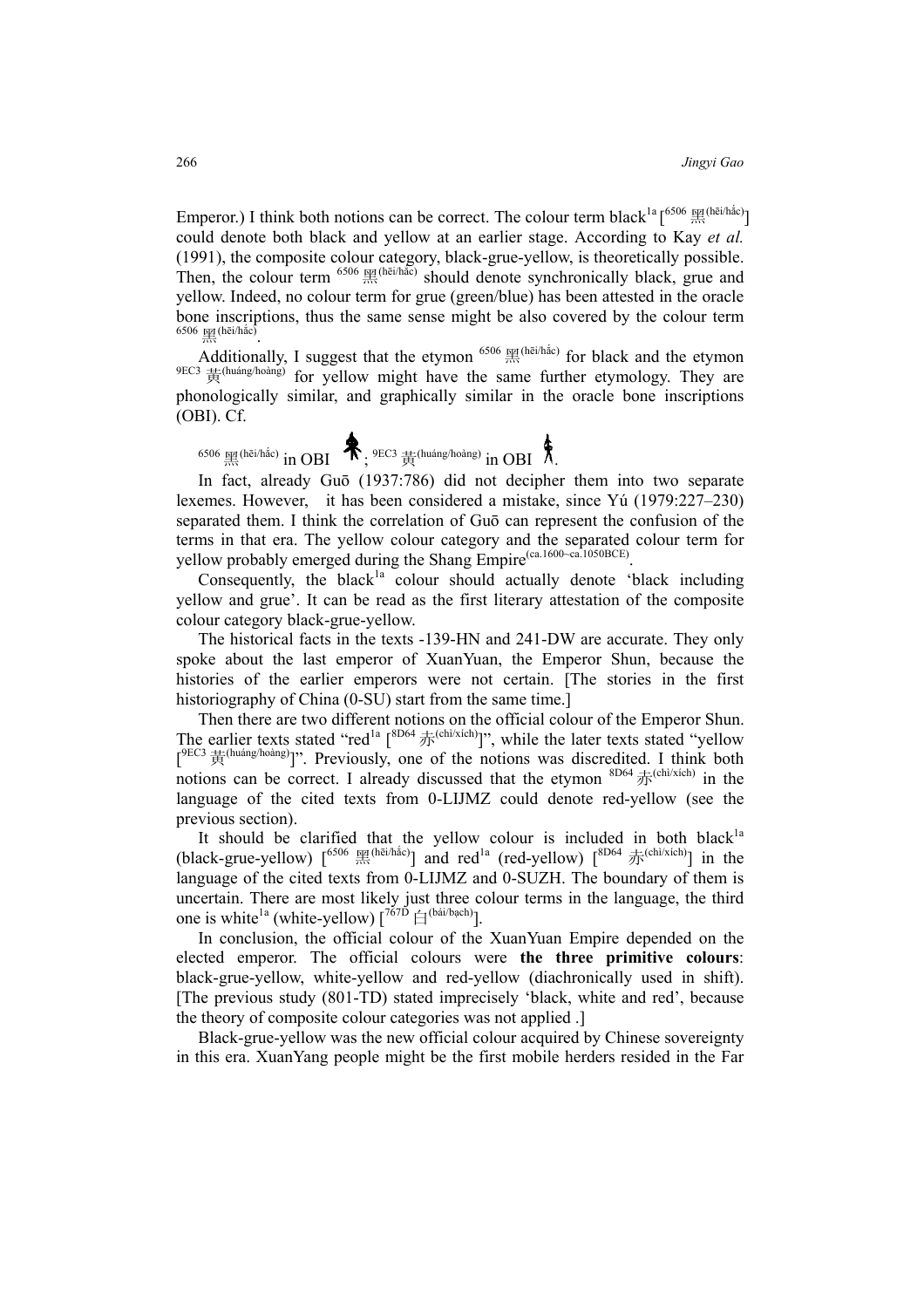East. Water bodies were most important for primitive husbandry, therefore the colour of water bodies, black-grue-yellow, was preferred by these people.

# **(4) Xia Empire(ca.2000~ca.1600BCE)**

The archaic text 0-LI stated that Xia had the **black1b** official colour.

《禮·檀弓上》夏后氏尚黑 大事斂用昏 戎事乘驪 牲用玄

The archaic text 0-SUDZ stated the same notion.

《尚書大傳》夏以十三月為正 色尚黑 以平旦為朔

The archaic text -239-LL stated that Xia had the grue official colour.

《呂覽·應同》及禹之時 天先見草木秋冬不殺 禹曰木氣勝 木氣勝 故其色 尚青 其事則木

The archaic text -139-HN stated the same notion.

《淮南子·齊俗訓》夏后氏 其社用松 祀戶 葬牆置翣 其樂夏鑰 九成 六佾 六列 六英 其服尚青

On **black1b**: There are two different notions on the official colour of the Xia Empire. The earlier texts stated "black<sup>1b</sup> [<sup>6506</sup>  $\mathbb{H}^{(h\bar{e}i/\hbar\dot{a}c)}$ ", while the later texts stated "grue  $\int_{0}^{9751} \frac{1}{10}$  (qīng/thanh)]". Previously, one of the notions was discredited. I think both can be correct. The colour term black<sup>1b</sup> [<sup>6506</sup>  $\mathbb{R}^{(\text{hei/hác})}$ ] could denote both black and grue at an earlier stage. According to Kay and McDaniel (1978), a composite colour category black-grue is possible and has been attested in human languages.

In conclusion, the official colour of the Xia Empire was **black-grue**. [The previous studies (801-TD, 1370) stated imprecisely black and the previous study (2008-ZH5S) stated imprecisely grue, because the theory of composite colour categories was not applied.]

**(5) Shang Empire(ca.2000~1050BCE)** 

The archaic text 0-LI stated that Shang had the white official colour.

《禮·檀弓上》殷人尚白 大事斂用日中 戎事乘翰 牲用白

The archaic text -239-LL stated the same notion.

《呂覽·應同》及湯之時 天先見金刃生於水 湯曰金氣勝 金氣勝 故其色尚 白 其事則金

The archaic text -91-SJ cited some previous text which stated the same notion. 《史記·殷本紀》孔子曰 殷路車為善 而色尚白

In conclusion, the national colour of the Shang Empire was **white**. [The three previous studies (801-TD, 1399-MSL, 2008-ZH5S) stated the same.]

# **(6) Zhou Empire(cs.1050~256BCE)**

The archaic text 0-LI stated that Zhou had the red official colour, the sovereign flag was red, the army flag was white.

《禮·檀弓上》周人尚赤 大事斂用日出 戎事乘騵 牲用騂

《禮·春官宗伯》建大赤以朝 建大白以即戒

The archaic text -239-LL stated the same notion.

《呂覽·應同》及文王之時 天先見火 赤烏銜丹書集於周社 文王曰火氣勝 火氣勝 故其色尚赤 其事則火

The red notion has been acknowledged by most people to date. A contemporary historian Hú (2005) contradicted the notion. He argued that the colour of sovereign flag of Zhou was red, but the colour of formal dress of Zhou was rather black than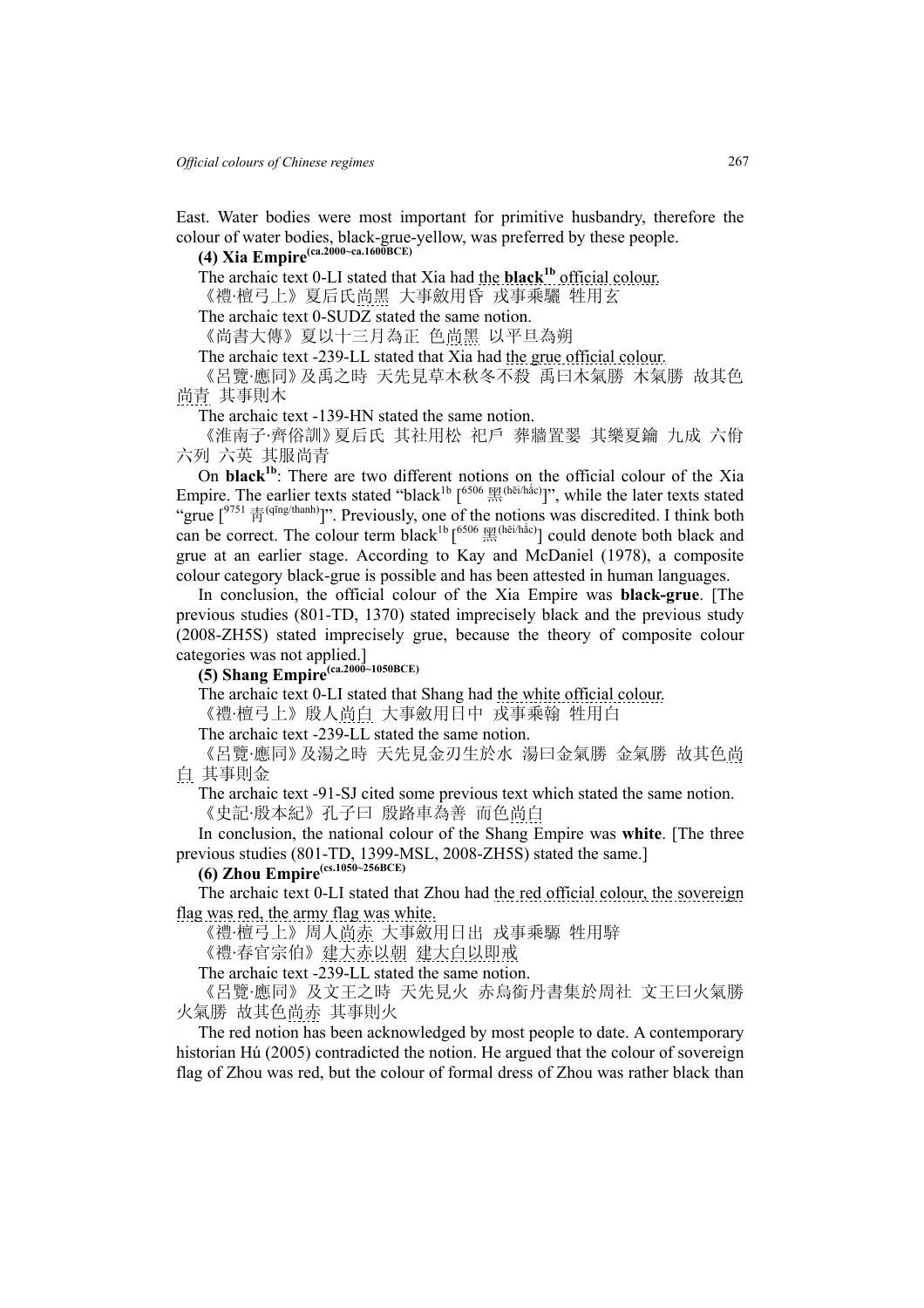red. He claimed the official colour was not set in the Zhou Empire, the protocol of the official colour only started in the Qin Empire. I think there is a possibility: An official colour does not necessarily apply to both the sovereign flag and the formal dress, as in the Qin Empire. The termed official colours [尚色] before Qin Empire could be only *de facto*, but still reflected the actual national colours of the ruling populations.

In conclusion, the official colour of the Zhou Empire was **red**. [The three previous studies (801-TD, 1399-MSL, 2008-ZH5S) stated the same.] The red official colour was represented by its sovereign flag, but its formal dress was mainly black, while its army flag was white.

# **(7) Qin Empire(221~207BCE)**

The archaic text -239-LL stated that Qin had the black official colour.

《呂覽·應同》代火者必將水 天且先見水氣勝 水氣勝 故其色尚黑 其事則水

The archaic text -91-SL stated Qin had the black official colour, applied to all formal dresses and flags

《史記·秦始皇本紀》始皇推終始五德之傳 以為周得火德 秦代周德 從所 不勝 方今水德之始 改年始 朝賀皆自十月朔 衣服旄旌節旗皆上黑

In conclusion, the official colour of the Qin Empire was **black**. [The three previous studies (801-TD, 1399-MSL, 2008-ZH5S) stated the same.]

**(8) Chu Empire(207~202BCE)**

There is no historical record regarding the official colour of the Chu Empire. According to historical facts and archaeological findings, contemporary scholars concluded that the official colour of the Chu regimes (including the Chu Empire) was **red**. (e.g. Zhāng 1987:105) The result is accepted in the present study.

**(9) Han Empire(202BCE~220[263]CE)**

The archaic text -91-SJ stated that Han retained the same official colour as Qin [black].

《史記·歷書》漢興 高祖曰北畤待我而起 亦自以為獲水德之瑞 雖明習歷 及張蒼等 咸以為然 是時天下初定 方綱紀大基 高后女主 皆未遑 故襲秦正 朔服色

The archaic text 92-HS stated that Han changed the official colour to yellow in 104 BCE.

《漢書·武帝紀》太初元年 [...] 夏五月 正曆 以正月為歲首 色上黃

The archaic text 92-HS stated that the usurped Xin Empire $(9-23)$  within Han had the official yellow colour, its sovereign flag had both banner and fringes in yellow.

《漢書·王莽傳上》服色配德上黃 [...] 使節之旄旛皆純黃

The archaic text 28-220-HJ stated that the Han Empire reset protocols in 26 CE, the official colour of dresses was changed to black, the official colour of flag was changed to red.

《[東觀]漢記·世祖光武皇帝》二年 [...] 行夏之時 時以平旦 服色犧牲尚黑 明火德之運 徽熾尚赤 四時隨色 季夏黃色

The archaic text 445-HHS stated that the Han Empire had the red official colour.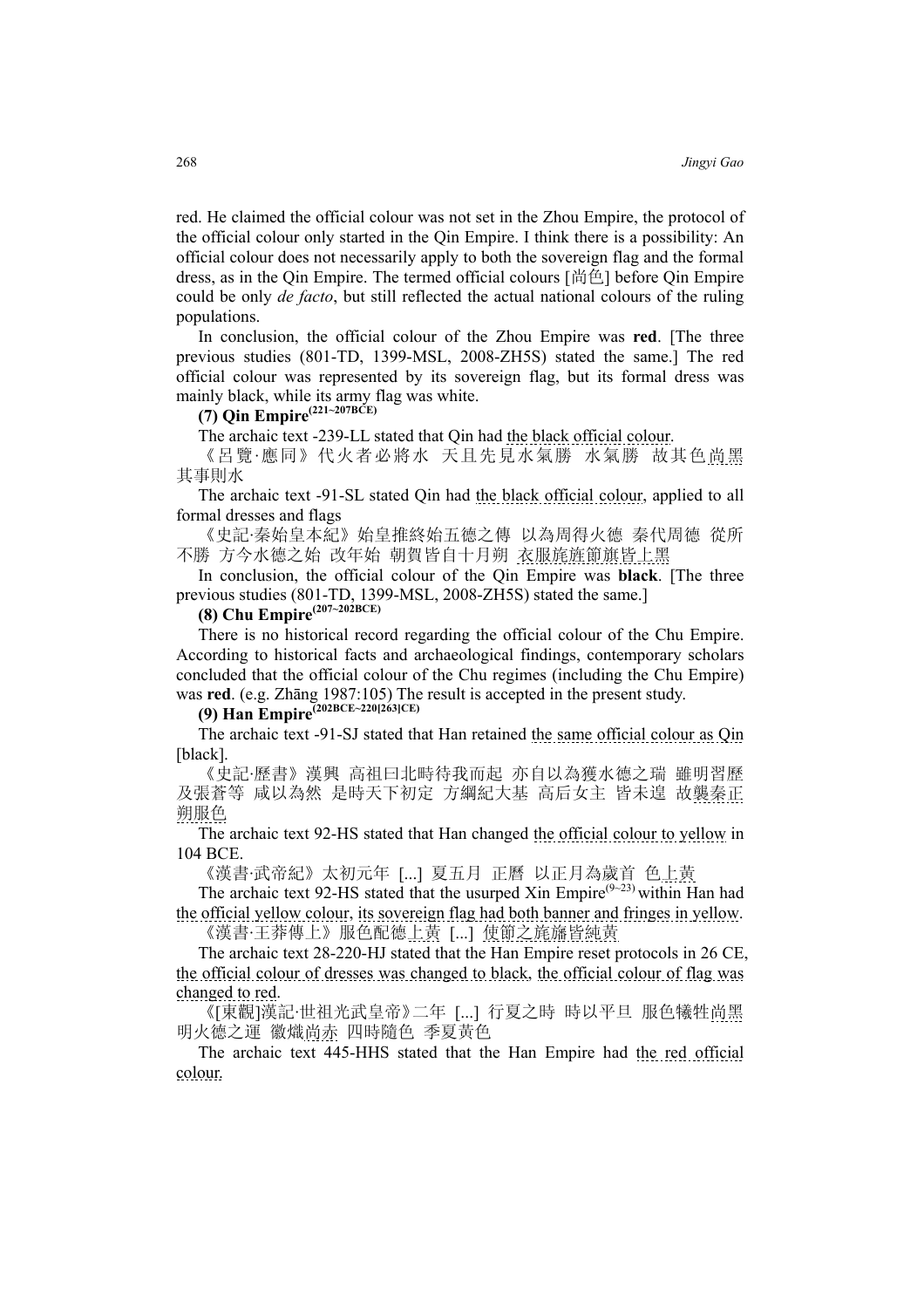《後漢書·光武帝紀上》始正火德 色尚赤

In conclusion, the official colour of the Han Empire was **black** in the earlier phase (202~104 BCE), **yellow** in the middle phase (104BCE~26CE), and **red** in the later phase (26~220 CE). [The previous study (801-TD) stated the same. The previous study (1399-MSL) stated imprecisely only red, probably because it was a brief report for one representative official colour for each previous regime. The previous study (2008-ZH5S) stated imprecisely only yellow and red, probably because of the absence of accurate references.] In the later phase, the red official colour was represented by its sovereign flag, but its formal dress was mainly black.

# **(10) Wei Empire(220~266)**

The archaic text 488-SS stated that the Wei Empire had the yellow official colour applied to formal dress, its imperial flag had yellow banner and red fringes.

《宋書·禮一》黃初元年詔曰 [...] 自當隨土德之數 每四時之季月 服黃十 八日 臘以醜丑 牲用白 其飾節旄自當赤但節幡黃耳

In conclusion, the official colour of the Wei Empire was **yellow**. [The three previous studies (801-TD, 1399-MSL, 2008-ZH5S) stated the same.]

### **(11~15) Jin Empire(266~420) and Southern Empires(420~589)**

The archaic text 488-SS stated that the Jin Empire had the red official colour, the Song Empire retained the same.

《宋書·禮一》今大晉繼三皇之蹤 踵舜 禹之跡 應天從民 受禪有魏 宜一 用前代正朔服色 皆如有虞遵唐故事 於義為弘 奏可 孫盛曰 仍舊 非也 且 晉為金行 服色尚赤 考之天道 其違甚矣 及宋受禪 亦如魏晉故事

The archaic text and also the previous study (801-TD) stated that the Qi Empire, the Liang Empire and the Chen Empire also retained the same.

《通典·卷第五十五》齊木德 餘一依前代 梁火德 餘一依前代 陳木德 餘 一依前代

In conclusion, the official colour of the Jin Empire and its subsequent Southern Empires was **red**. I would suggest a reason for the irregular retaining: The subsequent regimes of Jin in southern China had to defend their *de jure* Chinese sovereignty with the official colour of Jin. It is easier to preserve the colour than the land and population of central China. [The previous study (2008-ZH5S) stated incorrectly "the official colour of Jin was white; Song, black; Qi, green; Liang, red; Chen, yellow [晋朝尚白 宋黑齐青梁赤陈黄]", probably because it was misunderstood that the official colour ought to be associated with the official virtues and the fifth property of the regime, and the archaic texts were not fully understood.]

# **(16) Sui Empire(581~618) and its foundation (T1~3)**

**(T1) Taugas Wei Empire(399~550/557)** 

The archaic text 554-WS stated that the official colour of the Taugas Wei Empire was set to yellow in 399, but in 491 changed to black which was the actual custom of the ruling nation before declaring the empire.

《魏書·禮志四之一》天興元年 定都平城 即皇帝位 [...] 於是始從土德 數用五 服尚黃 犧牲用白 [...] 自有晉傾淪 暨登國肇號 亦幾六十餘載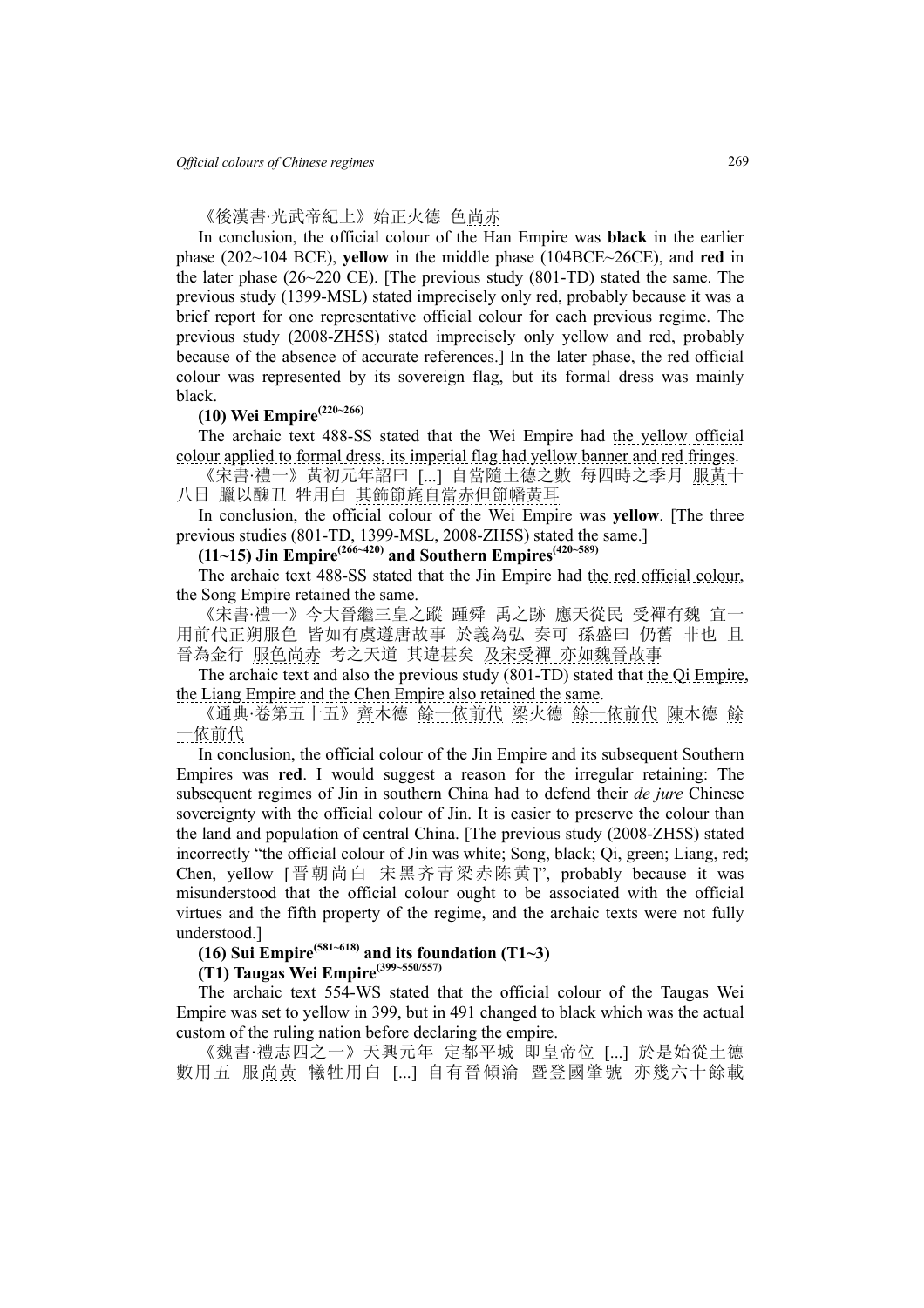物色旗幟 率多從黑 [...] 十五年正月 [...] 今欲從彪等所議 宜承晉為水德 詔曰 越近承遠 情所未安 然考次推時 頗亦難繼 朝賢所議 豈朕能有違奪 便可依為水德 祖申臘辰

The archaic text 51θ-QS stated that the flag of the Taugas Wei Empire was black.

《[南]齊書·魏虜》軺車建龍旗 尚黑

In conclusion, the official colour of the Taugas Wei Empire was **yellow** in the earlier phase (399~491), and **black** in the later phase (491~550/557). [The previous study (801-TD) stated the same.] In addition, the national colour of the ruling nation of the empire was **black**.

### **(T2) Taugas Qi Empire(550~577)**

The archaic text and also the previous study (801-TD) stated that the Taugas Qi Empire retained the same official colour as the Taugas Wei Empire.

《通典·卷第五十五》北齊木德 正朔服色 皆如後魏

In conclusion, the official colour of the Taugas Qi Empire was **black**.

# **(T3) Taugas Zhou Empire(557~581)**

The archaic text 636-ZS stated that the Taugas Zhou Empire had the **black**<sup>3</sup> official colour.

《周書·帝紀第三》服色宜烏 制曰可

On **black**<sup>3</sup>: The colour term black<sup>3</sup> [<sup>70CF</sup> 烏 (wū/ô), ancient ERF \**qaa* (ZhèngZhāng 2003:491)] is the third term for black in Mandarin. It is of Sino-Altaic origin (Gao 2012) [cf. Chuvash *хура* (*xura*) 'black', Turkish *kara* 'black', Old Turkic *qara* 'black', etc]. The use of this term in the official text of the Taugas Zhou Empire implies that the Altaic-lead Taugas empires had used it as the primary term for black.

In conclusion, the official colour of the Taugas Zhou Empire was **black**. [The previous study (801-TD) stated the same.]

The official colour of the Northern Empires was mostly **black**. The contrast between the black Northern Empires and the red Southern Empires was also attested in the historiography written in ca. 630 by the Byzantine historiographer Theophylact Simocatta.

*The History of Theophylact Simocatta*, Book 7, Chapter 9 (cited from the translation by Yule 1915:30): "*The territory of Taugas, of which we are speaking, is divided in two by a river, which in time past formed the boundary between two very great nations which were at war with one another. These nations were distinguished from one another by their dress, the one wearing clothes dyed black, the other red. In our own day, however, and whilst Maurice wielded the Roman sceptre, the nation of the black-coats crossed the river to attack the red-coats, and having got the victory over them they thus became supreme over the whole empire.*"

The ethnonym *Taugas* is etymologically identical to 大魏<sup>(dà-wèi/đại-nguỵ)</sup> which means 'Great Wei' in Chinese. Apparently, the Sui Empire was still recognised as the Taugas Wei Empire by the West, when it defeated and annexed the Chen Empire in 589 CE, the eighth reigning year of the Emperor Maurice of the Eastern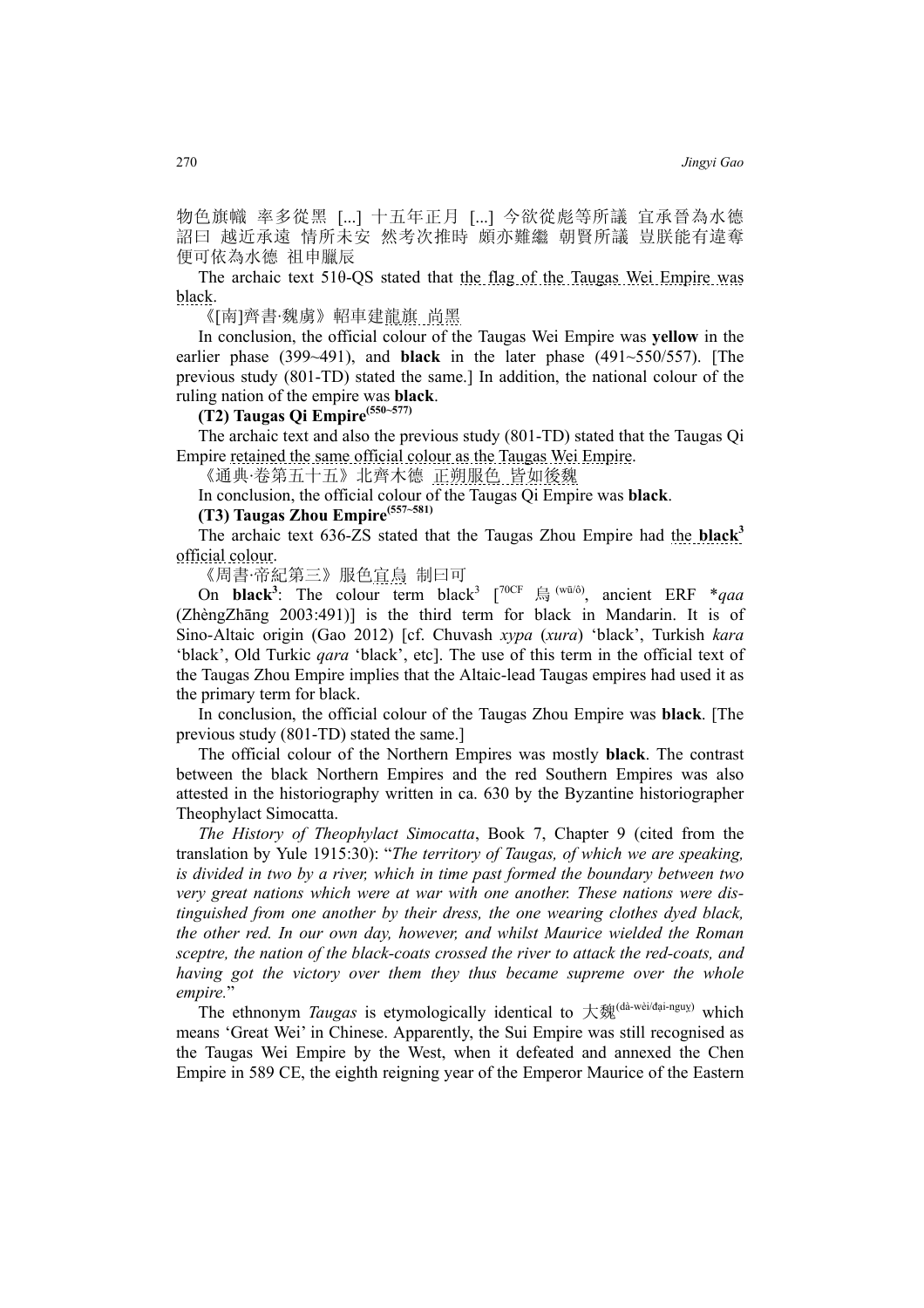Roman Empire. The Southern Empires were actually the sequels of the Jin (*Sinae*) Empire, but misunderstood as the other half of *Taugas*. Nonetheless, the official colours of the two regimes and the date of the event were accurate.

## **(=16) Sui Empire(581~618)**

The archaic text 636-SS stated that the Sui Empire had the red official colour.

《隋書·禮儀七》高祖初即位 [...] 朝會衣裳 宜盡用赤

In conclusion, the official colour of the Sui Empire was **red**. [The three previous studies (801-TD, 1399-MSL, 2008-ZH5S) stated the same.]

## **(17~20) Tang Empire(618~907/923[958]) and Five Dynasties(907~960)**

The archaic text and also the previous study (801-TD) stated that the official colour of the Tang Empire was originally unset, later set to red in 690 during the nominal Zhou Empire, finally changed to reddish yellow in 750.

《通典·卷第五十五》大唐土德 建寅月為歲首 [...] 載初元年九月九日 改元天授 稱周 改皇帝為皇嗣 二年正月 旗幟尚赤 天寶九載制 應緣隊仗所 用緋色幡等 並改為赤黃色 天下皆然 納崔昌議 以土德承漢火行

The archaic text and also the previous study (1399-MSL) stated that the Tang Empire had yellow official colour on dress, red official colour on flag.

《明實錄·太祖高皇帝實錄·卷五二洪武三年五月辛亥》詔考歷代服色所尚 禮部奏言 歷代異尚 夏尚黑 商尚白 周尚赤 秦尚黑 漢尚赤 唐服飾尚黃 旗 幟尚赤 宋亦尚赤

In conclusion, the official colour of the Tang Empire was **red** in the earlier phase (618~750), but **reddish yellow** in the later phase (750~907/923[958]). [The previous study (1399-MSL) stated imprecisely only yellow, probably because it was a brief report for one representative official colour for each previous regime. After it, the previous study (2008-ZH5S) stated imprecisely the same.]

# **(N1) Khitan Liao Empire(916~1125/1218[west])**

The Khitan Liao Empire was called "*Qarā Khitā'ī*" [ ,'Great Khitan' or 'Black Khitan'] by nations in Central Asia. Apparently, the official colour of it was **black**. A contemporary Chinese historian Chén (1956) did a historical and philological study that confirmed the black official colour with more evidence. The result is accepted in the present study. [The previous study (2008-ZH5S) stated incorrectly that its official colour was white, probably because of missing accurate references.]

# **(21) Greater Song Empire(960~1276[1279])**

The archaic text and also the previous study (1399-MSL) stated that the official colour of the Greater Song Empire was red.

《明實錄·太祖高皇帝實錄·卷五二洪武三年五月辛亥》詔考歷代服色所尚 禮部奏言 歷代異尚 夏尚黑 商尚白 周尚赤 秦尚黑 漢尚赤 唐服飾尚黃 旗 幟尚赤 <u>宋亦尚赤</u>

In conclusion, the official colour of the Greater Song Empire was **red**. [The previous study (2008-ZH5S) stated the same.]

# **(N2) Tangut Xia Empire(1038~1227)**

The full name of the Tangut Xia Empire in Tangut #  $\mathbf{F} \in \mathbb{R}$   $\mathbb{Z}$   $\mathbb{R}$  means 'white high great Xia regime'. Apparently, its official colour was **white**. Two con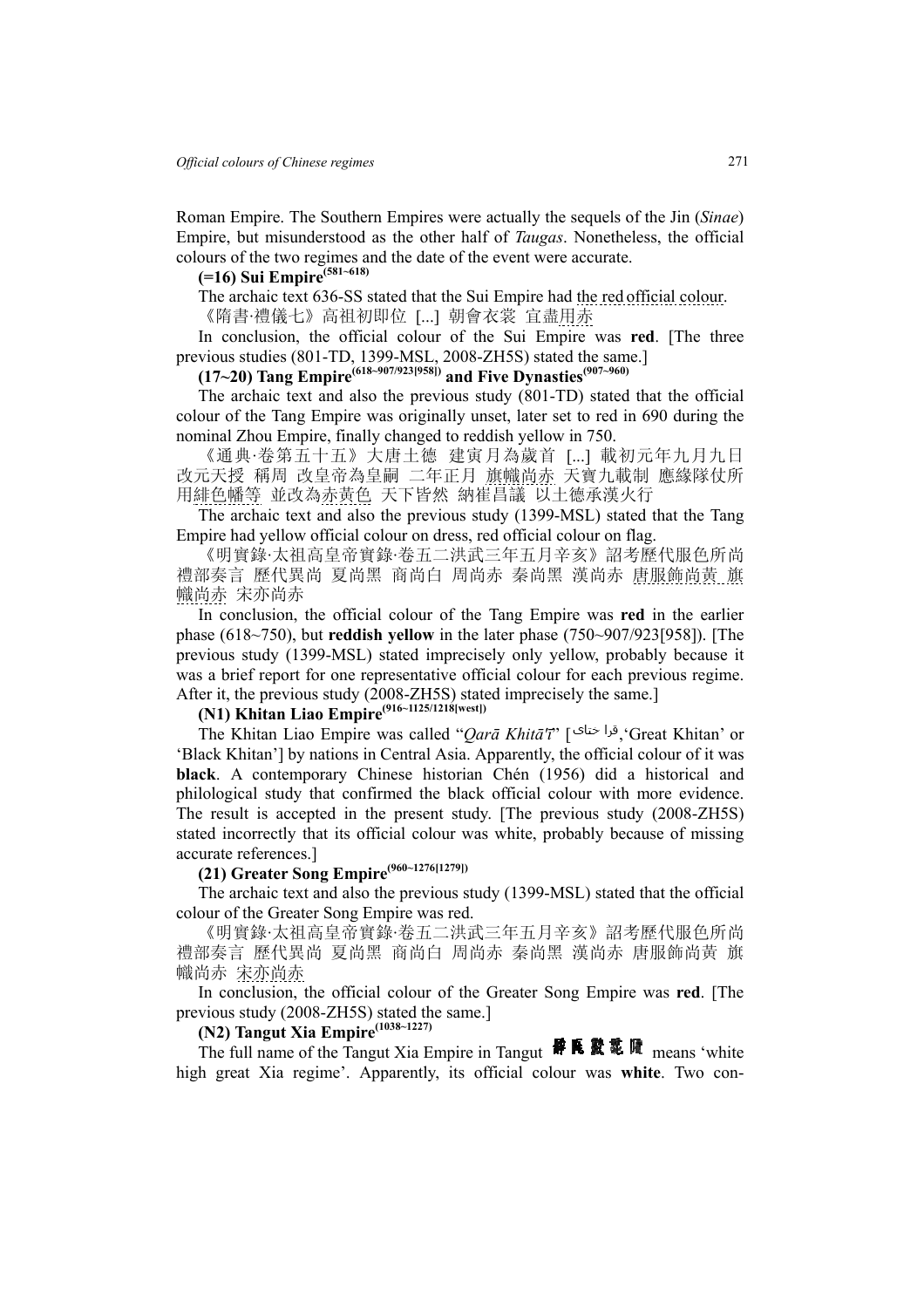temporary Chinese historians Wáng and Péng (2009) did a historical and philological study that confirmed the white official colour. The result is accepted in the present study.

**(N3) Jin/Kim Empire(1115~1234)**

The archaic text (1194-BMHB) stated that the colour of national dress of the Jin/Kim Empire was white.

《三朝北盟會編·卷二四四》其衣則衣布 好白色

The archaic text (1214-DJDY) stated that the official colour of the Jin/Kim Empire was white.

《大金徳運圖説》金初色尚白 章宗泰和二年十一月更定徳運為土 臘月辰 詔告中外

The archaic text (1345-SJ) stated that the national colour of the ruling population of the Jin/Kim Empire was white.

《金史·太祖紀》上曰 遼以賓鐵為號 取其堅也 賓鐵雖堅 終亦變壞 惟金 不變不壞 金之色白 完顏部色尚白 於是國號大金

In conclusion, the official colour of the Jin/Kim Empire was **white**. [The previous study (2008-ZH5S) stated the same.] White was also the national colour the ruling population of the Jin/Kim Empire.

**(22) Yuan Empire(1271~1368[1402])**

The Yuan Empire did not officially set any official colour. The national colour of the Mongolian people was the *de facto* official colour.

According to an epigraphy 1244-YL, the *de facto* official colour of Mongolian Empire was white.

《中書令耶律公神道碑》蓋國俗尚白 以白為吉故也。

The fact was also attested in the book *Livres des merveilles du monde* (*The Travels of Marco Polo*) first released in the 14th century.

*The Travels of Marco Polo*, Book 2, Chapter 15 (translated by Henry Yule 1920): "*It is the custom that on this occasion the Kaan and all his subjects should be clothed entirely in white; so, that day, everybody is in white, men and women, great and small. And this is done in order that they may thrive all through the year, for they deem that white clothing is lucky*."

In conclusion, the *de facto* official colour of the Yuan Empire was **white**.

**(23) Ming Empire(1368~1644[1662])**

The archaic text and also the previous study (1399-MSL) stated that the Ming Empire set the red official colour in 1370.

《明實錄·太祖高皇帝實錄·卷五二洪武三年五月辛亥》今國家承元之後 取 法周 漢 唐 宋以為治 服色所尚 於赤為宜 上從之

In conclusion, the official colour of the Ming Empire was **red**. [The previous study (2008-ZH5S) stated the same.]

**(24) Qing Empire(1636~1912)**

At first, the Qing Empire did not officially set any official colour. A reason could be that the administrative system of the eight banners was used. All Manchu families were placed into the eight banners: (1) the bordered yellow banner, (2) the plain yellow banner, (3) the plain white banner, (4) the plain red banner, (5) the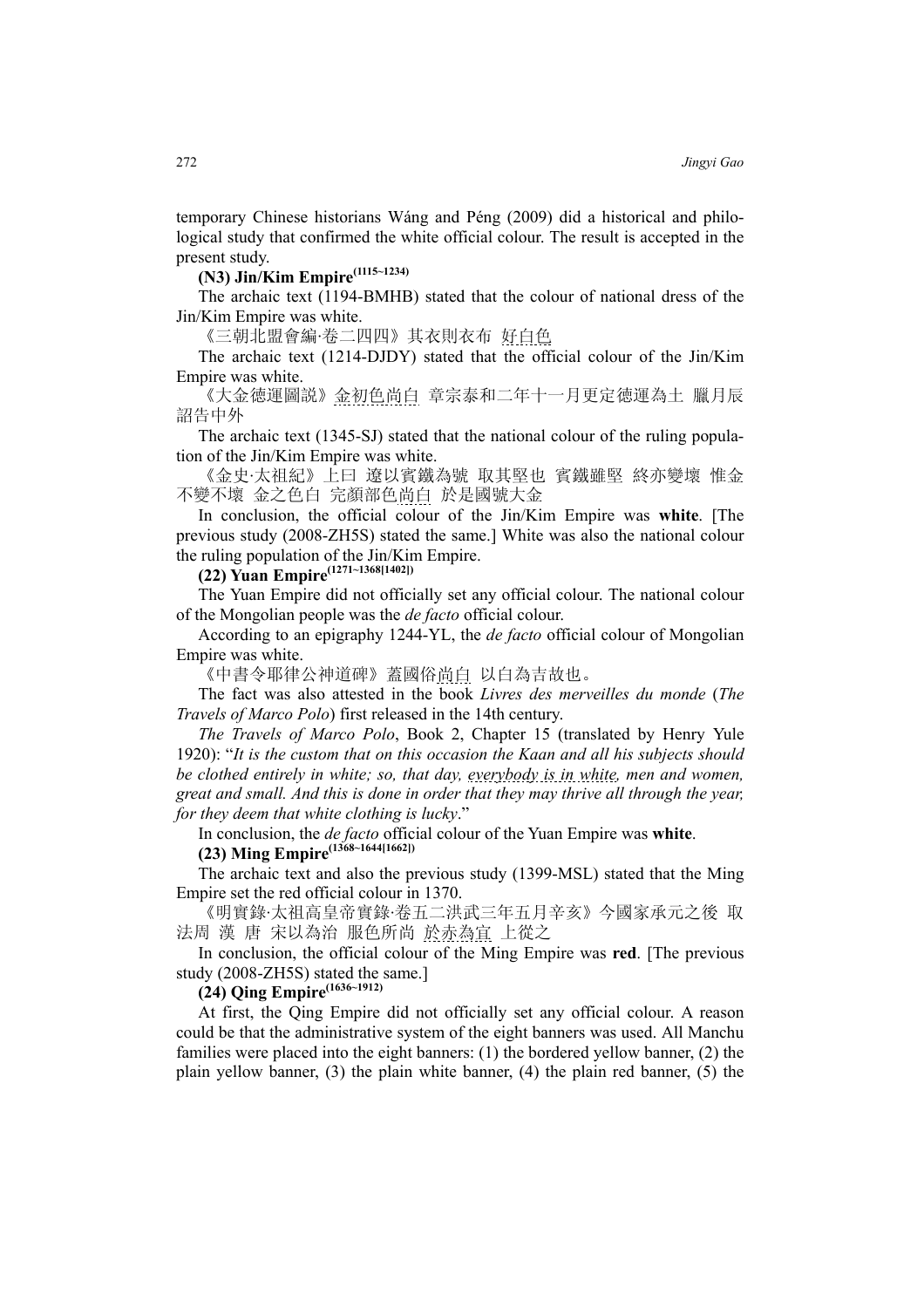bordered white banner, (6) the bordered red banner, (7) the plain blue banner, and (8) the bordered blue banner. The yellow colour was the imperial colour.

The sovereign flag affirmed in 1862 was a blue dragon on a yellow background. It made the yellow colour the *de facto* official colour applying to the sovereign flag.

In conclusion, the official colour of the Ming Empire was **yellow**.

# **(25) Republic of China(1912~1949[~\*])**

The Republic of China (ROC) did not officially set any official colour.

The old sovereign flag affirmed in 1912 carried five horizontal stripes of five colours (red, yellow, blue, white, and black) representing the five major nations of China (Han-Chinese, Manchu, Mongolian, Muslim, and Tibetan), respectively. It made **the five colours together** *de facto* official colours of ROC.

The new sovereign flag approved in 1928 carries the blue "sky" (canton), the white "sun" (graph in canton), and the red "earth" (background).

The **blue** colour and the **white** colour from the emblem of ROC and the flag of the Chinese Nationalist Party (KMT) (excluding the red colour from the sovereign flag) became *de facto* official colours of ROC.

During the first armed conflict from 1927 to 1937, the area controlled by the government of the Republic of China was called "the white zone  $[\Box \Box$ " by the Chinese Communists.

In 1996, the authority in Taiwan was transformed to a democratic regime that is owned by all the citizens instead of a population, a dynasty or a political party. The Democratic Progressive Party (DPP), which once won the elections and ruled the regime from 2000 to 2008, is represented by the green colour.

# **(26) People's Republic of China(1949~)**

The People's Republic of China (PRC) did not officially set any official colour.

The red colour as a symbol of the communist revolution from the USSR was adopted by the Communist Party of China (CPC). In 1928, the army of CPC was named the Workers' and Peasants' Red Army of China [中國工農紅軍].

Before gaining sovereignty, during the first armed conflict from 1927 to 1937, the Chinese Communists were called "the red robbers [赤匪]" by the KMT government of ROC.

The sovereign flag affirmed in 1949 carries the five yellow stars on red background. It has made the **red** colour the *de facto* official colour applying to the sovereign flag.

The red colour is the national colour of the Han-Chinese people (including those in Taiwan), represented by holiday decorations and traditional wedding dresses.

The official flag of Hong Kong SAR mainly carries the red colour.

The official flag of Macau SAR mainly carries the green colour as the left side of the sovereign flag of Portugal.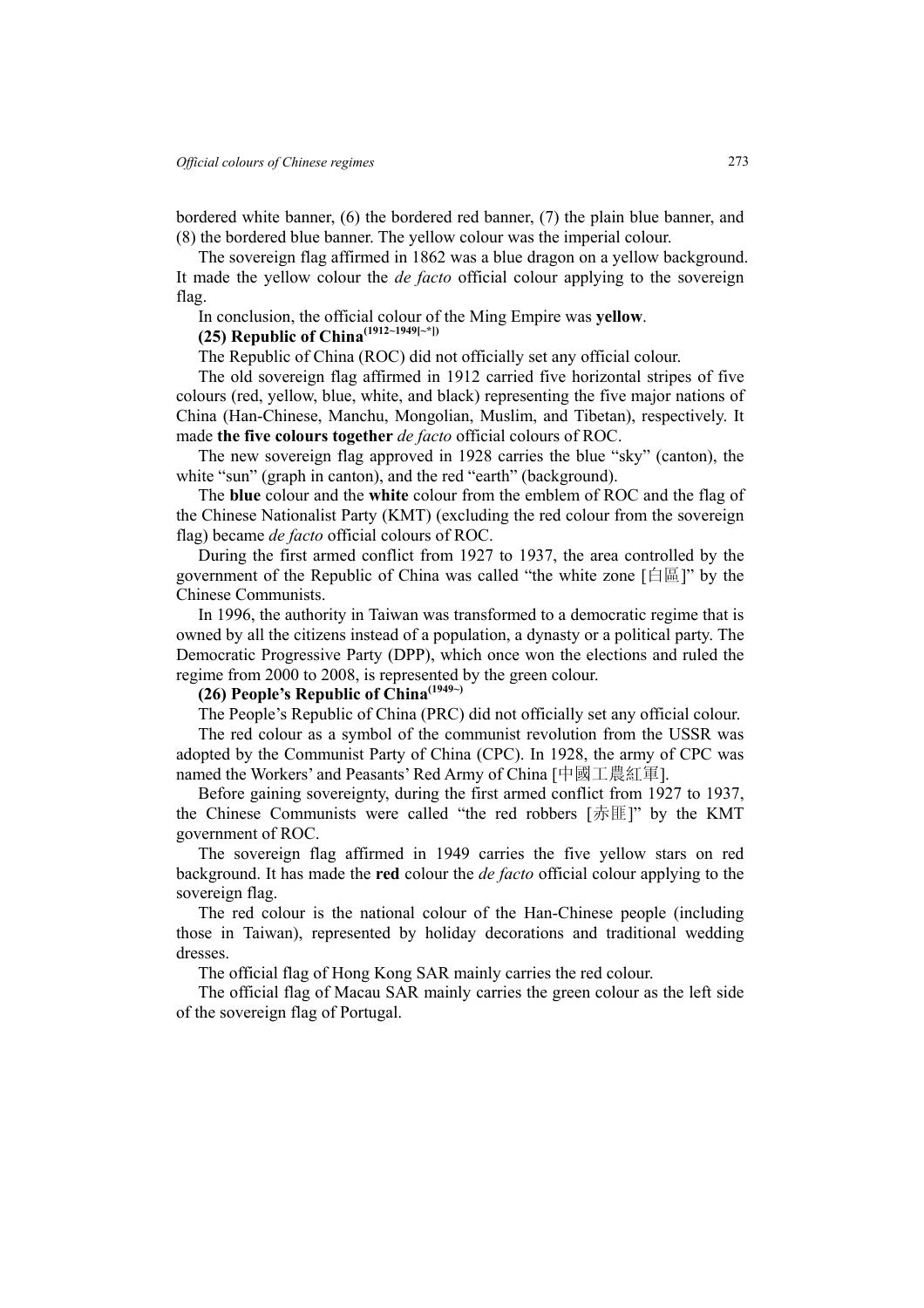### **5. Overview**

### *5.1. Outline of official colours*

The general layout of the official colours of Chinese regimes are summarised in Table 1.

**(1) The white colour** has been the official colour in the PaoXi Empire (ca.60000~ca.3000 BCE, not included in the 5000-year-long Chinese history) (including some tones of yellow), some phases of the XuanYuan Empire  $(ca.2400\text{-}ca.2300$  and  $ca.2150\text{-}ca.2050$  BCE), the Shang Empire  $(ca.1600\text{--}ca.1050 \text{BCE})$ , and the Yuan Empire  $(1276\text{--}1368)$  [also the Tangut Xia Empire<sup>(1038~1227)</sup> and the Jin/Kim Empire<sup>(1115~1234)</sup> out of the *de jure* sovereign line].

The white colour dominated about 840 years out of the 5000-year-long Chinese history.

At present, most Old Asian nations, which are not traditionally agricultural, e.g. Japanese, Korean, Manchu, Mongolian, Qiang, Tibetan and Bai nations, have white as their national colour. This custom might be originally inherited from the PaoXi Empire. The original reason for the white colour preference should be that the white-yellow milk was the most important sustenance for these people.

| white[-yellow]                                      | red[-yellow]                                                          | yellow                                              | black[-grue-yellow]*                                                  |
|-----------------------------------------------------|-----------------------------------------------------------------------|-----------------------------------------------------|-----------------------------------------------------------------------|
| (1) PaoXi <sup>(-60000</sup> ~-3000)                | (2) ShenNong <sup>(-3000--2500)</sup>                                 |                                                     |                                                                       |
| (3) XuanYuan <sup>(-2500</sup> $\sim$ -2000)*       | (3) XuanYuan <sup>(-2500~-2000)*</sup>                                |                                                     | (3) XuanYuan <sup>(-2500--2000)*</sup>                                |
| (5) Shang <sup><math>(-1600 \sim 1050)</math></sup> | (6) Zhou <sup><math>(-1050 - 256)</math>*</sup>                       |                                                     | (4) $Xia^{(-2000\sim 1600)*}$                                         |
|                                                     | (8) Chu <sup>(-207</sup> $\sim$ -202)                                 |                                                     | $(7)$ Qin <sup>(-221~-207)</sup>                                      |
|                                                     | $(9.3)$ Han <sup><math>(26-220)</math>*</sup>                         | $(9.2)$ Han <sup><math>(-104-26)</math></sup>       | $(9.1)$ Han <sup><math>(-202 - (-104))</math></sup>                   |
|                                                     | $(11~15)$ Jin~Chen <sup>(266~589)</sup> (10) Wei <sup>(220~266)</sup> |                                                     |                                                                       |
|                                                     | $(16)$ Sui <sup>(581~618)</sup>                                       |                                                     | (T1.1) T. Wei <sup>(399~491)</sup> (T1~3) Taugas <sup>(491~581)</sup> |
| (N2) Tangut <sup>(1038~1227)</sup>                  | $(17.1)$ Tang <sup><math>(618~750)</math></sup>                       | $(17.2)$ Tang <sup><math>(750-907/936)</math></sup> |                                                                       |
| (N3) $Kim^{(1115-1234)}$                            | (21) Song <sup>(960~1276[1279])</sup>                                 |                                                     | (N1) Khitan <sup>(916~1218)</sup>                                     |
| (22) Yuan <sup>(1271~1368[1402])</sup>              | (23) Ming <sup>(1368~1644[1662])</sup>                                | (24) $\text{Qing}^{(1636\sim 1912)}$                |                                                                       |
|                                                     | $(26)$ PRC <sup>(1949~)</sup>                                         |                                                     |                                                                       |

**Table 1. Official colours of Chinese regimes sorted by colour**

Note: The official colour of XuanYuan Empire was diachronically the three primitive colours in shift: black-grue-yellow, white-yellow, red-yellow. The official colour of the Zhou Empire was red, but the official dress was mainly black. The official colour of the later phase  $(26~220)$  of the Han Empire was red, but the official dress was mainly black.

Shaanbei [陕北, 'northern Shaanxi'] Han-Chinese people in near north-west China prefer the white colour, likely because of the influence of the Tangut Xia Empire<sup>(1038~1227)</sup>.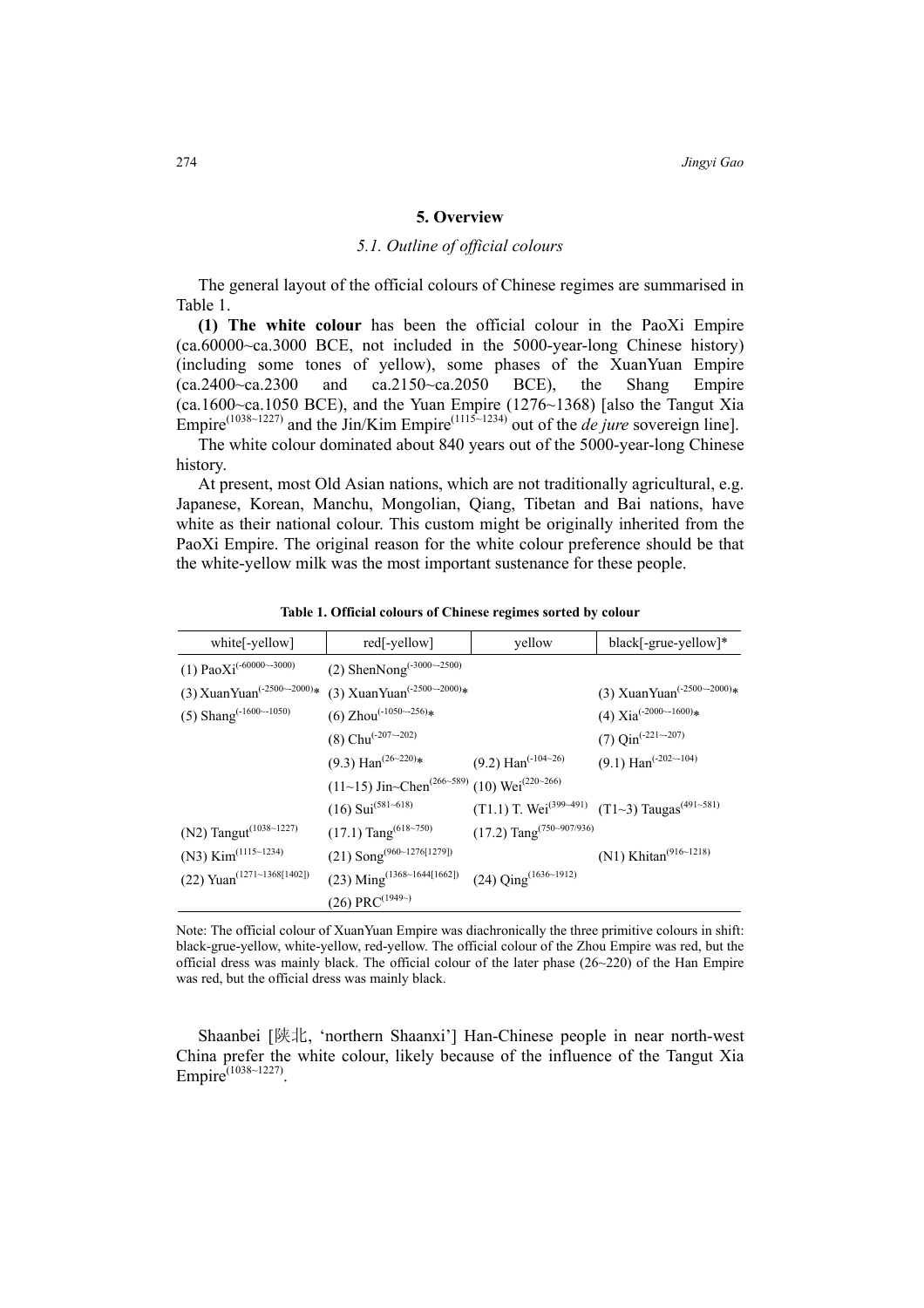**(2) The red colour** has been the official colour in the ShenNong Empire (ca.3000~ca.2500 BCE) (including some tones of yellow), some phases of the XuanYuan Empire (ca.2300~ca.2200 BCE and ca.2050~ca.2000 BCE) (including some tones of yellow), the Zhou Empire (ca.1050~256 BCE), the Chu Empire (206~202 BCE), the later phase of Han Empire (26~220), the Jin Empire and the subsequent Southern Empires (266~589), the Sui Empire (589~618), the earlier phase of the Tang Empire (618~750), the Greater Song Empire (960~1276), the Ming Empire (1368~1644), and the People's Republic of China (1949~).

The red colour dominated about 2800 years out of the 5000-year-long Chinese history. This predomination could be a reason and also a result of that the red colour is the national colour of the consolidated Han-Chinese nation.

At present, most Han-Chinese people (except Shaanbei and Hakka), and most New Asian nations, which are traditionally agricultural, e.g. most Hmong-Mien nations, have the red national colour. This custom might be originally inherited from the ShenNong Empire. The original reason for the red colour preference should be that the red-yellow sun and fire were most important for primitive agriculture, which produced the most important sustenance for these people.

**(3) The black colour** has been the official colour in some phases of the XuanYuan Empire (ca.2500~ca.2400 and ca.2200~ca.2150 BCE) (including grue and some tones of yellow), the Xia Empire (ca.2000~ca.1600 BCE) (including grue), the Qin Empire  $(221-207 \text{ BCE})$  and the earlier phase of the Han Empire  $(202~104 \text{ BCE})$  [also the later phase of the Taugas Wei Empire (491~557), the Taugas Zhou Empire (557~581), the Taugas Zhou Empire (557~581) and the Khitan Liao Empire (916~1218) out of the *de jure* sovereign line].

The black colour dominated about 660 years out of the 5000-year-long Chinese history.

The preference of the black colour might be originally inherited from the XuanYuan Empire. The original reason for the black colour preference should be that the black-grue-yellow water bodies were most important for primitive husbandry, which produced the most important sustenance for these people.

At present, Hakka [客家, 'guest clan'] Han-Chinese people in southern China and most Lolo-Burmese nations in far south-west China, e.g. Jingpho (Kachin), Yi (Lolo), Naxi and Lahu nations, have the black national colour. However, there is no traceable connection between these populations and the historical Chinese regimes.

**(4) The yellow colour** has been the official colour in the middle phase of the Han Empire (104BCE~26CE), the Wei Empire (220~266), the later phase of the Tang Empire (750~907/936) and the Qing Empire (1644~1912) [also the earlier phase of the Taugas Wei Empire (399~491) out of the *de jure* sovereign line].

The yellow colour dominated about 630 years out of the 5000-year-long Chinese history.

The yellow (later, reddish yellow) colour has been the colour of imperial dress since the Sui Empire. The Tang Empire forbad the citizens wearing dresses in reddish yellow. Cf.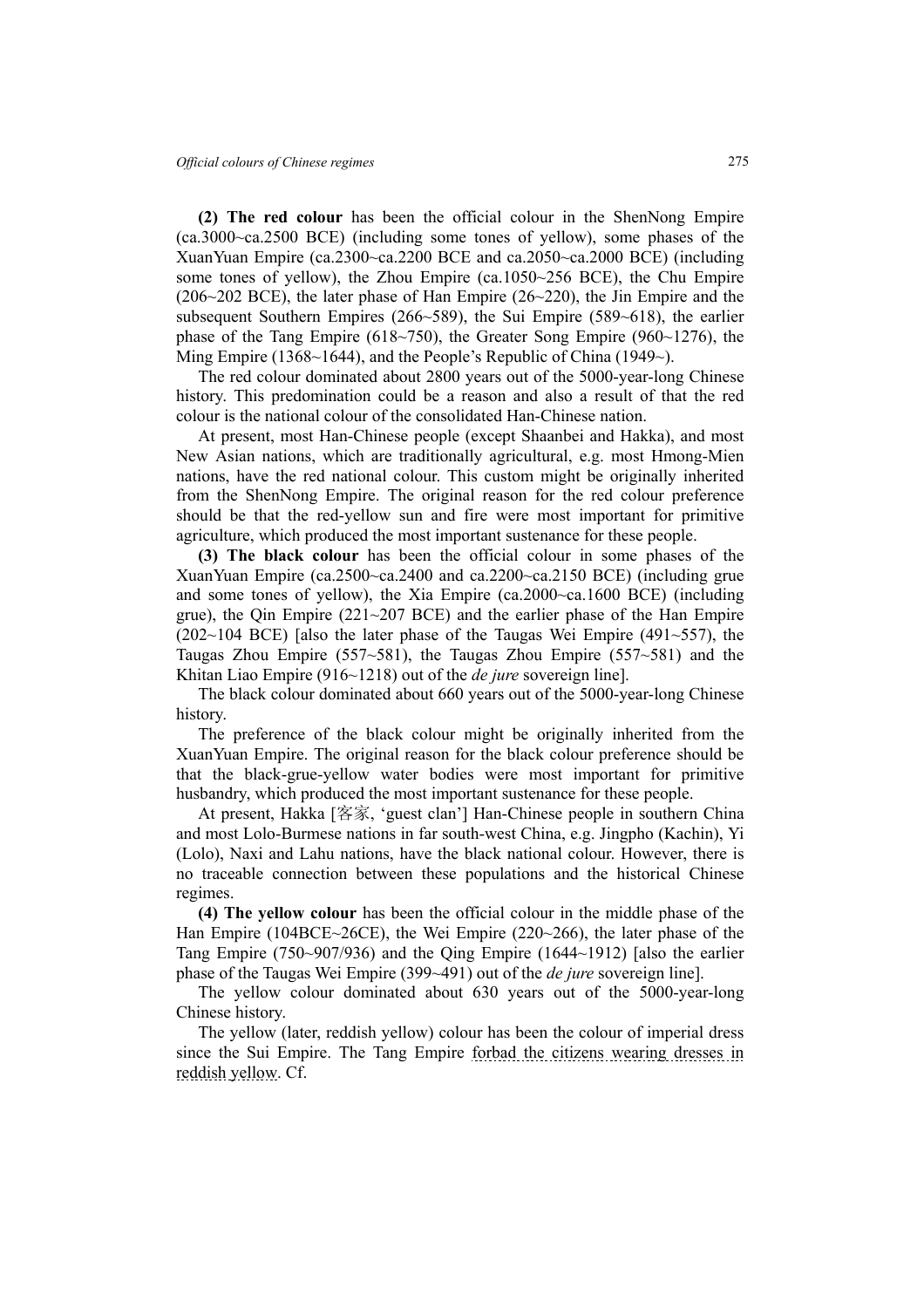《舊唐書‧輿服志》(945-TS) 武德初 因隋舊制 天子宴服 亦名常服 唯以 黃袍及衫 後漸用赤黃 遂禁士庶不得以赤黃為衣服雜飾

In order to avoid violations of the law, all tones of yellow were avoided by the citizens. It could be another reason why the yellow colour has not been the national colour of Han-Chinese nation.

The preference of the yellow colour might be originally inherited from the Han Empire. The original reason for the yellow colour preference should be the developed agriculture. [It confirms the previous study of Chén (2002).] In addition, the yellow colour had its peak time in the Tang Empire, when its national religion was Taoism, which prefers the yellow colour. [It confirms the previous study of Sūn (2006).]

It is important to clarify that the black-grue-yellow colour of the Yellow Emperor should be the colour of the Yellow River. It has been already counted under the black colour preference after the water bodies. It is not related to the yellow colour preference after the developed agriculture.

### *5.2. Determination of official colours*

#### **(1) Colours and cardinal directions**

In Chinese common knowledge, there is a notion of five pure colours  $[\pm \pm \pm \pm]$ . The five pure colours are likely the first five colours established in the dying technology in China. This notion is equivalent to the Western notion of the three primary colours, definitely not the linguistic notion of the basic colour terms.

The five pure colours were glossed as colours of five cardinal directions in the official dictionaries of Qin-Han-Jin Chinese (121-SW) and/or Sui-Tang-Song Chinese (1008-GY). Cf.

"Grue, the colour of the east [靑 東方色]" (121-SW: #3171) (1008-GY: #7996)

"Red, the colour of the south [赤 南方色]" (121-SW: #6551) (1008-GY: #23666)

"White, the colour of the west [白 西方色]" (121-SW: #4905) (1008-GY: #23244)

"Black, the colour of the north  $[\mathbb{R} \pm \mathcal{F}]$ " (1008-GY: #24342) [It was not glossed as the colour of the north but 'the smoked colour' in 121-SW.]

"Yellow, the colour of the centre [黃 中央色]" (1008-GY: #7387) [It was not glossed as the colour of the centre but 'the colour of earth' in 121-SW.]

Proper interpretations of the directional colours are uncertain. I have a possible match here:

Grue, the colour of the east, where is the grue sea. [There is no sea in the west of China.]

Red, the colour of the south, where the red earth. [The earth in southern China is red.]

White, the colour of the west, where the perennially white snow-topped mountain is. [There is no perennially snow-topped mountain in the east of China.]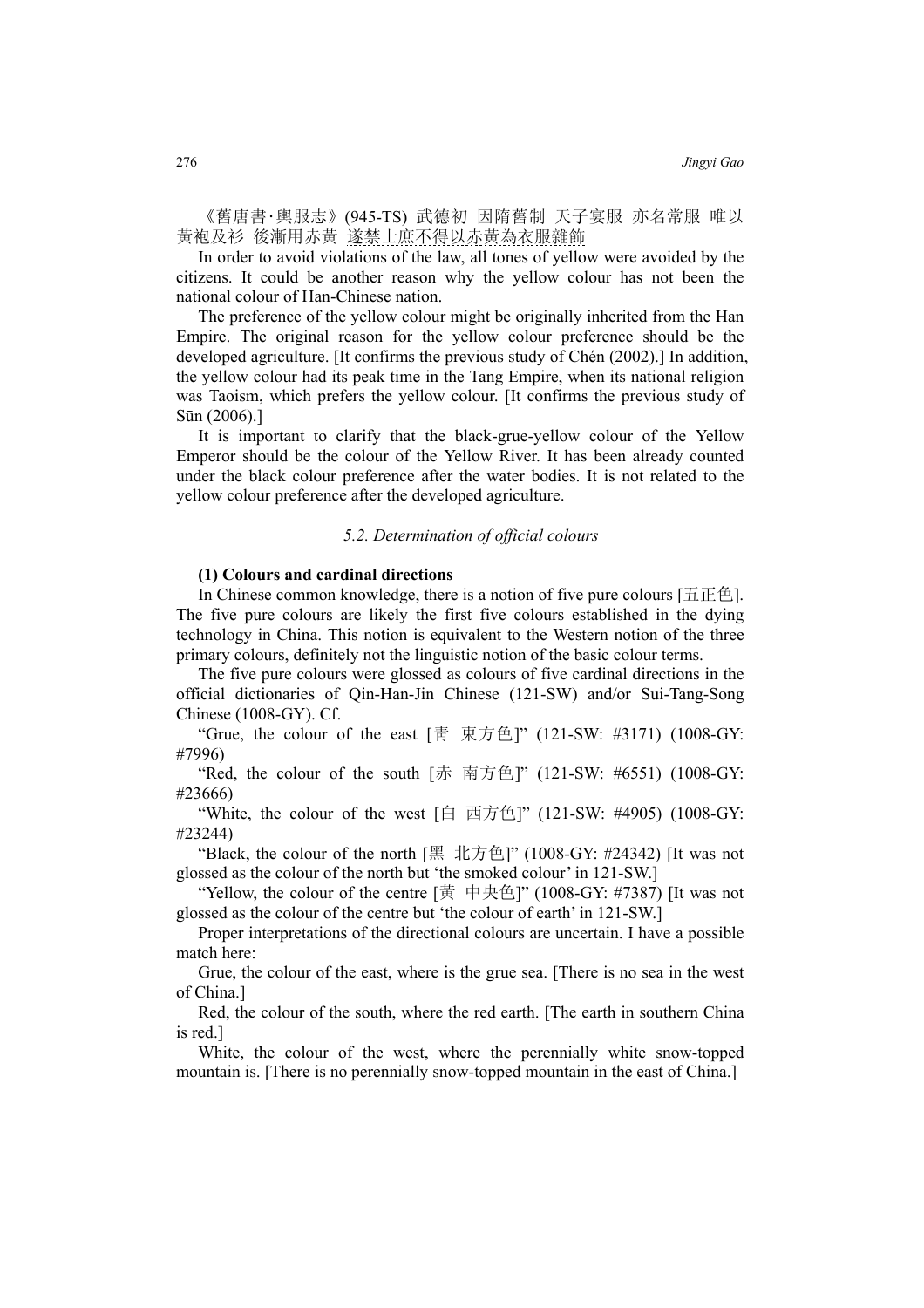Black, the colour of the north, where the earth is black. [The earth in north-east China is black.]

Yellow, the colour of the centre, where the earth is yellow. [The earth in central China is yellow.]

The first four colours of directions are in common with Turkic ones (already pointed out by Chen 1989). The directional symbolism of colours should be initiated in China where the landscape suits it. It implies that either (1) the Turkic ancestors did not reside in central China while Turkic borrowed the system from the Chinese language; or (2) the Turkic ancestors resided in central China and Turkic became also a minor source of the Chinese language. The second solution is more reasonable.

Apparently, the official colours are not determined by the directions of the regimes. The common endonym of Chinese regimes was 'the central regime' [中國], while the yellow colour was not predominately chosen as the official colour.

#### **(2) Colours and fifth properties**

In Sino-metaphysics, everything should have a fifth property. The fifth properties of the five pure colours are: grue – Wood (P), red – Fire (H), yellow – Earth  $(T)$ , white – Metal  $(K)$ , black – Water  $(P)$ .

The fifth properties of many other things are not so simple. Unified views are hard to achieve. Nowadays, many people consider the fifth property of the Sino-metaphysics superstitious, thus think that the fifth properties are artificial and should no longer be discussed. Gāo (2008) stated that the fifth property is not superstitious, it can be phonologically determined by the place of articulation of the consonants of the proto pronunciation of the target morpheme: labial – Wood (P), guttural – Fire (H), alveolar – Earth (T), dorsal – Metal (K), dental – Water (Þ). Perhaps the same method was used by the first Chinese philosophers on Sino-metaphysics, but they could not express the method in the phonological way. However, every morpheme may have two fifth properties upon the onset and coda consonants. If only one fifth property is needed, humanist determination is still needed. [The fifth property is relevant to the grammatical gender of nouns (e.g. M, F, N), non-native speakers will never understand them properly. Current Chinese people are neither native speakers of the ancient Chinese language varieties.] The historical Chinese regimes used to hold discussions among officials and then determined the fifth property of the regime. The Qin Empire, the Han Empire and the Wei Empire determined the fifth properties altogether with the official colours.

From the Jin Empire, the fifth properties and the official colours are not necessarily associated. E.g. the fifth property of the Jin Empire was metal, but the official colour was red.

At that time, an imperial officer of Jin, the Cavalry Standing Servant [散騎常 侍], Fù Xuán [傅玄]<sup>(217~278</sup>), argued: "When the new empire was peacefully transformed form the old empire, the official calendar and colour should not be changed; only when the new empire supplanted the old empire through a war, the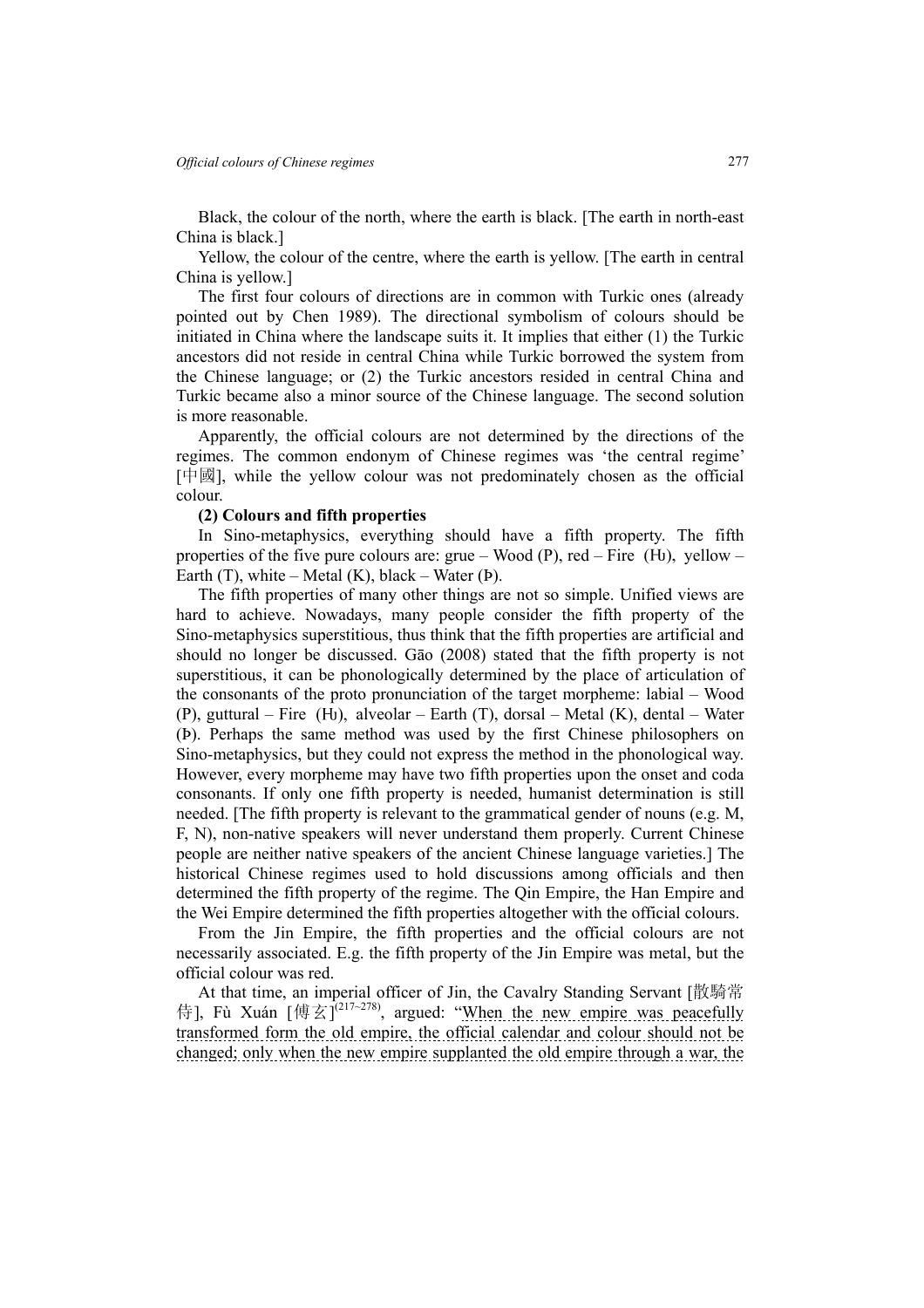official calendar and colour should be changed. [...]" It was approved by the emperor.

《通典·卷第五十五》(801-TD) 武帝泰始二年 散騎常侍傅玄上議 帝王受 命 應曆禪代 則不改正朔 遭變征伐則改之 [...] 詔從之

Consequently, the official colour was reset to red according to the Han Empire, because the Wei Empire also was peacefully transformed from the Han Empire.

In summary, the official colours have been ever, but not always determined by the fifth properties of the regimes.

**(3) Colours and three dominances** 

The theory of three dominances  $[\equiv \hat{\mathfrak{M}}]$  was first established by one of the greatest Chinese philosophers, Dǒng ZhòngShū [董仲舒]<sup>(179~104BCE)</sup> (-104-CQFL: Sandaigaizhizhiwen  $[\Xi \nmid \exists \mathcal{H} \nmid \exists \mathcal{H} \exists \mathcal{H}$  ]), who led the Confucian school and accomplished gaining official status for Confucianism in the Han Empire. The theory was concluded upon Chinese history to date. It implied: The world (Far East) is dominated by three dominances, the black dominance [黑統], the white dominance [白統], and the red dominance [赤統]. A new central regime must represent one of the three dominances, while previous regimes should represent two of them. The previous dominances should not be deracinated. The three together retain the peaceful order of the world.

I think that the three dominances originated from the three groups of people in the Far East: (1) the developed hunter-gatherers with livestock who preferred the white-yellow colour of milk, (2) the farmers who preferred the red-yellow colour of sun and fire, and (3) the herders who preferred the black-grue-yellow colour of water bodies. Therefore, the theory of the three dominances reflect the harmony of the three groups of people in China.

In conclusion, the official colours of the first regimes were naturally chosen.

**(4) Summary** 

At first, the official colours might be naturally determined according to the substances of the people.

The developed hunter-gatherers with livestock arrived and founded the PaoXi Empire, thus favoured the white-yellow colour of milk. The farmers arrived and founded the ShenNong Empire, thus favoured the red-yellow colour of the sun and fire. The herders arrived and founded the XuanYuan Empire, thus favoured the black-grue-yellow colour of the water bodies. Later, it ever yielded the sovereignty to elected emperors from the clans that might represent the two previous empires.

The hunter-gatherers (Old Asian), the farmers (New Asian) and the herders (pre-Chinese) found three groups of people in the Far East.

Old Asian people, who resided away from the ShenNong Empire, e.g. Korean, preserved the white-yellow preference throughout the history.

New Asian people, who resided away from the XuanYuan Empire, e.g. Hmong, preserved the red-yellow preference throughout the history.

The Xia Empire of the black dominance might be direct offspring of XuanYuan. The Shang Empire of the white dominance might be direct offspring of PaoXi. The Zhou Empire of the red dominance might be direct offspring of ShenNong.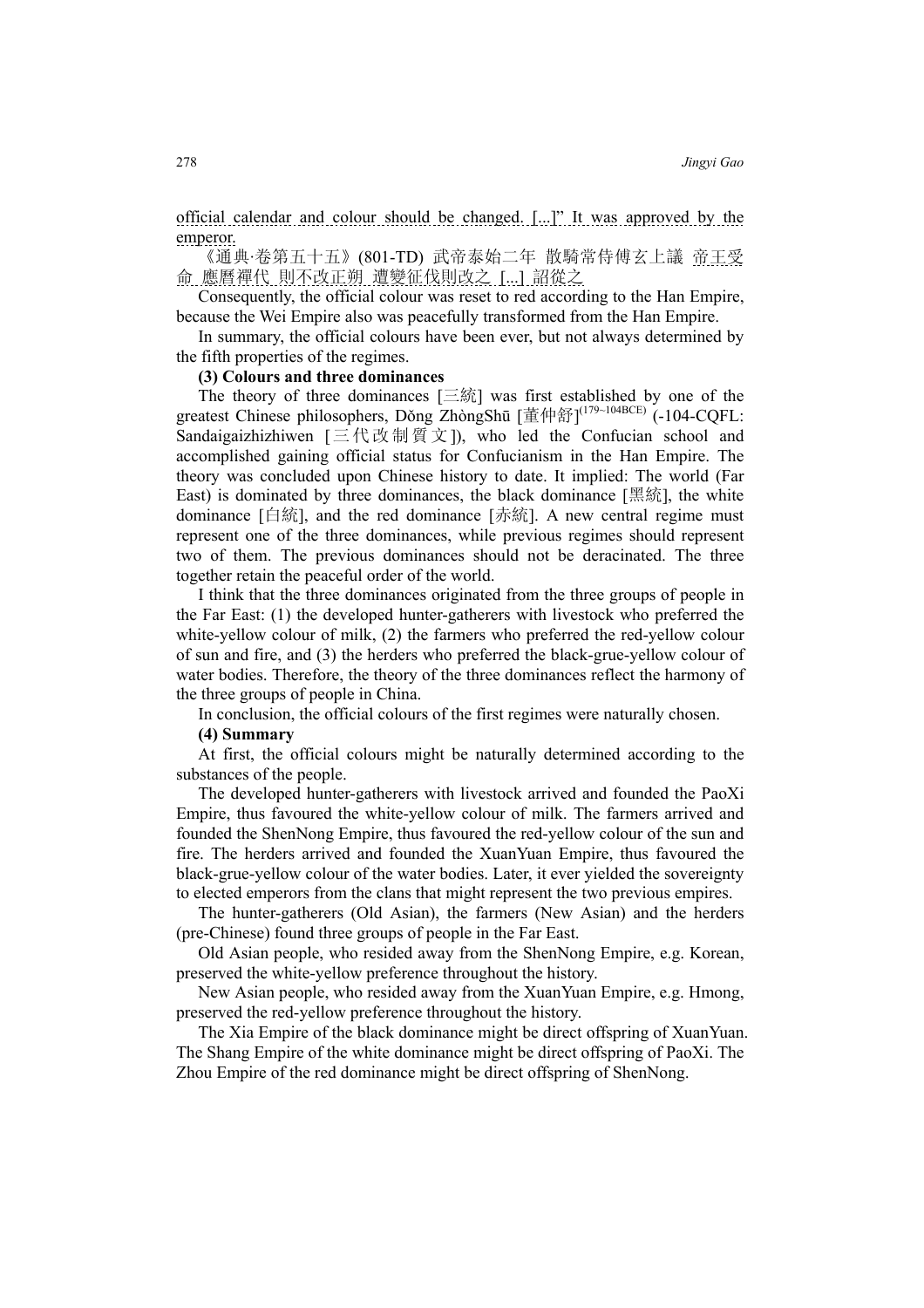The Zhou Empire fell in 256 BCE. There were seven sovereign kingdoms for a time. In 221 BCE, Qin from the black dominance gained sole control of the sovereignty and established the Qin Empire. In 207 BCE, Chu from the red dominance supplanted Qin. In 202 BCE, Han from the black dominance supplanted Chu.

The Qin Empire launched the Qin-Han-Chinese consolidation. It was accomplished by the Han Empire. After the consolidation, the three groups of people were naturalised in China, the next official colours could be politically determined according to the fifth property in Sino-metaphysics.

In 104 BCE, the official colour of the Han Empire was changed to yellow while the fifth property was reset to Earth. In 26 CE, the official colour of the Han Empire was changed to red while the fifth property was reset to Fire. The resetting of the fifth property and official colour in the Han Empire could actually imply the internal conflicts among the three dominances during the consolidation. The red dominance of the farmers eventually prevailed.

In 220 CE, the Han Empire was peacefully transformed to the Wei Empire, the official colour was changed to yellow while the fifth property was reset to Earth.

In 266 CE, the Wei Empire was peacefully transformed to the Jin Empire, the official colour of the Jin Empire was changed back to red according to the Han Empire, although the fifth property was reset to Metal. From this time, the theory of retaining the same official colour after peaceful transformations prevailed. The red official colour was retained by the next peacefully transformed regimes the Song Empire, the Qi Empire, the Liang Empire and the Chen Empire.

The red colour dominated from 26 to 220 and again from 266 to 589, altogether for over 500 years. Therefore it could become the national colour of the consolidated Han-Chinese nation.

After the evacuation of the Jin Empire, a few regimes came into existence in central China. Many of them were ruled by non-Han-Chinese populations. Different official colours were used. The official colour of the Taugas Wei Empire, which unified northern China in 439, was yellow, but changed to black in 491. From the Taugas Wei Empire, the Taugas Qi Empire and the Taugas Zhou Empire were transformed, the same black official colour was retained.

The black–red contrast in North–South (*Taugas*–*Sinae*) China was internationally known.

The Taugas Wei Empire launched the Taugas-Chinese consolidation in 493. The non-Han-Chinese ruling populations of the North were naturalised by Han-Chinese people in the Taugas Wei Empire.

In 581, the Taugas Zhou Empire was peacefully transformed to the Sui Empire. Sui made a new formula. It did not retain the black official colour, but reset it to red, which is in common with the South. It should be counted as the last the step of the Taugas-Chinese consolidation. The last symbol of Taugas China, the black official colour was also abandoned.

In 589, the Sui Empire defeated and annexed the Chen Empire in southern China. It is now difficult to argue, how much the red official colour helped the Sui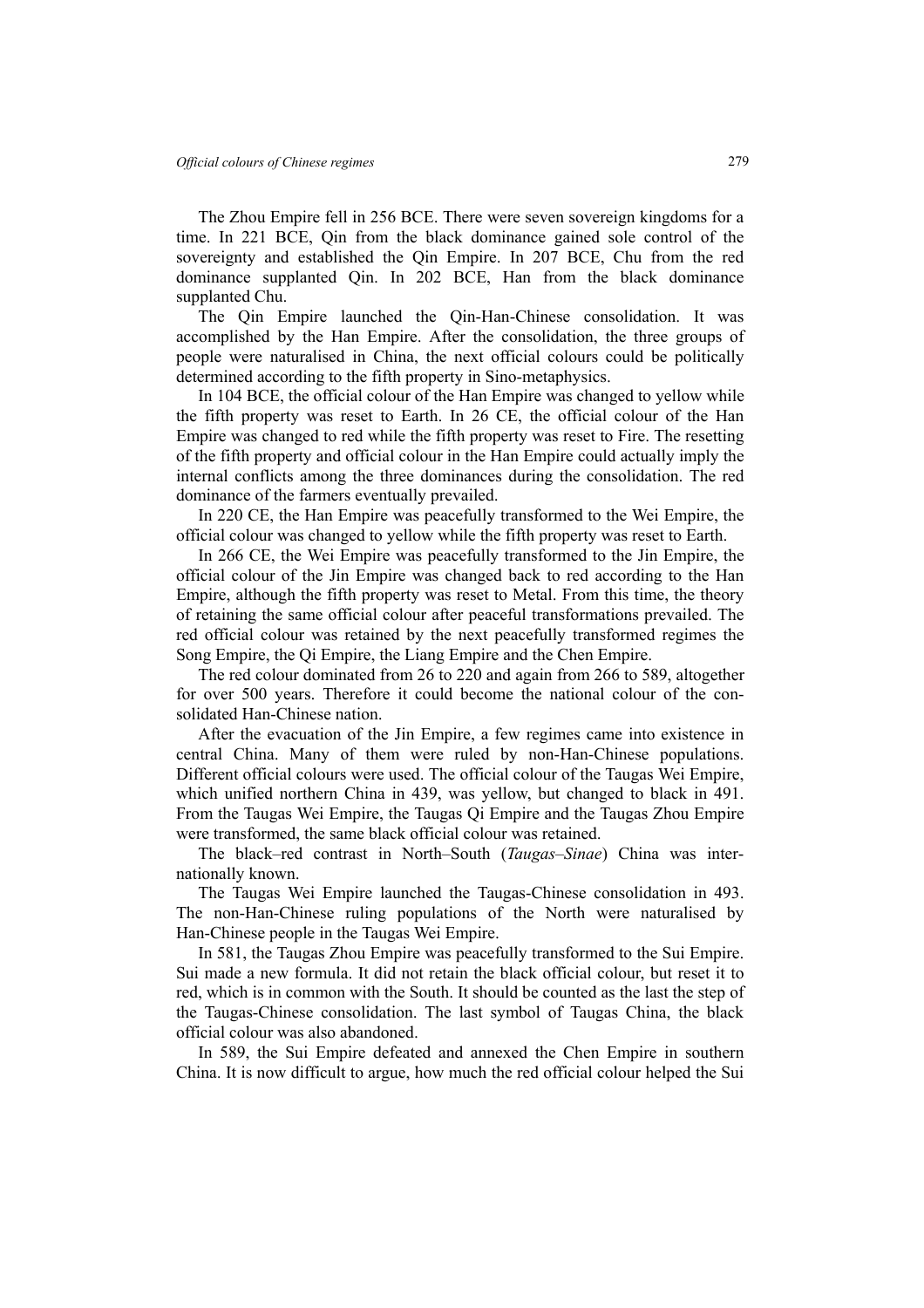Empire in the war against the Chen Empire. Anyhow, it might be much easier to conquer a country, where the people view you as a similar nation. 'Red-dressed [South] [Sinae] China' was annexed by 'Black-dressed [North] [Taugas] China', but the culture of Red-dressed China was adopted by Black-dressed China.

In 618, the Sui Empire was peacefully transformed to the Tang Empire. In 750, the official colour was changed to yellow while the fifth property was reset to Earth. Although the yellow colour dominated the next 200 years, it was actually only the imperial colour, thus it had no chance to become a new national colour.

In 916, Khitan people, perhaps a nation from the black dominance and away from both the Han-Chinese and Taugas-Chinese consolidations, founded the Khitan Empire, and had the black official colour according to its actual custom.

In 960, the Greater Song Empire was founded, the red official colour was set, while the fifth property was set to Fire.

In 1038, Tangut people, perhaps a nation from the white dominance and away from both the Han-Chinese and Taugas-Chinese consolidations found the Tangut Xia Empire and set the white official colour according to its actual custom.

In 1276, the three dominances were unified by the Mongolian-ruled Yuan Empire from the white dominance. Chinese sovereignty was extended from one of the three dominances in shift to the three dominances at once.

In the recent centuries, there are additionally three reasons that have confirmed the dominate position of the red colour in China.

(1) The Greater Song Empire with the red official colour was supplanted by the Mongolian-ruled Yuan Empire with the white official colour in 1276. Thereafter the red colour became a symbol of Han-Chinese identity in contrast to the white colour as a symbol of Mongolian identity.

In 1351, a Han-Chinese revolutionary power established the Red Turban Army against the Yuan Empire. A branch of the Red Turban Army finally succeeded and established the Ming Empire in 1368.

(2) The Ming Empire with the red official colour was supplanted by the Manchu-ruled Qing Empire with the eight banners in 1644. The red colour became again a symbol of Han-Chinese identity.

In 1912, the Republic of China supplanted Qing and confirmed the red colour as the national colour of Han-Chinese, being on top of the flag with five horizontal stripes. Though, the flag was abandoned in 1928.

(3) The red colour as a symbol of the communist revolution from the USSR was adopted by CPC. In 1928, the armed forces of the Communist Party of China (CPC) was named the Workers' and Peasants' Red Army of China. CPC won the sovereignty and established the People's Republic of China in 1949.

In sum, the official colour might be sometimes naturally determined according to the substance of the ruling population, sometimes politically determined according to the fifth property in Sino-metaphysics, or some national or revolutionary symbolisms.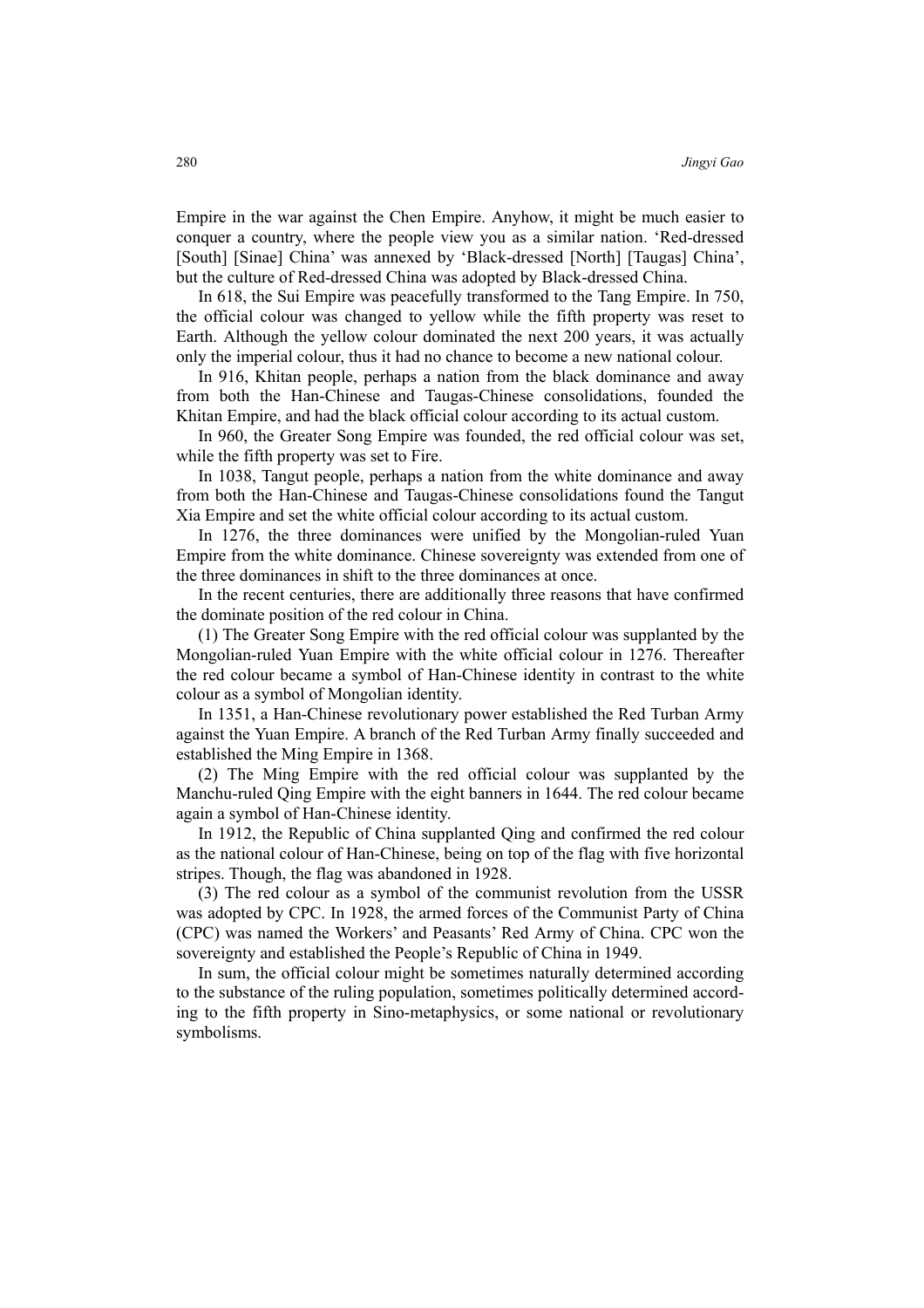#### **6. Conclusions**

The present study has stated the official colours of 29 Chinese regimes. The results sorted by regime are given in Appendix 1.

Remarkably, the official colours of the most ancient regimes were the three primitive colours: (1) white-yellow, (2) black-grue-yellow, and (3) red-yellow, instead of the simple colours. Later, the official colour of the Xia Empire was black-grue instead of arguing whichever black or grue. There were inconsistent historical records on the official colours of the most ancient regimes, because the composite colour terms had had been split. It has solved the historical problem with the linguistic theory of composite colour categories.

The present study has concluded how an official colour was determined. At first, the official colour might be naturally determined according to the substance of the ruling population. There might be three groups of people in the Far East. (1) The developed hunter-gathers with livestock preferred the white-yellow colour of milk. (2) The farmers preferred the red-yellow colour of sun and fire. (3) The mobile herders preferred the black-grue-yellow colour of water bodies. Later, after the Han-Chinese consolidation, the official colour could be politically determined according to the main property of the five elements in Sino-metaphysics.

The present study has suggested that the red colour has dominated in China for many reasons throughout the history.

The major new advances of the present study are:

1) It is the first panchronic study on the official colours in such a strict format of philological studies with both Chinese and Western references.

2) Upon conventional philological methods, it has contradicted the misreading on the official colours of a few regimes by some previous studies. Moreover, upon the linguistic theory of composite colour categories, it has adjusted the official colours of the most ancient regimes.

3) It has suggested the official colours might be originally determined by the substance of the ruling populations.

### **Acknowledgements**

I thank prof. dr. Urmas Sutrop for encouraging me to take up the theme and reading and commenting on the manuscript. The study was supported by the Estonian Ministry of Education and Research project no SF0050037s10.

Address:

Gao Jingyi [高晶一] University of Tartu Ülikooli 18 51014 Tartu Estonia E-mail: jingyi.gao@ut.ee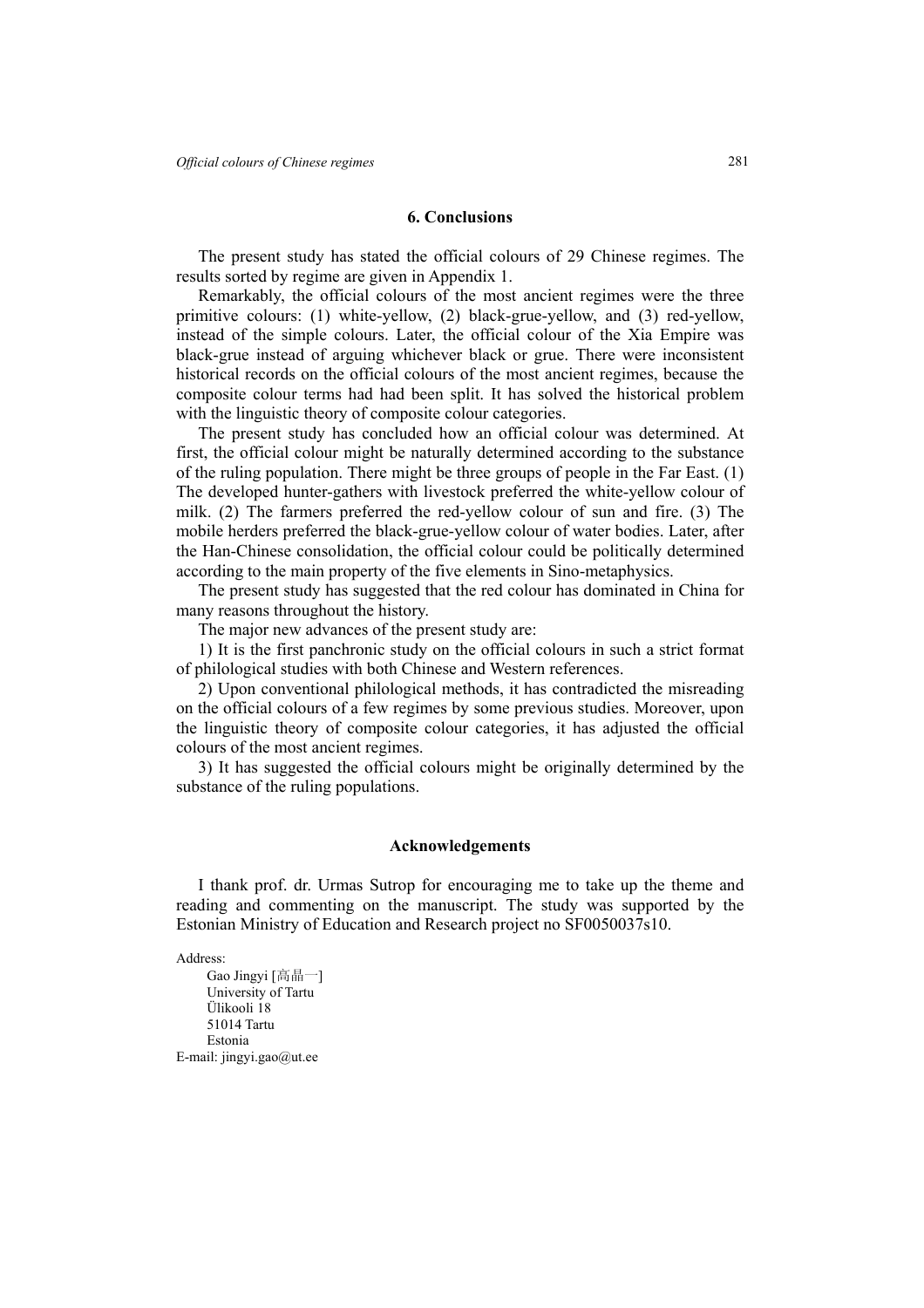#### **Chinese References** (Ordered by dates)

- **0-YI** 周[Zhou]:《易[*Yi*, logic]».
- **0-SU** 周[Zhou]:《書[*Shu*, writing]».
- **0-LI** 周[Zhou]:《禮[*Li*, etiquette]».
- **0-ZS** 周[Zhou]:《[逸周]書[*Yizhoushu*, writing of Zhou]》.
- **0-YIW**:《易緯[*Yiwei*, an extension of *Yi*]》.
- **0-SUDZ**:《尚書大傳[*Shangshudazhuan*, an extension of *Shu*]]》.
- **0-SUZH**:《尚書中候[*Shangshuzhonghou*, an extension of *Shu*]]》.
- **0-LIJMZ**:《禮稽命徵[*Lijimingzheng*, an extension of *Li*]》.
- **-338-SJS** 周之秦[Qin of Zhou] (?)商鞅[Shāng Yāng](395~338BCE):《商君書[*Shangjunshu*, writing of Sir Shang]》.
- **-30θ-ZSJN** 周之魏[Wei of Zhou]:《竹書紀年[*Zhushujinian*, bamboo annals]》.
- **-239-LL** 秦[Qin] 呂不韋[Lǚ BùWéig](ca.290~235BCE):《呂覽[*Lülan*, viewing of Sir Lü]》.
- **-139-HN** 漢[Han]建元二年 劉安[Liú Ān](179~122BCE)等[et al.]:《淮南子[*Huainanzi*, a book by *Huainan King*]》.
- **-104-CQFL** 漢[Han] 董仲舒[Dǒng ZhòngShū] (179~1048BCE):《春秋繁露[*Chunqiufanlu*, an extension of *Chuqiu*]》.
- **-91-SJ** 漢[Han]征和二年 司馬遷[SīMǎ Qiān](145~ca.86BCE):《史記[*Shiji*, the historiography]》.
- **121-SW** 漢[Han]建光元年 許慎[Xǔ Shèn](ca.58~ca.147):《說文解字[*Shuowenjiezi*, the zì-book]》.
- **92-HS** 漢[Han] 班固[Bān Gù]<sup>(32~92)</sup>: 《漢書[*Hanshu*, writing of Han]».
- **28-220-HJ** 漢[Han]:《[東觀]漢記[*Hanji*, Actual recording of Han]».
- **241-DW** 晉[Jin] 皇甫謐[HuángFǔ Mì](215~282):《帝王世紀[*Diwangshiji*, historical accounts of the emperors]》.
- **28θ-3GZ** 晉[Jin] 陳壽[Chén Shòu](233~297):《三國志[*Sanguozhi*, writing of the three states]》.
- **445-HHS** 宋[Song] 范曄[Fàn Yè](398~445):《後漢書[*Houhanshu*, writing of continued Han]》.
- **488-SS** 齊[Qi]永明六年 沈約[Shěn Yuē] (441~513):《宋書[*Songshu*, writing of Song]》.
- **51θ-QS** 梁[Liang] 蕭子顯[Xiāo ZǐXiǎn](489~537):《[南]齊書[*Nanqishu*, writing of Qi]》.
- **554-WS** 齊[Taugas Qi]天保五年 魏收[Xiāo ZǐXiǎn](506~572):《魏書[*Weishu*, writing of Taugas Wei]》.
- **636-LS** 唐[Tang]貞觀十年 姚思廉[Yáo SīLián](557~637):《梁書[*Liangshu*, writing of Liang]》.
- **636-CS** 唐[Tang]貞觀十年 姚思廉[Yáo SīLián](557~637):《陳書[*Liangshu*, writing of Chen]》.
- **636-QS** 唐[Tang]貞觀十年 李百藥[Lǐ BǎiYào](565~648):《[北]齊書[*Beiqishu*, writing of Taugas Qi]》.
- **636-ZS** 唐[Tang]貞觀十年 令狐德棻[LìngHú DéFén](583~666):《周書[*Zhoushu*, writing of Taugas Zhou]》.
- **636-SS** 唐[Tang]貞觀十年 魏徵[Wèi Zhēng](580~643):《隋書[*Suishu*, writing of Sui]》.
- **648-JS** 唐[Tang]貞觀二十二年 房玄齡[Fáng XuánLíng](579~648)等[et al.]:《晉書[*Jinshu*, writing of Jin]》.
- **801-TD** 唐[Tang]貞元十七年 杜佑[Dù Yòu](735~812):《通典[*Tongdian*, encyclopaedia]》.
- **963-5DHY** 唐[Tang]乾德元年 王溥[Wáng Pǔ] (922~982):《五代會要[Wudaihuiyao, outline of Five Dynasties]》.
- **945-TS** 晉[Jin]開運二年 劉昫[Liú Xǔ] (887~946)等[et al.]:《[舊]唐書[*Jiutangshu*, writing of Tang]》.
- **974-5DS** 宋[Song]開寶七年 薛居正[Xuē JūZhèng](912~981)等[et al.]:《梁唐晉漢周書(舊五代 史)[*Jiutwudaishi*, history of Five Dynasties]》.
- **1008-GY** 宋[Song]大中祥符元年 陳彭年[Chén PéngNián](961~1017)等[et al.]:《大宋重修廣韻 [...*guangyun*, the yùn-book]》.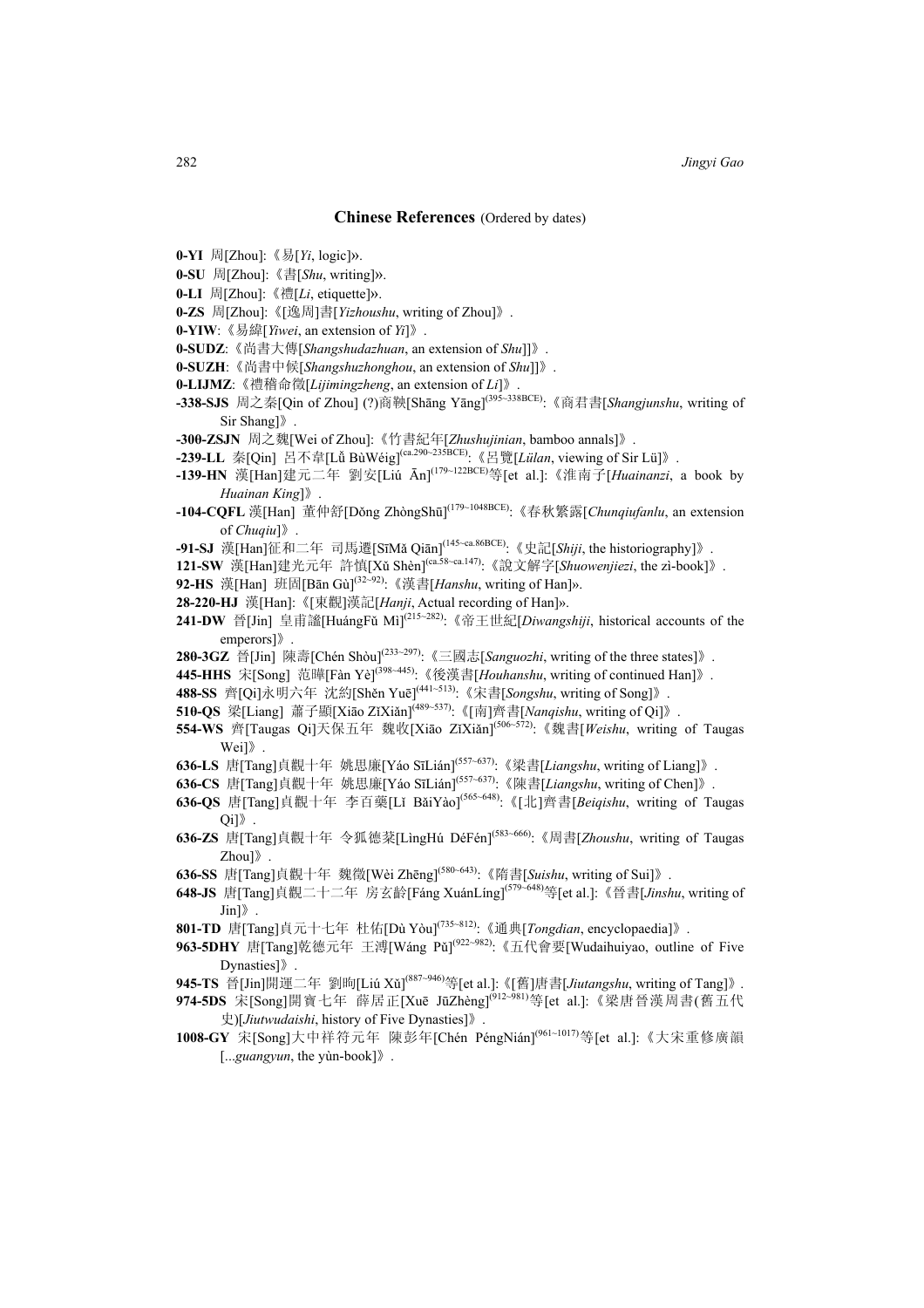- **1194-BMHB** 宋[Song]紹熙五年 徐夢莘[Xú MèngXīn](1126~1207):《三朝北盟會編[*San chao bei meng hui bian*, collection of northern affairs during the reign of three emperors]》.
- **1214-DJDY** 金[Jin/Kim]貞祐二年:《大金德運圖說[*Dajin deyun tu shuo*, illustration of official virtues of Da-Jin]》.
- **1244-YL** 蒙古[Mongol Khanate]:《中書令耶律公神道碑[*Zhongshuling yelü gong shendaobei*, epigraphy of the general secretary Yelü]》.
- **1345-SS** 元[Yuan]至正五年 脫脫[Toqtogha](1341~1356)等[et al.]:《宋史[*Songshi*, history of Song]》.
- **1345-JS** 元[Yuan]至正五年 脫脫[Toqtogha](1341~1356)等[et al.]:《金史[*Jinshi*, history of Jin]》.
- **1370-YS** 明[Ming]洪武三年 宋濂[Sòng Lián](1310~1381)等[et al.]:《元史[*Yuanshi*, history of Yuan]》.
- **1399~1644-MSL** 明[Ming]:《明實錄[*Mingshilu*, actual recording of Ming]》.
- **1635~1912-QSL** 清[Qing]:《清實錄[*Qingshilu*, actual recording of Qing]》.
- **1937** 郭沫若[Guō MòRuò]:《殷契粹編·考釋[*Yinqicuibian* kaoshi, etymological correlation of *Yinqicuibian*]》, 東京(Tokyo): 文求堂書店(Bunkyūdō shoten).
- **1956** 陳述[Chén Shù]:〈哈喇契丹說[Hala-qidan shuo, on Qara Khitan]〉–《歷史研究[*Lishi yanjiu*](Historical Research)》1956.2 (67–77), 北京(Beijing).
- **1979** 于省吾[Yú ShěngWǔ]:《甲骨文字釋林[*Jiagu wenzi shi lin*, decipherments of oracle bone inscriptions]》, 北京[Beijing]: 中華書局[Zhonghuashuju].
- **1986** 郭錫良[Guō XīLiáng]:《漢語古音手册[*Hanyu gu yin shouce*, handbook of Chinese ancient ERFs]》, 北京[Beijing]: 北京大学出版社[Beijing daxue chubanshe].
- **1987** 张正明[張正明][Zhāng ZhèngMíng]:《楚文化史[*Chu wenhua shi*, history of Chu culture]》, 上海[Shanghai]: 上海人民出版社[Shanghai renmin chubanshe].
- **1992[2008]** 徐锡祺[徐錫祺][Xú XīQí]:《新编中国三千年历日检索表[*Xinbian zhongguo sanqian nianli ri jiansuo biao*, newly edited historical Chinese calendar for 3000 years]》, 北京 [Beijing]: 北京人民教育出版社[Beijing renmin jiaoyu chubanshe].
- **1994** 何光岳[Hé GuāngYuè]:〈夏族尚黑的流传和影响[Xia zu shanghei de liuchuan he yingxiang, spread and influence of the black official colour of Xia]〉–《安徽史学[*Anhui shixue, Historical studies of the Anhui Province*]》1994.1 (9–14), 合肥[Hefei].
- **2002** 陈良煜[陳良煜][Chén LiángYù]:〈历代尚色心态的变异与汉语构词[Li dai shangse xintai de bianyi yu hanyu gouci]("The variation of favorable colour state of mind in Chinese past dynastise [dynasties] and Chinese word-formation")〉–《青海师范大学学报(哲学社会科学版)[*Qinghai shifan daxue xuebao* (*zhexue shehuikexue ban*)](Journal of Qinghai Normal University (philosophy and social sciences)》2002.3 (109–112), 西宁 [Xining].
- **2002[-GL]** 李圃[Lǐ Pǔ](主編[ed.]):《古文字詁林[*Gu wenzi gu lin*, collection of glossary on ancient Chinese glyphs]》, 上海[Shanghai]: 上海教育出版社[Shanghai jiaoyu chubanshe].
- **2003** 郑张尚芳[鄭張尚芳][ZhèngZhāng ShàngFāng]:《上古音系[*Shang gu yinxi*, phonology of Old Chinese]》, 上海[Shanghai]: 上海教育出版社[Shanghai jiaoyu chubanshe].
- **2005** 胡新生[Hú XīnShēng]:〈"周人尚赤"说的历史考察[Zhou ren shangchi shuo de shili kaocha]〉 –《文史哲[*Wenshizhe*](Journal of literature, history and philosophy)》, 2005.2 (91–97), 濟南[Jinan].
- **2006** 孙建军[孫建軍][Sūn JiànJūn]:〈古代尚色文化与汉语色彩词[Gudai shangse wenhua yu hanyu secai ci]<sub>(Ancient color-favored culture and the Chinese color words)</sub>> – 《中国青年政治学院学报 [*Zhongguo qingnian zhengzhi xueyuan xuebao*](Journal of China Youth College for Political Sciences)》2006.3 (128–133), 北京[Beijing].
- **2008** 高晶一[Gāo JīngYī]:《汉语与北欧语言:汉语与印欧语言及乌拉尔语言同源探究[*Hanyu yu beiou yuyan: Hanyu yu yinouyuyan ji wulaer yuyan tongyuan tanjiu*](Chinese language and languages of northern Europe)》, 北京 [Beijing]: 中国社会科学出版社 [Zhongguo shehuikexue chubanshe](China Social Sciences Press).
- **2008[-ZH5S]** 彭德[Péng Dé]:《中华五色[*Zhonghua wu se*, the five colours of China]》, 南京 [Nanjing]: 江苏美术出版社[Jiansu meishu chubanshe].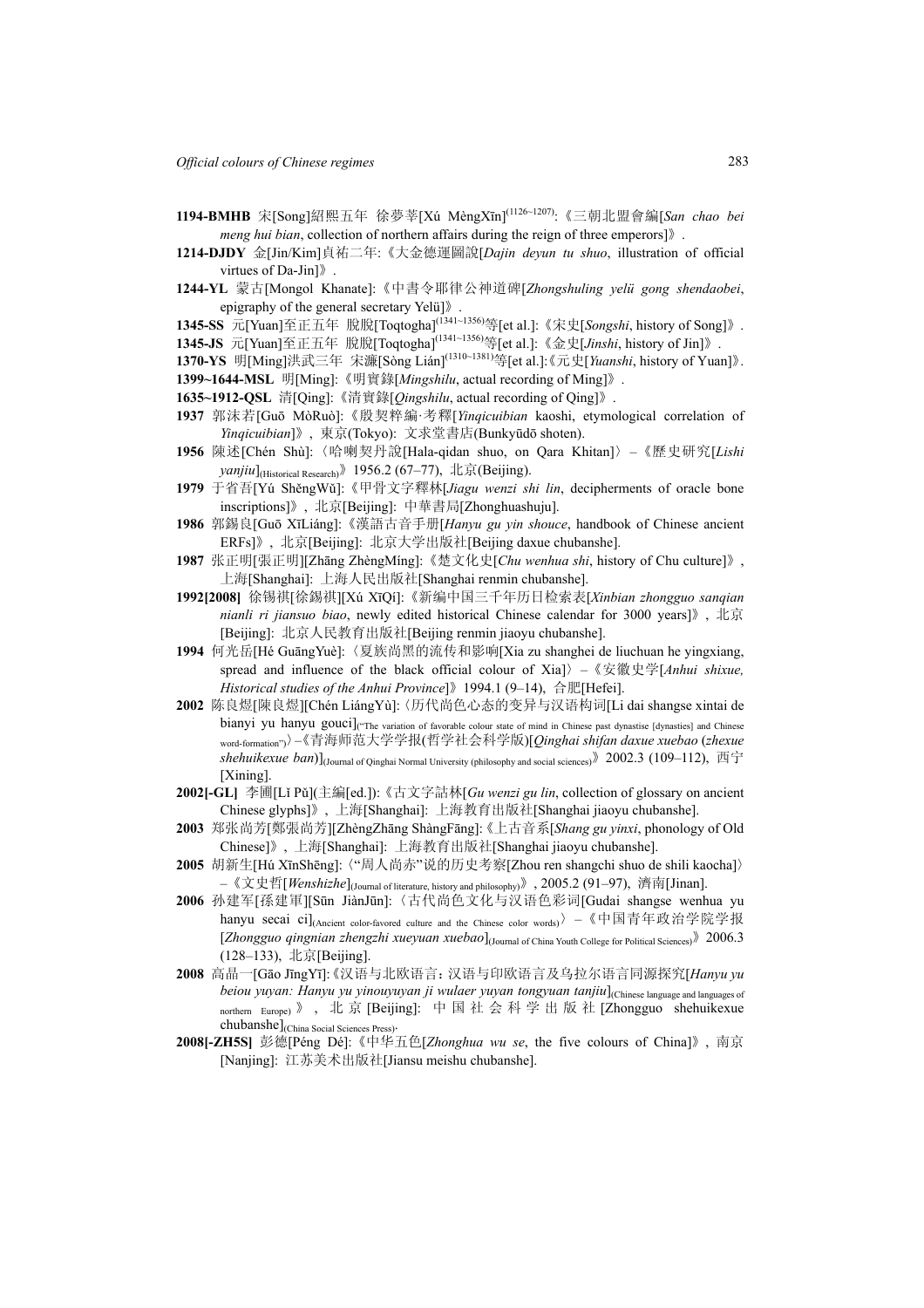**2009** 王炯[Wáng Jiong]&彭向前[Péng XiàngQián]:〈"五德终始说"视野下的"大白高国"["Wude zhongshi shuo" shiye xiade "da-bai-gao-guo"]<sub>(The great state of upholding white: under the view of five cyclic</sub> virtues)〉–《青海民族学院学报[*Qinghai minzu xueyuan xuebao*](Journal of Qinghai Nationalities Institute (Social Sciences) $2009.3$  (68-71), 西宁[Xining].

### **Non-Chinese References** (Ordered by alphabets)

- Chang, Tsung-tung (1988) "Indo-European vocabulary in Old Chinese: a new thesis on the emergence of Chinese language and civilization in the Late Neolithic Age". (Sino-Platonic Papers, 7.) Philadelphia.
- Chen, Ching-lung (1989) "Concepts regarding numbers, colors, and the cardinal points among the Turkic peoples". Giovanni Stary, ed. *Proceedings of the XXVIII permanent international Altaistic conference* (Venice, 8–14 July 1985), 49–56. Wiesbaden: Otto Harrassowitz.
- Kay, Paul, Brent Berlin and William Merrifield (1991) "Biocultural implications of systems of color naming". *Journal of Linguistic Anthropology* 1, 12–25.
- Kay, Paul and Chad McDaniel (1978) "The linguistic significance of the meanings of basic color terms". *Language* 54, 3, 610–646.
- Gao, Jingyi (2012) "Basic colour terms for black and white in Chinese: with discussions on models of language development". *Journal of Estonian and Finno-Ugric Linguistics* 3, 1, 87–128.
- Liu, Li and Hong Xu (2007) "Rethinking Erlitou: legend, history and Chinese archaeology". *Antiquity* 81, 886–901.
- Polo, Marco (author), Henry Yule (translator), Henri Cordier (editor) (1920) *The travels of Marco Polo*. London: John Murray.
- Yule, Henry (1915) *Cathay and the way thither: being a collection of medieval notices of China*. London: The Hakluyt Society.